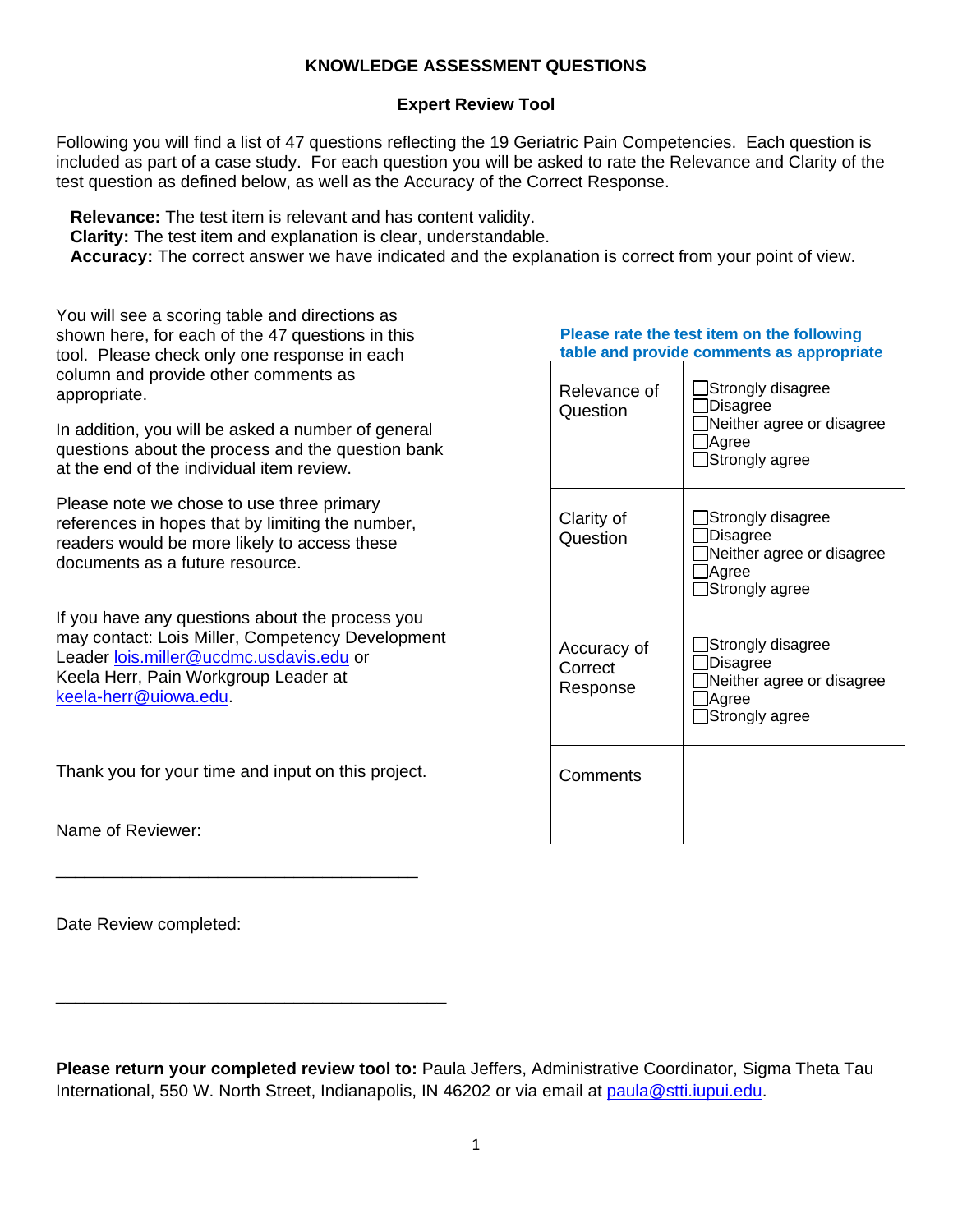## **CASE STUDY 1: Acute Pain/Short Term Rehab**

Mr. Jones is an 85 year old widower who has prostate cancer with metastases to the bone. He has a history of cardiovascular disease, hypertension, gastrointestinal esophageal reflux disease, and mild dementia. He lives alone, has no close family members, and is withdrawn. He does not like to take medications and usually takes acetaminophen for pain. He was recently hospitalized following a fall at home. X-rays revealed three fractured ribs on his right side. He reports his pain as severe and describes it as sharp, especially with movement. Upon examination, he was found to be slightly dehydrated, frail, alert with mild confusion, diminished appetite, and weighed 90 pounds.

- 1. Which of the following describes the type of pain Mr. Jones is experiencing?
	- a) Visceral
	- b) Neuropathic
	- c) Nociceptive
	- d) Chronic

**Correct Response: (C)** All bone pain, which is somatic pain, arises from injury to musculoskeletal structures or superficial cutaneous tissue, is well localized, and is nociceptive in nature.

**Competency 2**: Explain the etiologies and characteristics of, and differences in treatment for, nociceptive and neuropathic pain.

**Reference:** Polomano, R. (2010). Neurophysiology of pain. In B. St. Marie (Ed.), *Core curriculum for pain management nursing* (2<sup>nd</sup> ed.), pp. 64-65.

# **Relevance of Question** Strongly disagree □Disagree Neither agree or disagree Agree Strongly agree **Clarity of Question** Strongly disagree □Disagree Neither agree or disagree Agree □Strongly agree **Accuracy of Correct Response** Strongly disagree Disagree Neither agree or disagree Agree □Strongly agree **Comments**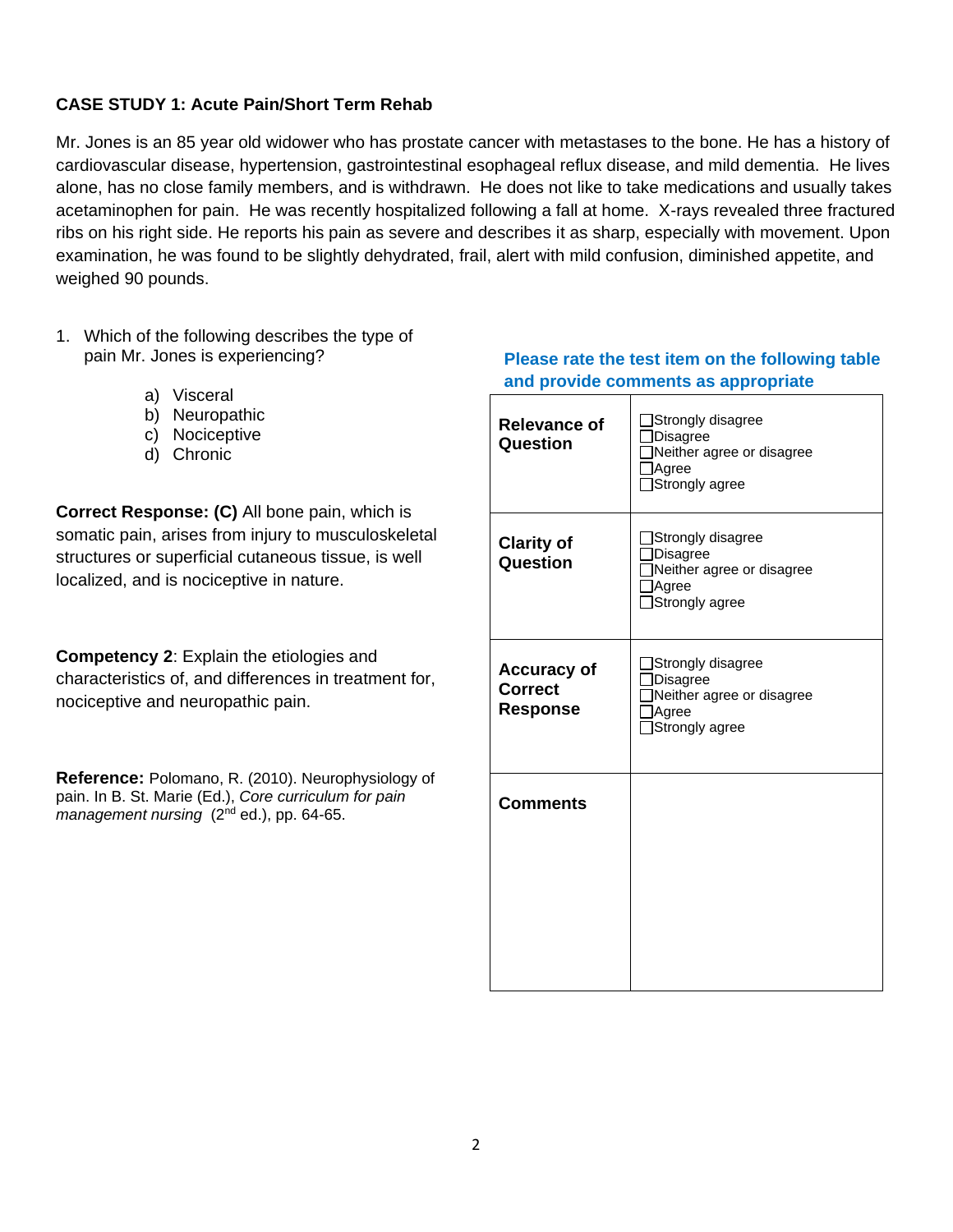In the hospital Mr. Jones was started on a 25 mcg. transdermal fentanyl patch every 72 hours with Percocet 1 tab every four hours prn for breakthrough pain. A week later he was transferred to a long term care facility for rehab services. Upon admission, he was found to have fluctuating behaviors of lethargy, confusion, and noncooperativeness with care. At the facility he was evaluated by the interdisciplinary pain care team.

- 2. After assessing Mr. Jones, the team agrees that his lethargy, confusion and fluctuating behaviors are most likely caused by:
	- a) dehydration
	- b) opioid-induced delirium
	- c) metastatic cancer
	- d) dementia

**Correct Response**: **(B)** The use of a 25 mcg transdermal fentanyl patch, a potent opioid, is not recommended in an opioid-naïve older adult and is most likely the cause of Mr. Jones's delirium as well as his transfer to a new environment which may be a contributing factor. Since elderly, cachectic, or older adults may have altered pharmacokinetics due to poor fat stores, muscle wasting, or altered renal clearance, opioid effects and analgesic needs should be closely evaluated prior to starting treatment.

**Competency 12:** Identify and implement treatment strategies to avoid the adverse effects of analgesic drugs in older adults with renal and hepatic impairment.

**Reference**: Ghafoor, V., St. Marie, B. (2010). Overview of pharmacology. In B. St. Marie (Ed.), *Core curriculum for pain management nursing*, (2nd ed.), p. 287.

| <b>Relevance of</b><br>Question                         | Strongly disagree<br>Disagree<br>Neither agree or disagree<br>Agree<br>Strongly agree |
|---------------------------------------------------------|---------------------------------------------------------------------------------------|
| <b>Clarity of</b><br>Question                           | Strongly disagree<br>Disagree<br>Neither agree or disagree<br>Agree<br>Strongly agree |
| <b>Accuracy of</b><br><b>Correct</b><br><b>Response</b> | Strongly disagree<br>Disagree<br>Neither agree or disagree<br>Agree<br>Strongly agree |
| <b>Comments</b>                                         |                                                                                       |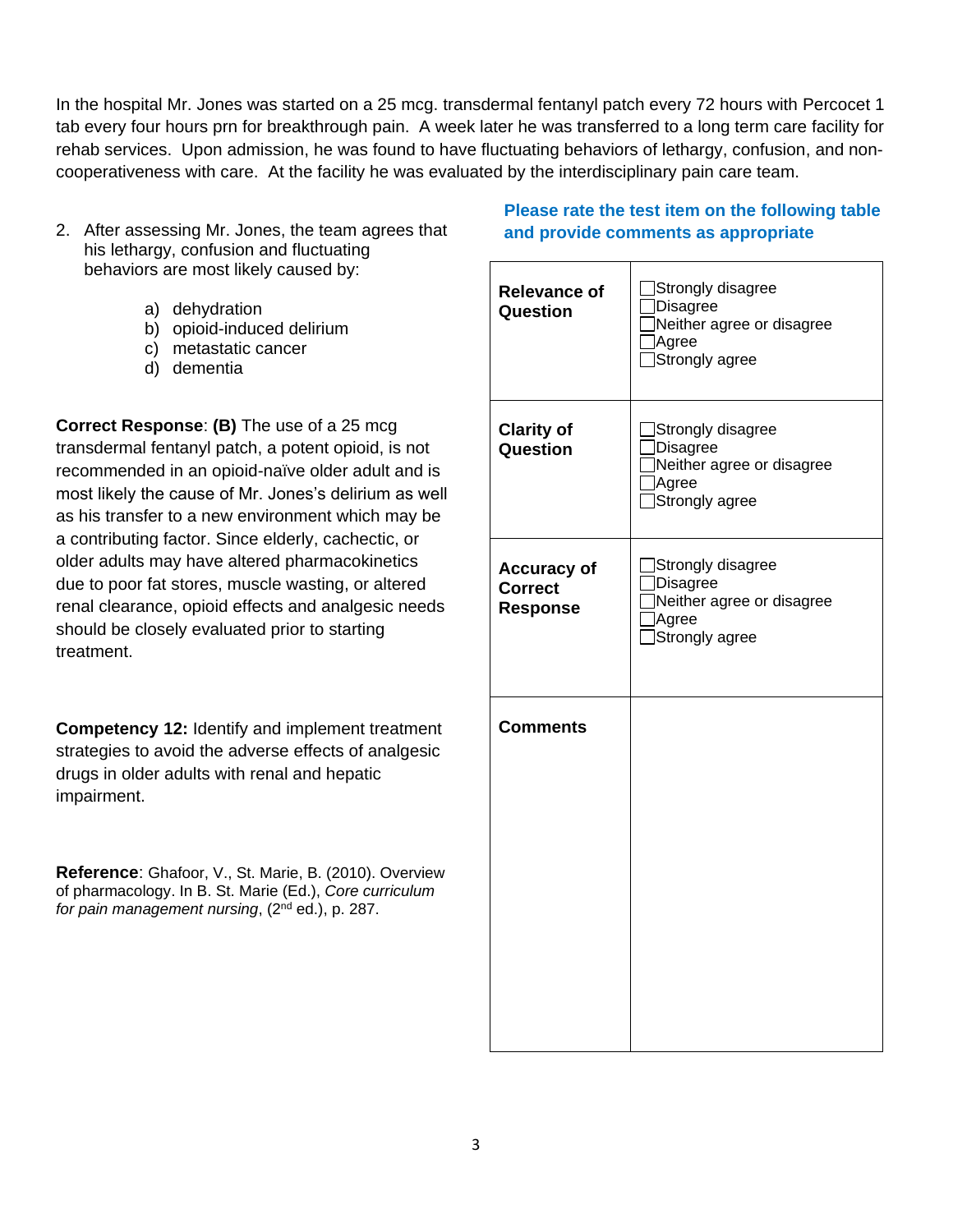- 3. After assessing Mr. Jones, which pain management recommendation would you make?
	- a) Continue the transdermal fenatnyl patch and add ativan to decrease anxiety and agitation.
	- b) Discontinue the transdermal fentanyl patch, start an immediate-release opioid, titrating to effect to determine the 24 hr. dose requirement for optimal relief
	- c) Discontinue the transdermal fentanyl patch and start an NSAID q 4 hrs. around the clock
	- d) Continue the transdermal fentanyl patch and increase caffeine intake and activity to decrease lethargy

**Correct Response: (B**) The most reliable way to develop a controlled-release opioid regimen is to treat patients with an immediate-release opioid for 24-48 hours and titrate to optimal effect to learn the average daily dose requirement. Opioid effects and analgesic needs should be evaluated with immediate-release preparations before instituting a controlled-release opioid regimen in opioid-naïve patients.

## **Competency 8, 9, 10:**

Develop and implement an individualized treatment plan for managing pain based on assessment, functional and cognitive abilities, and the older person's pain treatment goals. (8)

Evaluate the effectiveness of an individualized treatment plan for pain and adapt the plan based on changing pain assessment data. (9)

Identify appropriate analgesic drugs and doses, taking into account the physiologic changes commonly seen in older individuals and interactions with other prescribed and over-the-counter medications. (10)

**Reference**: Kelly, A. M. (2010). Gerontology pain management. In B. St. Marie (Ed.), *Core curriculum for pain management nursing* ( 2nd ed.), p. 581.

| <b>Relevance of</b><br>Question                         | Strongly disagree<br>Disagree<br>Neither agree or disagree<br>Agree<br>Strongly agree |
|---------------------------------------------------------|---------------------------------------------------------------------------------------|
| <b>Clarity of</b><br>Question                           | Strongly disagree<br>Disagree<br>Neither agree or disagree<br>Agree<br>Strongly agree |
| <b>Accuracy of</b><br><b>Correct</b><br><b>Response</b> | Strongly disagree<br>Disagree<br>Neither agree or disagree<br>Agree<br>Strongly agree |
| <b>Comments</b>                                         |                                                                                       |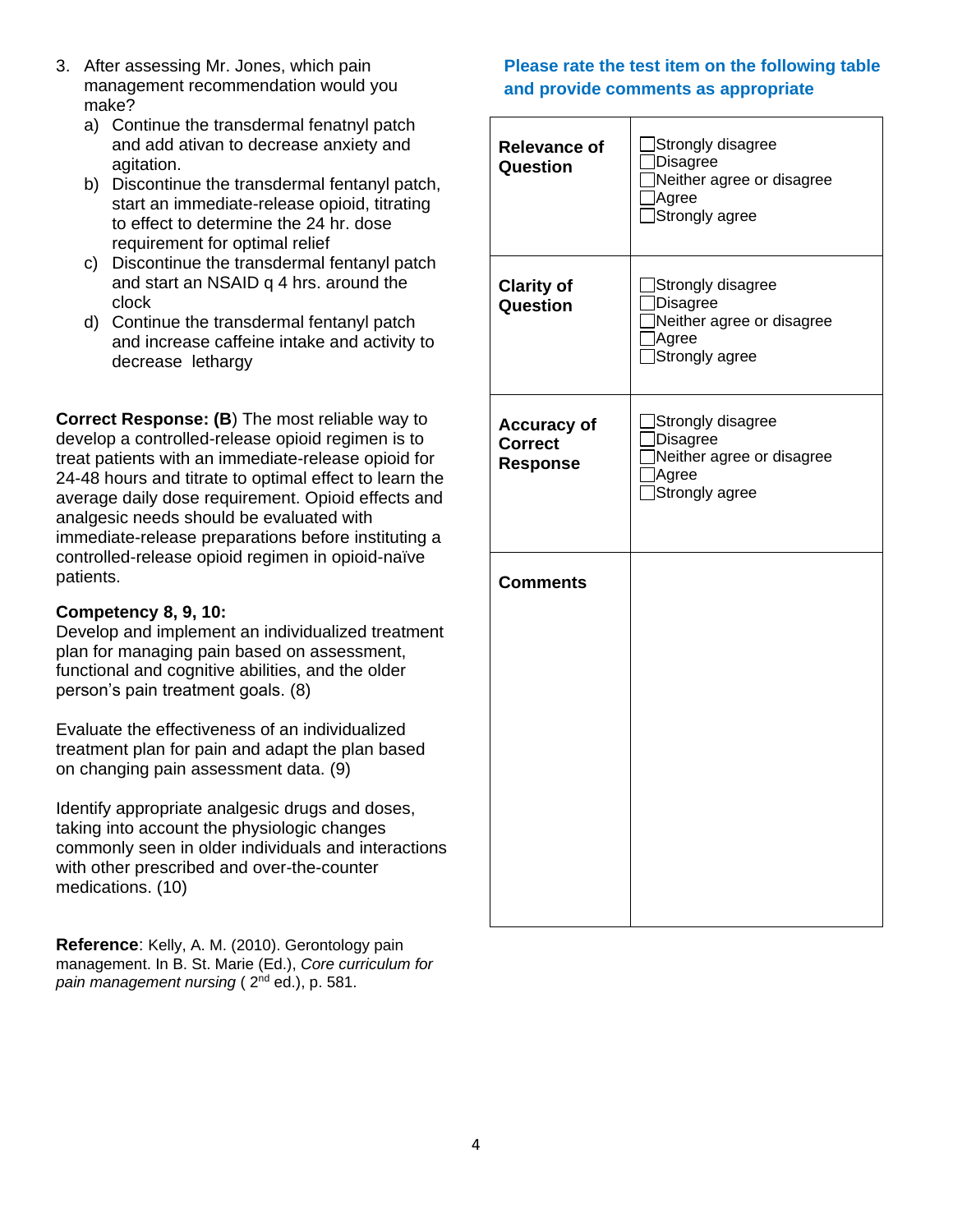- 4. Which is the appropriate method of converting someone from a transdermal fentanyl patch to oxycontin?
	- a) Start the oxycontin 24 hours after removal of the transdermal fentanyl patch and give Percocet every four hours prn for breakthrough pain
	- b) Remove the transdermal fentanyl patch, give Percocet every four hours around the clock for 24 hours, then start the oxycontin.
	- c) Start the oxycontin 18 hours after removal of the transdermal fentanyl patch and give Percocet every four hours prn for breakthrough pain.
	- d) Start the oxycontin 18 hours after removing the transdermal fentanyl patch and hold the Percocet to prevent over sedation.

**Correct Response: (C)** Eighteen hrs following removal of the transdermal fentanyl patch, oxycontin can be initiated. After removal, serum fentanyl concentrations decline gradually, falling about 50% in approximately 17-18 hrs. Oxycontin should be initiated after 18 hrs as an overlap, as there is less risk of exacerbation of pain if this overlap is instituted. A short-acting analgesic should be available prn for breakthrough pain that may occur.

## **Competency 10, 13:**

Identify appropriate analgesic drugs and doses, taking into account the physiologic changes commonly seen in older individuals and interactions with other prescribed and over-the-counter medications. (10)

Recognize common side effects of opioids and apply treatment strategies to prevent, minimize and/or treat side effects. (13)

**Reference**: Pasero, C. & McCaffery, M. (2011). *Pain assessment and pharmacologic managemen*t. St. Louis: Mosby, pp. 390-394.

| <b>Relevance of</b><br>Question                         | Strongly disagree<br><b>Disagree</b><br>Neither agree or disagree<br>Agree<br>Strongly agree |
|---------------------------------------------------------|----------------------------------------------------------------------------------------------|
| <b>Clarity of</b><br>Question                           | Strongly disagree<br><b>Disagree</b><br>Neither agree or disagree<br>Agree<br>Strongly agree |
| <b>Accuracy of</b><br><b>Correct</b><br><b>Response</b> | Strongly disagree<br><b>Disagree</b><br>Neither agree or disagree<br>Agree<br>Strongly agree |
| <b>Comments</b>                                         |                                                                                              |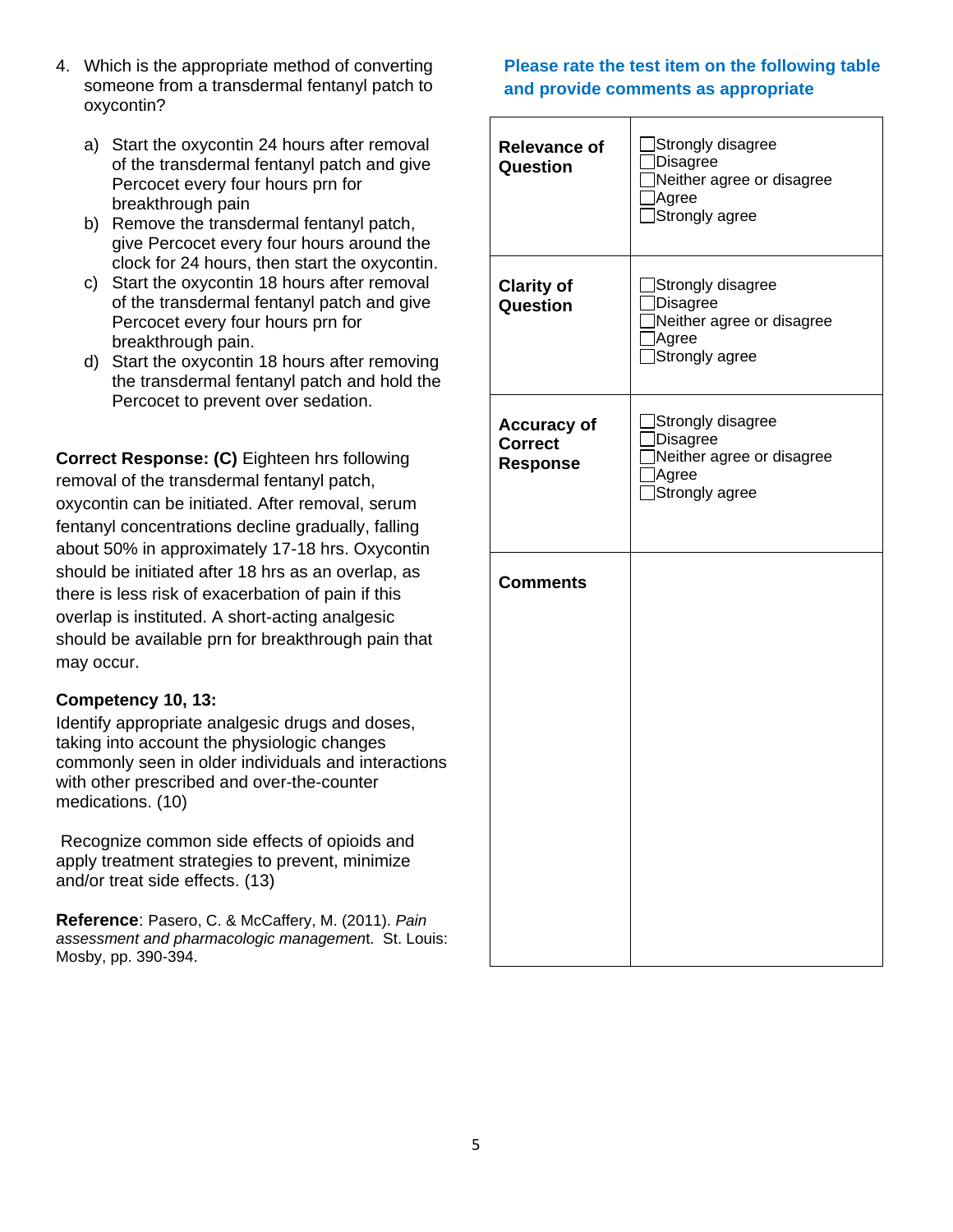- 5. For which type of pain is a transdermal fentanyl patch appropriate?
	- a) Acute pain
	- b) Post-operative pain
	- c) Moderate to severe intermittent pain
	- d) Moderate to severe persistent pain
	- e) b and d
	- f) All of the above

**Correct Response: (D)** A transdermal fentanyl patch is recommended for moderate to severe, persistent pain and not recommended for mild, intermittent, acute or post-operative pain. Due to the slow onset of action, with steady-state concentrations being reached within 12-24 hours, transdermal fentanyl is not suitable for the routine management of short-lasting, acute or intermittent pain states.

**Competency 12:** Identify and implement treatment strategies to avoid the adverse effects of analgesic drugs in older adults with renal and hepatic impairment.

**Reference**: Ghafoor, V., St. Marie, B. (2010). Overview of pharmacology. In B. St. Marie (Ed.), *Core curriculum for pain management nursing* (2nd ed.), p. 287.

\*\*\*\*\*\*\*\*\*\*\*\*\*\*\*\*\*\*\*\*\*\*\*\*\*\*\*\*\*\*\*\*\*\*\*\*\*\*\*\*\*\*\*\*\*\*\*\*\*\*\*\*\*\*\*\*\*

- 6. Mr. Jones demonstrates the ability to use a pain rating scale that is easy for him to understand and tells you that his pain is "severe". His report is reflective of which scale?
	- a) FLACC (faces, leg, activity, cry, consolability) scale
	- b) NRS (numerical rating scale)
	- c) VDS (verbal descriptor scale)
	- d) Wong-Baker scale (faces scale)

**Correct Response: (C)** The verbal descriptor scale (VDS) contains verbal terms (e.g., mild, moderate, severe) which patients can use to express the intensity of their pain. The pain scale used should be appropriate to the patient's cognitive ability, easy for the older adult to understand, and used consistently with that person.

**Competency 4:** Select and use valid and reliable pain assessment tools for assessing pain in cognitively intact individuals.

**Reference:** Pasero C. & McCaffery, M. (2011). *Pain assessment and pharmacologic management.* St. Louis: Mosby, pp. 68-69, 84-85.

| <b>Relevance of</b><br>Question                  | Strongly disagree<br>Disagree<br>Neither agree or disagree<br>Agree<br>Strongly agree   |  |
|--------------------------------------------------|-----------------------------------------------------------------------------------------|--|
| <b>Clarity of</b><br>Question                    | Strongly disagree<br>Disagree<br>Neither agree or disagree<br>Agree<br>Strongly agree   |  |
| <b>Accuracy of</b><br>Correct<br><b>Response</b> | Strongly disagree<br>Disagree<br>Neither agree or disagree<br>Agree<br>Strongly agree   |  |
| <b>Comments</b>                                  |                                                                                         |  |
|                                                  | Please rate the test item on the following table<br>and provide comments as appropriate |  |
| <b>Relevance of</b><br>Question                  | Strongly disagree<br>Disagree<br>Neither agree or disagree<br>Agree<br>Strongly agree   |  |
| `laritv of                                       | Strongly disagree                                                                       |  |

| <b>Relevance of</b><br>Question                         | JStrongly disagree<br>Disagree<br>Neither agree or disagree<br>Agree<br>Strongly agree       |
|---------------------------------------------------------|----------------------------------------------------------------------------------------------|
| <b>Clarity of</b><br>Question                           | Strongly disagree<br><b>Disagree</b><br>Neither agree or disagree<br>Agree<br>Strongly agree |
| <b>Accuracy of</b><br><b>Correct</b><br><b>Response</b> | Strongly disagree<br>Disagree<br>Neither agree or disagree<br>Agree<br>Strongly agree        |
| <b>Comments</b>                                         |                                                                                              |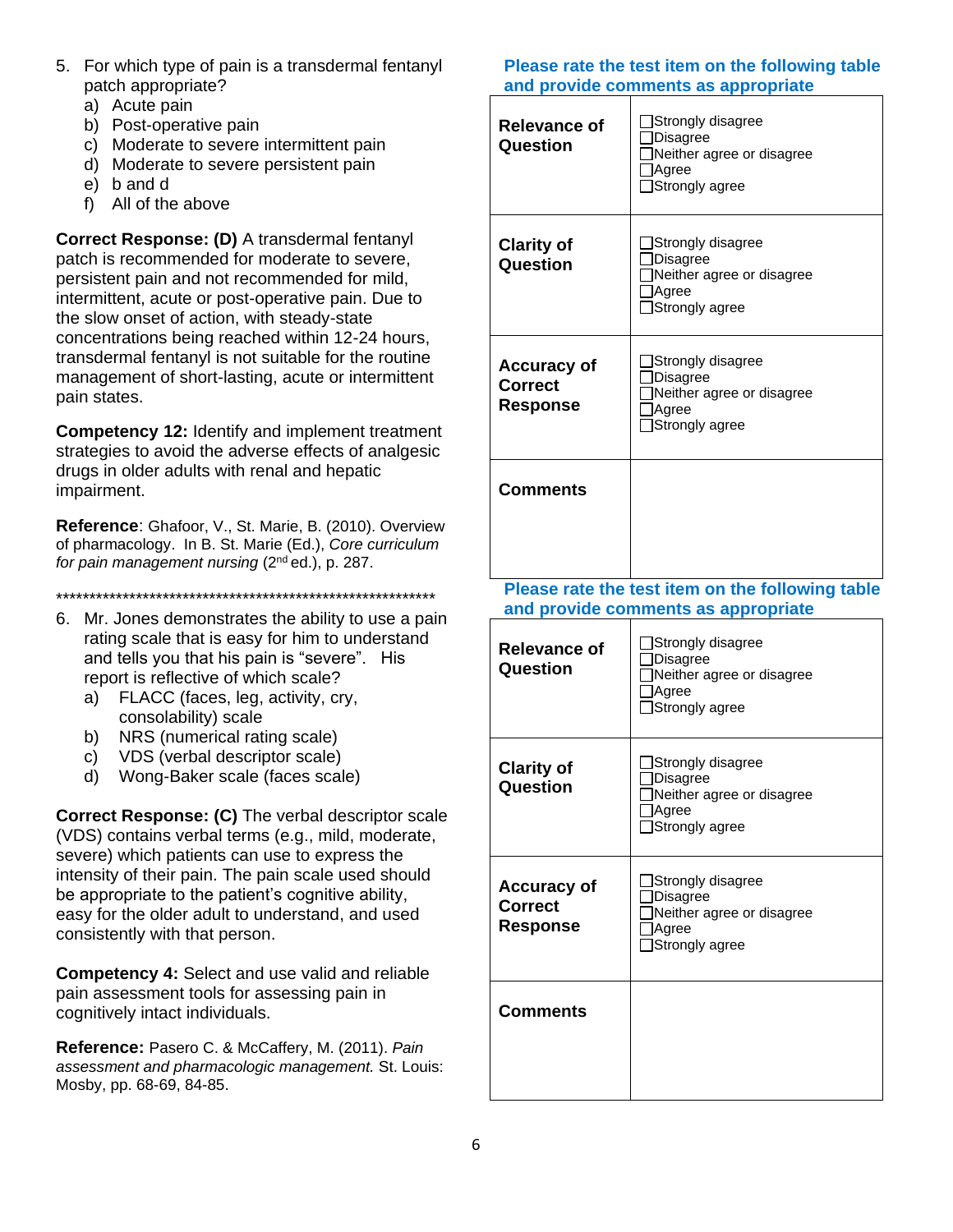- 7. Mr. Jones receives Percocet around the clock to manage his pain; however, he still reports moderate pain at times. With his metastatic bone disease and diminished appetite, which adjuvant drug would you recommend adding to his treatment regimen?
	- a) An antidepressant
	- b) A corticosteroid
	- c) An NSAID
	- d) An anticonvulsant

**Correct Response: (B)** Corticosteroids are considered multipurpose adjuvant drugs indicated for the treatment of metastatic bone pain because they inhibit prostaglandin synthesis, reduce edema surrounding neural tissues, have anti-inflammatory effects, improve appetite, decrease nausea, and enhance mood.

**Competency 15**: Incorporate appropriate adjuvant drugs into the treatment plan for select painful conditions.

**Reference**: Pasero, C. & McCaffery M. (2011). *Pain assessment and pharmacologic management*. St Louis: Mosby, pp. 645-647.

\*\*\*\*\*\*\*\*\*\*\*\*\*\*\*\*\*\*\*\*\*\*\*\*\*\*\*\*\*\*\*\*\*\*\*\*\*\*\*\*\*\*\*\*\*

- 8. Mr. Jones admits he does not like to take medications and fears taking opioids. One of the biggest fears most often related to opioids is fear of:
	- a) falls
	- b) addiction
	- c) nausea
	- d) sedation

**Correct Response: (B)** Fear of addiction among patients, physicians and nurses is consistently reported as a major concern and barrier to effective pain management.

**Competency 1:** Explain and apply information to clarify common misconceptions about pain in older adults and the barriers to effective treatment.

**Reference**: Pasero, C. & McCaffery, M. (2011). *Pain assessment and pharmacologic management*. St. Louis: Mosby, pp. 538-541.

| <b>Relevance of</b><br>Question                         | Strongly disagree<br>Disagree<br>Neither agree or disagree<br>Agree<br>Strongly agree   |
|---------------------------------------------------------|-----------------------------------------------------------------------------------------|
| <b>Clarity of</b><br>Question                           | Strongly disagree<br>Disagree<br>Neither agree or disagree<br>Agree<br>Strongly agree   |
| <b>Accuracy of</b><br><b>Correct</b><br><b>Response</b> | Strongly disagree<br>Disagree<br>Neither agree or disagree<br>Agree<br>Strongly agree   |
| <b>Comments</b>                                         |                                                                                         |
|                                                         | Please rate the test item on the following table<br>and provide comments as appropriate |
| <b>Relevance of</b><br>Question                         | Strongly disagree<br>Disagree<br>Neither agree or disagree<br>Agree<br>Strongly agree   |
| <b>Clarity of</b><br>Question                           | Strongly disagree<br>Disagree<br>Neither agree or disagree<br>Agree<br>Strongly agree   |
| <b>Accuracy of</b><br><b>Correct</b>                    |                                                                                         |
| <b>Response</b>                                         | Strongly disagree<br>Disagree<br>Neither agree or disagree<br>Agree<br>Strongly agree   |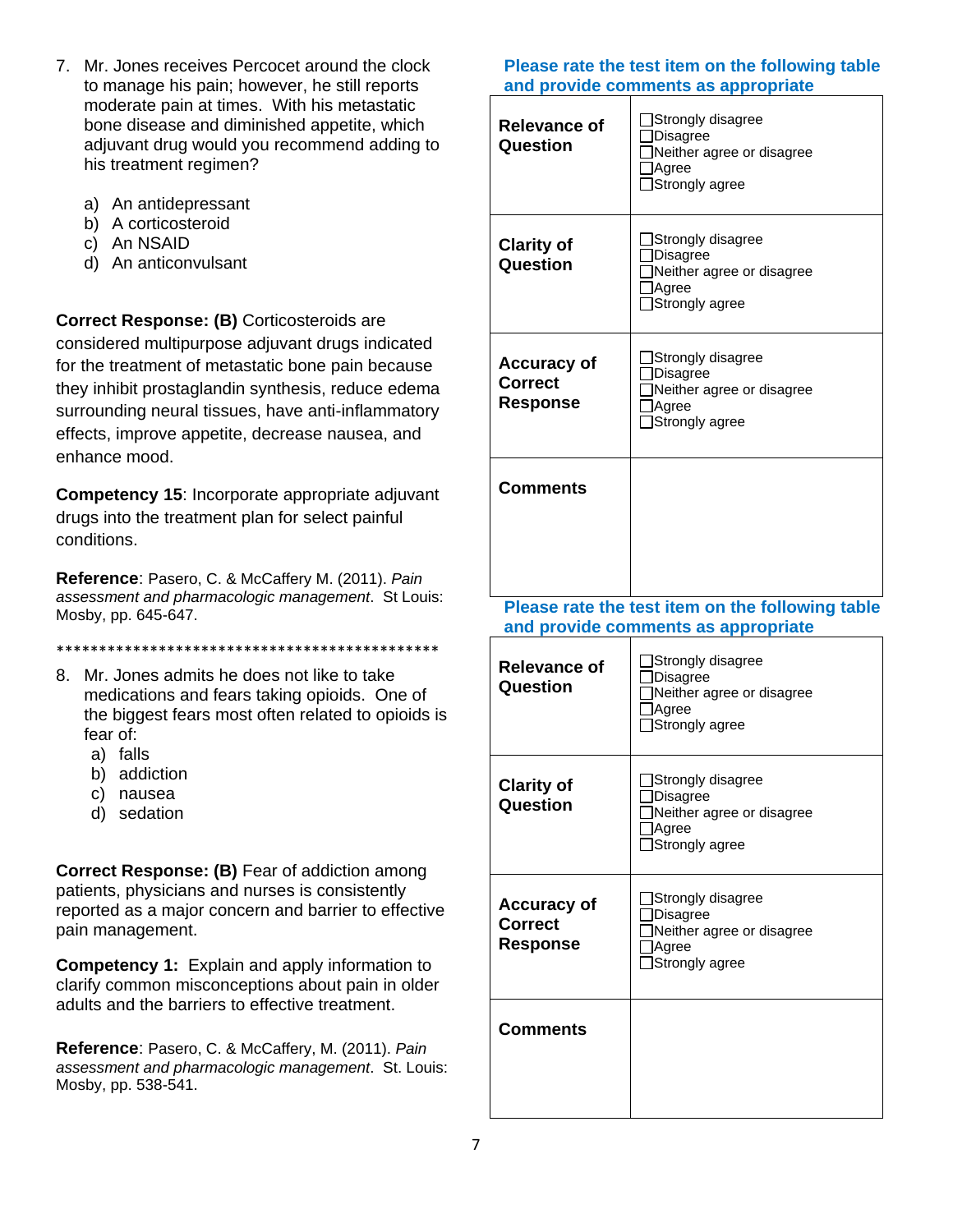- 9. Which of the following statements about tolerance, physical dependence, and addiction are correct?
	- a) Tolerance and physical dependence are normal responses that occur with the regular administration of opioids and are part of the body's adjustment to the presence of the drug.
	- b) Addiction rarely results from the use of a drug when taken as prescribed for the sole purpose of pain relief.
	- c) All patients who take opioid analgesics will develop physical dependence to some degree and will experience withdrawal symptoms if the drug is suddenly discontinued.
	- d) Addiction is a compulsive overpowering drive to take a drug to experience psychological effects, even in the face of known potential harm.
	- e) a and d
	- f) All of the above

**Correct Response: (F**) Tolerance occurs with regular administration of an opioid and consists of a decrease in one or more effects of the opioid; physical dependence is a normal response that occurs with repeated administration of an opioid for more than 2 weeks and is manifested by the occurrence of withdrawal symptoms when the opioid is suddenly stopped or rapidly reduced or an antagonist is given – tolerance and physical dependence cannot be equated with addiction; addiction is a chronic, neurologic and biologic disease influenced by genetic, psychosocial, and environmental factors and characterized by behaviors which include impaired control of drug use, continued use despite harm, and craving. Less than 1% of patients who take opioids as prescribed for pain relief develop addiction.

#### **Competency 1, 13:**

Explain and apply information to clarify common misconceptions about pain in older adults and the barriers to effective treatment. (1)

Recognize common side effects of opioids and apply treatment strategies to prevent, minimize and/or treat side effects. (13)

**Reference:** Pasero, C. & McCaffery, M. (2011). *Pain assessment and pharmacologic management.* St. Louis: Mosby, pp. 33-35.

| <b>Relevance of</b><br>Question                         | Strongly disagree<br>Disagree<br>Neither agree or disagree<br>Agree<br>Strongly agree |
|---------------------------------------------------------|---------------------------------------------------------------------------------------|
| <b>Clarity of</b><br>Question                           | Strongly disagree<br>Disagree<br>Neither agree or disagree<br>Agree<br>Strongly agree |
| <b>Accuracy of</b><br><b>Correct</b><br><b>Response</b> | Strongly disagree<br>Disagree<br>Neither agree or disagree<br>Agree<br>Strongly agree |
| <b>Comments</b>                                         |                                                                                       |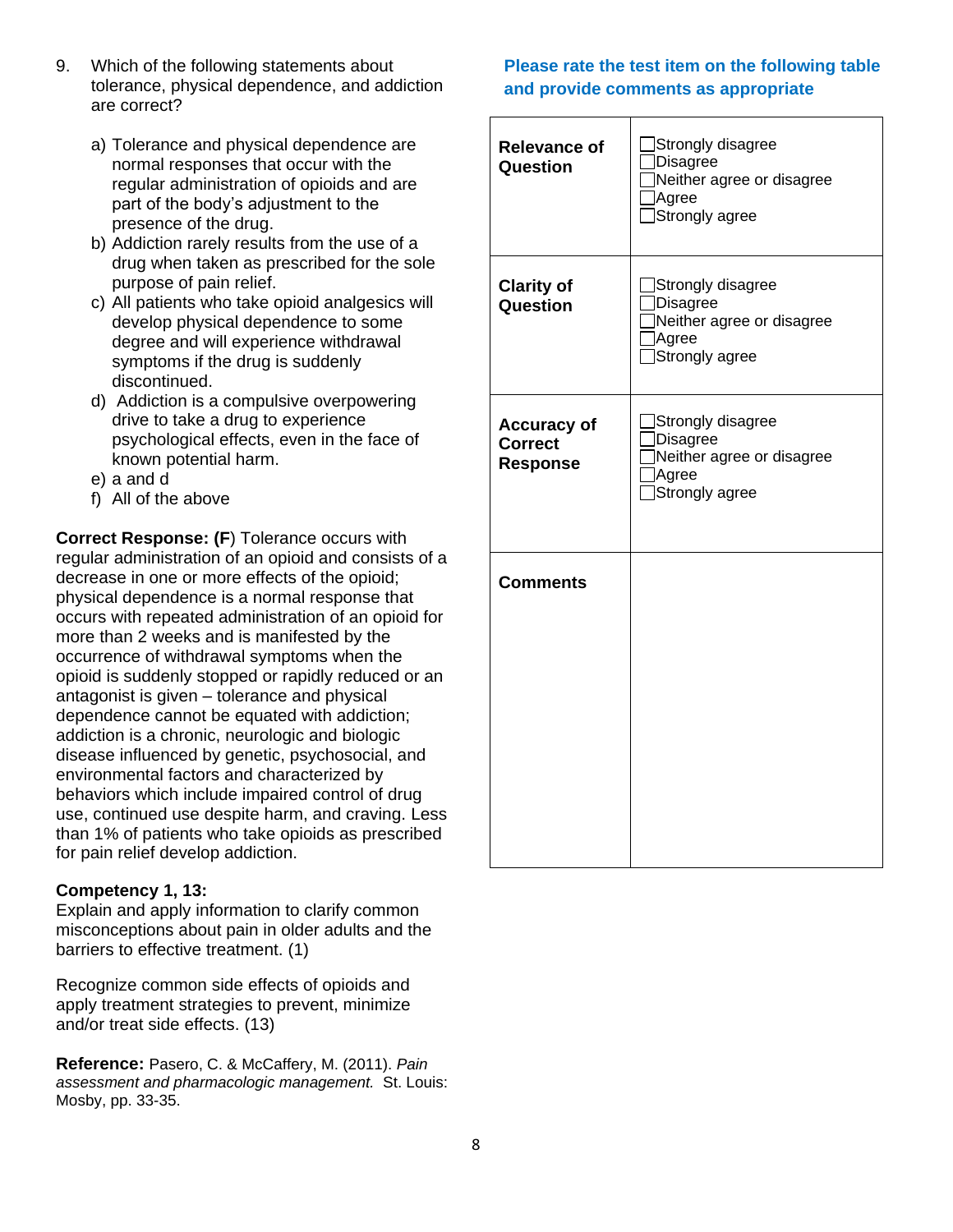- 10. You explain to Mr. Jones that he will be placed on a bowel regimen to prevent opioid-induced constipation. The standard recommended protocol for preventing constipation is:
	- a) a stool softener
	- b) a stool softener and bowel stimulant
	- c) a stool softener and increase in fiber intake
	- d) a stool softener and increased activity

**Correct Response: (B)** A combination of a stool softener and bowel stimulant is the standard recommendation for patients receiving daily opioid analgesics and is the proactive approach to opioidinduced constipation. Opioids affect bowel function primarily by inhibiting propulsive peristalsis through the small bowel and colon. Patients do not develop tolerance to the constipation side effects even with long-term use of opioids.

**Competency 12:** Identify and implement treatment strategies to avoid the adverse effects of analgesic drugs in older adults with renal and hepatic impairment.

**Reference:** Pasero, C. & McCaffery, M. (2011). *Pain assessment and pharmacologic management.* St. Louis: Mosby, pp. 484-489.

| <b>Relevance of</b><br>Question                         | Strongly disagree<br>]Disagree<br>Neither agree or disagree<br>Agree<br>Strongly agree |
|---------------------------------------------------------|----------------------------------------------------------------------------------------|
| <b>Clarity of</b><br>Question                           | ]Strongly disagree<br>Disagree<br>Neither agree or disagree<br>Agree<br>Strongly agree |
| <b>Accuracy of</b><br><b>Correct</b><br><b>Response</b> | Strongly disagree<br>Disagree<br>Neither agree or disagree<br>Agree<br>Strongly agree  |
| <b>Comments</b>                                         |                                                                                        |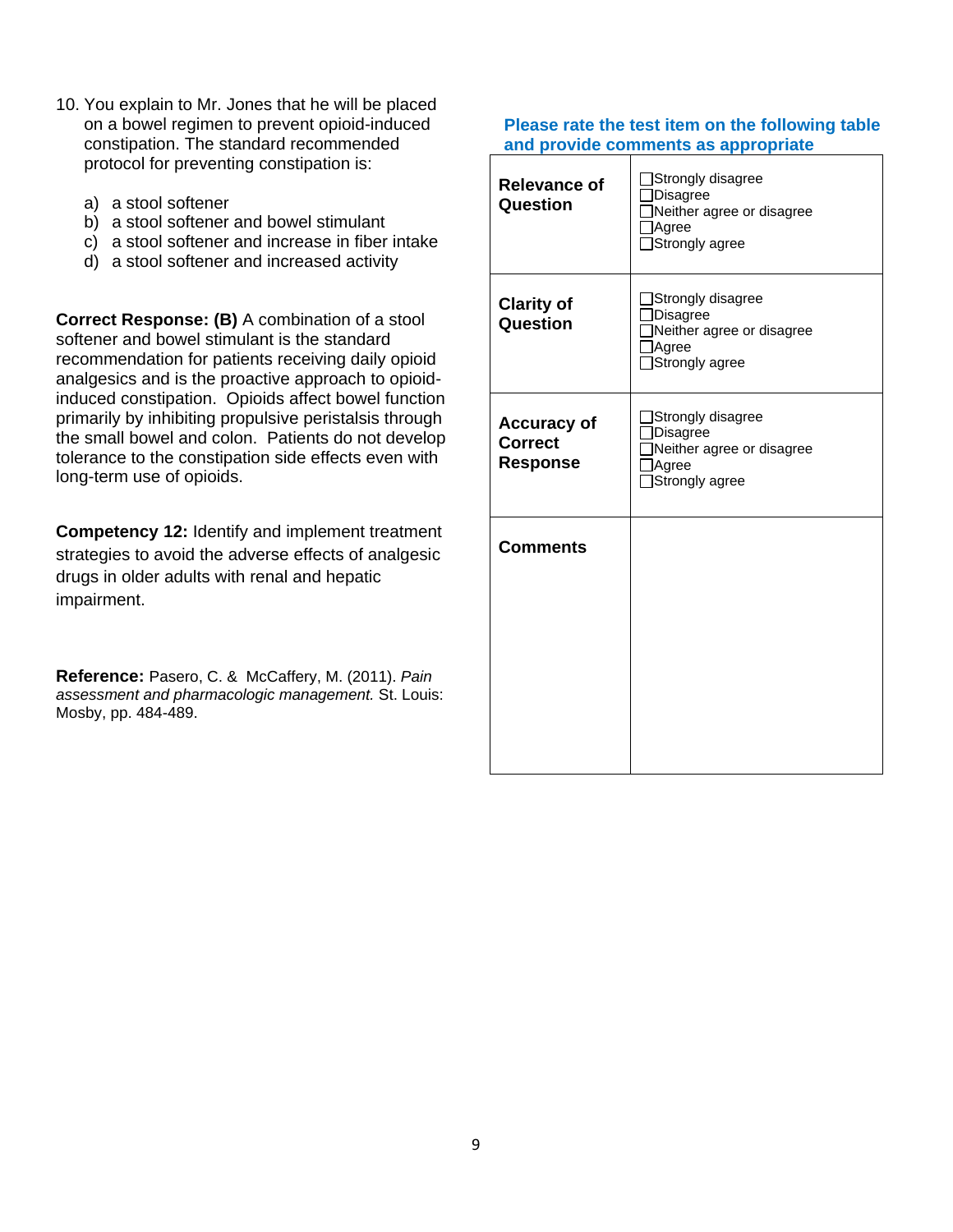- 11. You explain to Mr. Jones the benefits of using distraction (e.g., music, relaxation, etc.) as an intervention to direct attention away from pain. Which statement about distraction is accurate?
	- a) Distraction strategies are most appropriate when individualized for the person
	- b) Distraction strategies are most effective for intense pain
	- c) Distraction strategies are more appropriate for persistent pain
	- d) Distraction strategies require very little of the older adult's attention.
	- e) a and c

**Correct Response: (A)** Studies indicate that distraction strategies are more effective if geared to the individual's needs, preferences, and abilities. It is difficult to divert attention from severe pain, and there is no evidence to indicate that distraction is more beneficial for persistent pain than any other type of pain.

**Competency 16:** Select appropriate nonpharmacological pain treatment strategies tailored to the unique needs, abilities and preferences of the older adult.

**Reference:** Elliott, J., Simpson, M**.** (2010) Persistent pain management. In B. St. Marie (Ed.), *Core curriculum for pain management nursing*, (2nd ed.), pp. 443-447.

| <b>Relevance of</b><br>Question                         | Strongly disagree<br>Disagree<br>Neither agree or disagree<br>]Agree<br>Strongly agree  |
|---------------------------------------------------------|-----------------------------------------------------------------------------------------|
| <b>Clarity of</b><br>Question                           | Strongly disagree<br>Disagree<br>Neither agree or disagree<br>Agree<br>Strongly agree   |
| <b>Accuracy of</b><br><b>Correct</b><br><b>Response</b> | Strongly disagree<br>]Disagree<br>Neither agree or disagree<br>]Agree<br>Strongly agree |
| <b>Comments</b>                                         |                                                                                         |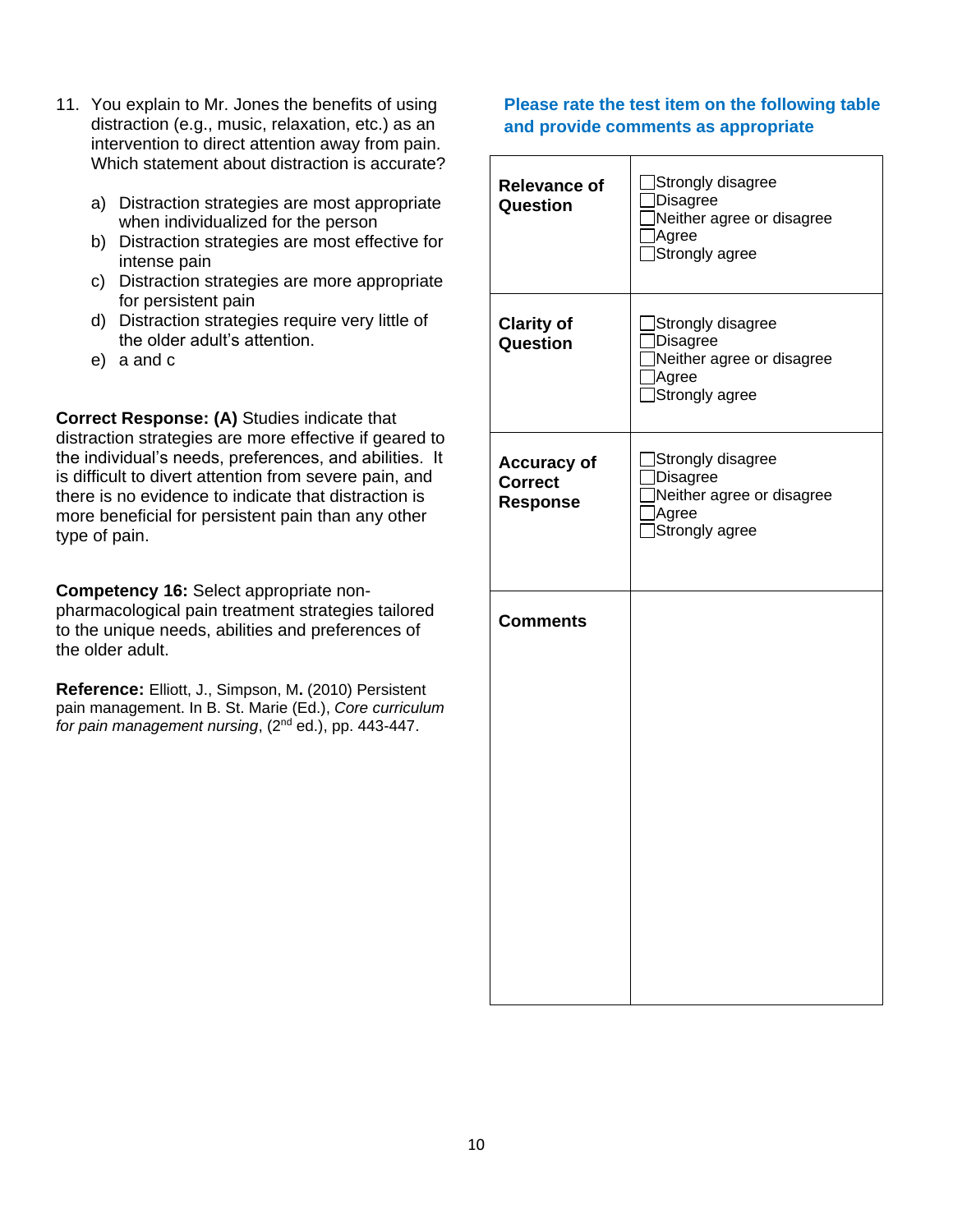- 12. Which statement is correct regarding the use of non-pharmacologic interventions for pain management in older adults?
	- a) Music is rated as the most effective, nonpharmacologic method
	- b) Cognitive methods are preferred over physical methods by older adults.
	- c) Most non-pharmacologic methods are based on the older adult's past experiences
	- d) TENS (transcutaneous electrical nerve stimulation) is not effective in relieving post-operative pain in older adults.
	- e) All of the above

**Correct Response: (C)** Older adults have past experiences and preferences regarding the type of nondrug approaches that work well for them and may be accustomed to using a specific method that is effective which should be considered as part of the treatment plan.

**Competency 16:** Select appropriate nonpharmacological pain treatment strategies tailored to the unique needs, abilities and preferences of the older adult.

**Reference**: Elliott, J., Simpson, M. (2010). Persistent pain management. In B. St. Marie (Ed.), *Core curriculum for pain management nursing*, (2nd ed.), pp. 443-447.

| <b>Relevance of</b><br>Question                         | Strongly disagree<br><b>Disagree</b><br>Neither agree or disagree<br>Agree<br>Strongly agree |
|---------------------------------------------------------|----------------------------------------------------------------------------------------------|
| <b>Clarity of</b><br>Question                           | Strongly disagree<br><b>Disagree</b><br>Neither agree or disagree<br>Agree<br>Strongly agree |
| <b>Accuracy of</b><br><b>Correct</b><br><b>Response</b> | Strongly disagree<br>Disagree<br>Neither agree or disagree<br>Agree<br>Strongly agree        |
| <b>Comments</b>                                         |                                                                                              |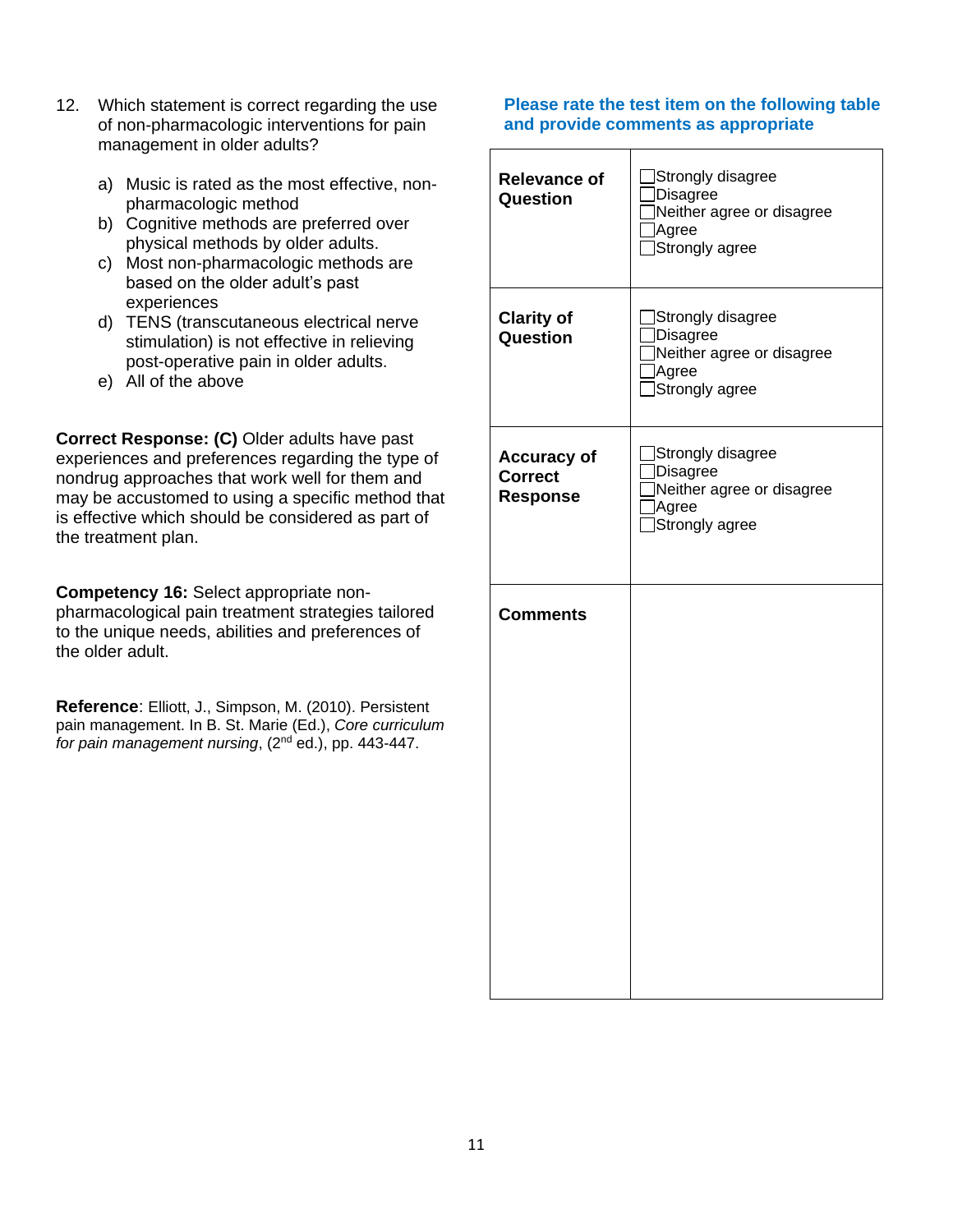## **CASE STUDY 2: Chronic Pain/ Diabetic Neuropathy**

Betty is an 88 year old woman who was admitted to a nursing home after multiple falls at home and following several visits to the emergency room. She has a history of multiple hospitalizations for congestive heart failure, has diabetes, degenerative joint disease, severe osteoarthritis, renal insufficiency and hypertension. She has a supportive grandson who has seen a continued decline in Betty's physical ability and mental status over the past two years. During her last hospitalization, Betty realized that because of her declining medical and physical condition she could no longer care for herself at home, and upon the advice of her physician and grandson, was transferred to a nursing home.

At the nursing home, Betty tells you that her hips and knees have been very painful and the cause of some of her falls at home. She relates that on her last visit to the emergency room she was advised to take acetaminophen for the pain and was told that the pain was chronic and also due to "getting old". She said the doctor feared giving her stronger medication because of her age. She tells you that the pain in her knees and hips is 8 out of 10.

- 13. When taking Betty's history, which question would be most helpful in obtaining information about her prior functional ability?
	- a) What activities have you recently participated in?
	- b) How far are you able to walk?
	- c) What is your favorite hobby?
	- d) What can you no longer do because of the pain?

**Correct Response: (D)** The answer to this openended question will provide the most information about the older adult's usual activities of daily living including social activities, hobbies, mental status, and psychological well-being.

**Competency 7:** Apply information about specific physiological age-related factors that influence the assessment and management of pain in older adult.

**Reference:** D'Arcy, Y. (2010). Pain assessment. In B. St Marie (Ed.), Core curriculum for pain management nursing  $(2<sup>nd</sup>$  ed.), p. 218

| <b>Relevance of</b><br>Question                         | Strongly disagree<br>Disagree<br>Neither agree or disagree<br>Agree<br>Strongly agree        |
|---------------------------------------------------------|----------------------------------------------------------------------------------------------|
| <b>Clarity of</b><br>Question                           | Strongly disagree<br><b>Disagree</b><br>Neither agree or disagree<br>Agree<br>Strongly agree |
| <b>Accuracy of</b><br><b>Correct</b><br><b>Response</b> | Strongly disagree<br>Disagree<br>Neither agree or disagree<br>Agree<br>Strongly agree        |
| <b>Comments</b>                                         |                                                                                              |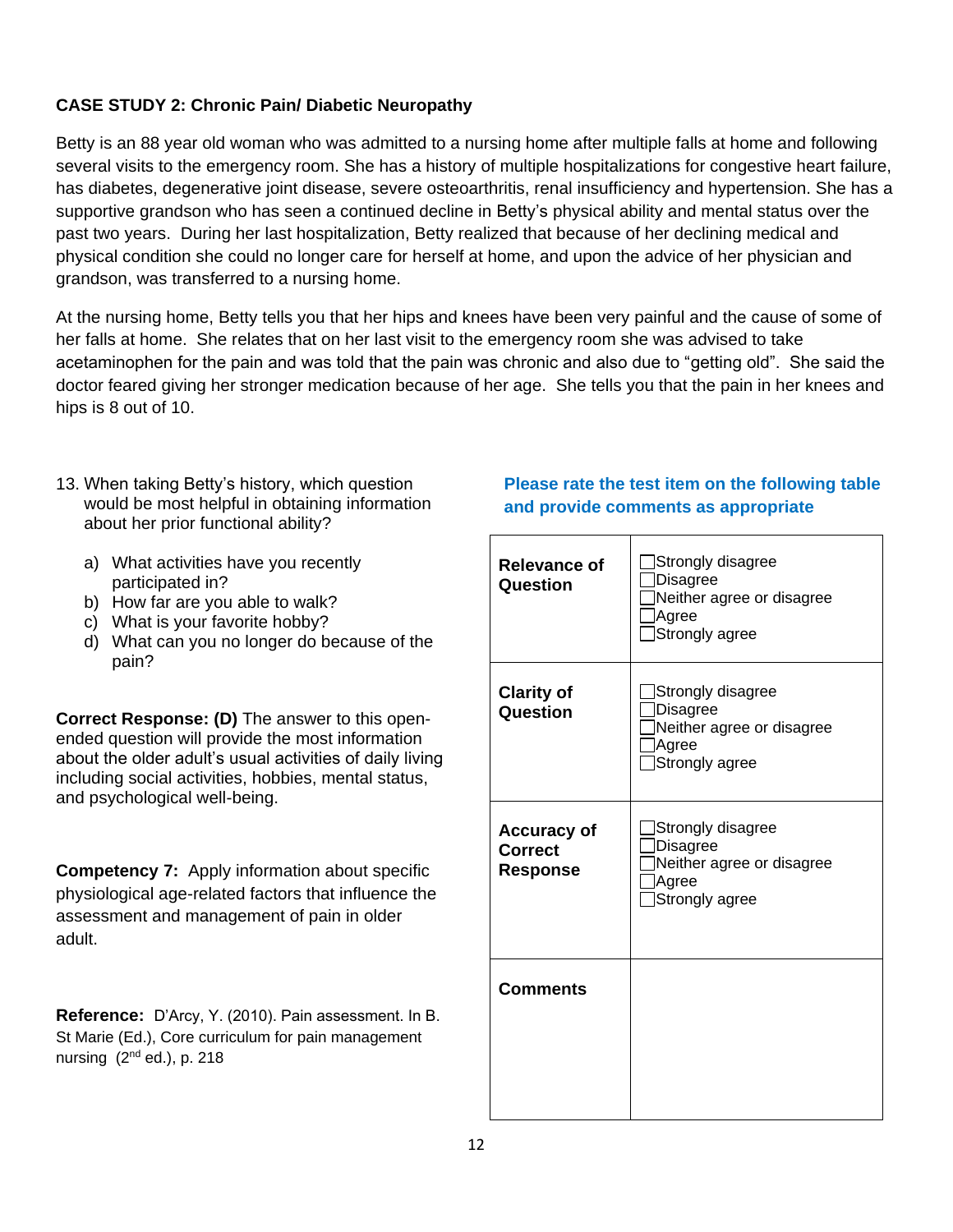- 14. Identified barriers leading to the undertreatment of pain include:
	- a) Physicians' over-prescribing of opioids
	- b) Lack of knowledge about pain management among healthcare professionals
	- c) Inadequate resources to effectively treat pain
	- d) Inadequate pain assessment tools

**Correct Response: (B)** Lack of knowledge about pain management among healthcare professionals is consistently reported as a major barrier to effective pain management and undertreatment of pain.

## **Competency 1, 3**:

Explain and apply information to clarify common misconceptions about pain in older adults and the barriers to effective treatment. (1)

Explain potential consequences of untreated pain specific to older adults. (3)

**Reference:** Curtiss, C. (2010). The pain management nurse as an educator. In B. St. Marie (Ed.), Core curriculum for pain management nursing (2<sup>nd</sup> ed.), p. 669.

| <b>Relevance of</b><br>Question                         | □Strongly disagree<br>Disagree<br>Neither agree or disagree<br>Agree<br>Strongly agree |
|---------------------------------------------------------|----------------------------------------------------------------------------------------|
| <b>Clarity of</b><br>Question                           | Strongly disagree<br>Disagree<br>Neither agree or disagree<br>Agree<br>Strongly agree  |
| <b>Accuracy of</b><br><b>Correct</b><br><b>Response</b> | Strongly disagree<br>Disagree<br>Neither agree or disagree<br>Agree<br>Strongly agree  |
| <b>Comments</b>                                         |                                                                                        |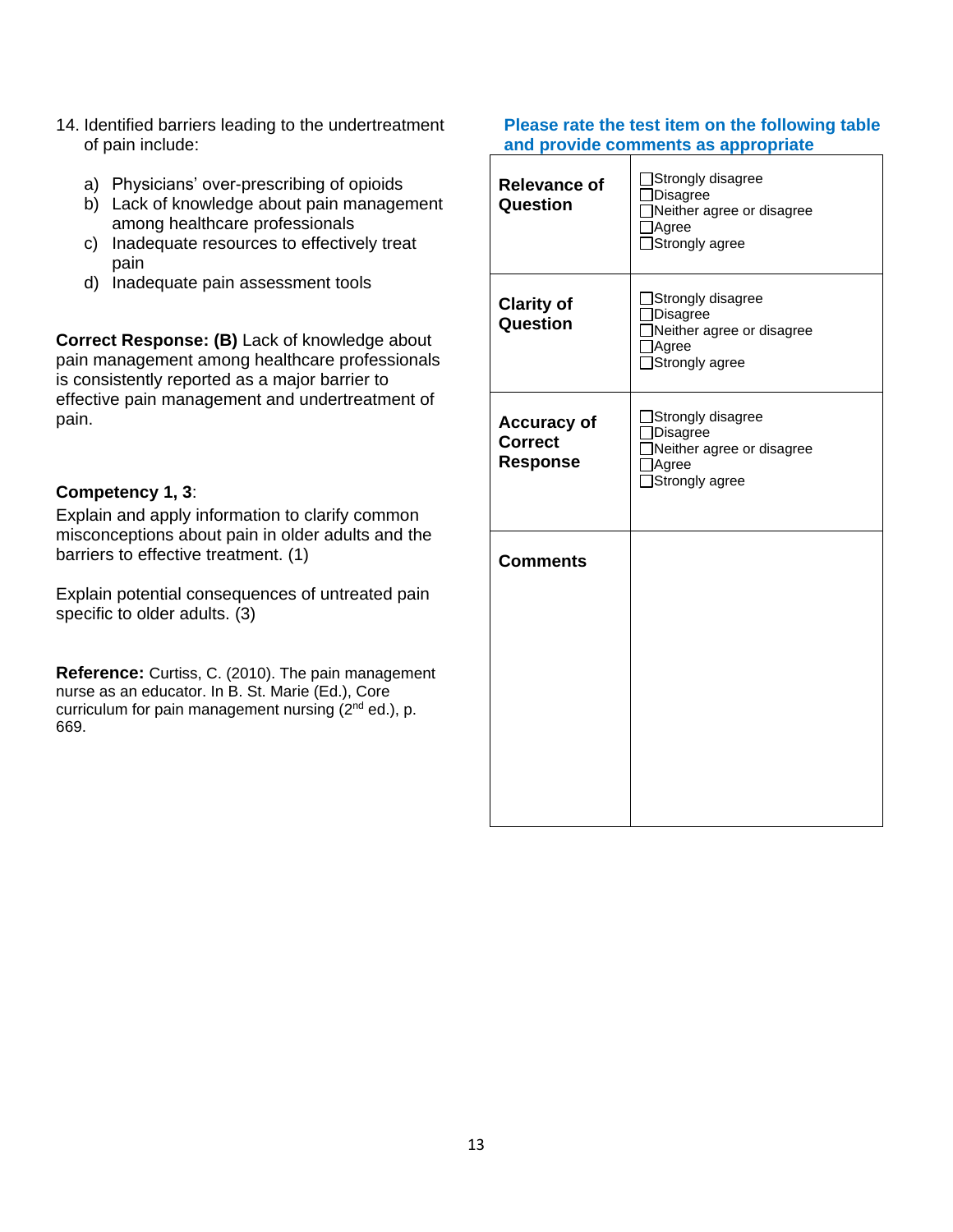- 15. At the nursing home, x-rays of Betty's knees and hips indicate severe degenerative changes. She is currently prescribed Percocet QID for pain relief but still reports moderate to severe pain, especially in her right hip and knees. What recommendation would you make in her pain management regimen?
	- a) Change the Percocet to a 25 mcg transdermal fentanyl patch q 72 hrs with breakthrough pain medication q 4 hrs prn
	- b) Continue the Percocet and include physical and occupational therapy for strengthening exercises and ambulation
	- c) Change the Percocet to oxycontin 10 mg every 12 hours with breakthrough pain medication q 4 hrs. prn
	- d) Schedule the Percocet every four hours around the clock

**Correct Response: (C)** Changing the Percocet (short-acting opioid) to oxycontin (long-acting opioid) will provide better pain control for moderate to severe, persistent pain, decrease the amount of pills taken daily, prevent the possibility of acetaminophen toxicity, and be easily titrated to optimal relief. When converting someone from a short-acting opioid to a long-acting opioid, you need to calculate the 24 hour dose of the shortacting opioid (Percocet x 4 doses = 20 mg of oxycodone in 24 hours) and then divide by 2 to obtain the 12 hour dose of the long-acting opioid (20 mg of oxycodone divided by  $2 = 10$  mg of oxycontin every 12 hours).

## **Competency 8, 9:**

Develop and implement an individualized treatment plan for managing pain based on assessment, functional and cognitive abilities, and the older person's pain treatment goals. (8)

Evaluate the effectiveness of an individualized treatment plan for pain and adapt the plan based on changing pain assessment data. (9)

**Reference:** Kelly, A. M. (2010). Gerontology pain management. In B. St. Marie (Ed.), *Core curriculum for pain management nursing* (2nd ed.), p. 581.

| <b>Relevance of</b><br>Question                         | Strongly disagree<br>Disagree<br>Neither agree or disagree<br>Agree<br>Strongly agree        |
|---------------------------------------------------------|----------------------------------------------------------------------------------------------|
| <b>Clarity of</b><br>Question                           | Strongly disagree<br><b>Disagree</b><br>Neither agree or disagree<br>Agree<br>Strongly agree |
| <b>Accuracy of</b><br><b>Correct</b><br><b>Response</b> | Strongly disagree<br><b>Disagree</b><br>Neither agree or disagree<br>Agree<br>Strongly agree |
| <b>Comments</b>                                         |                                                                                              |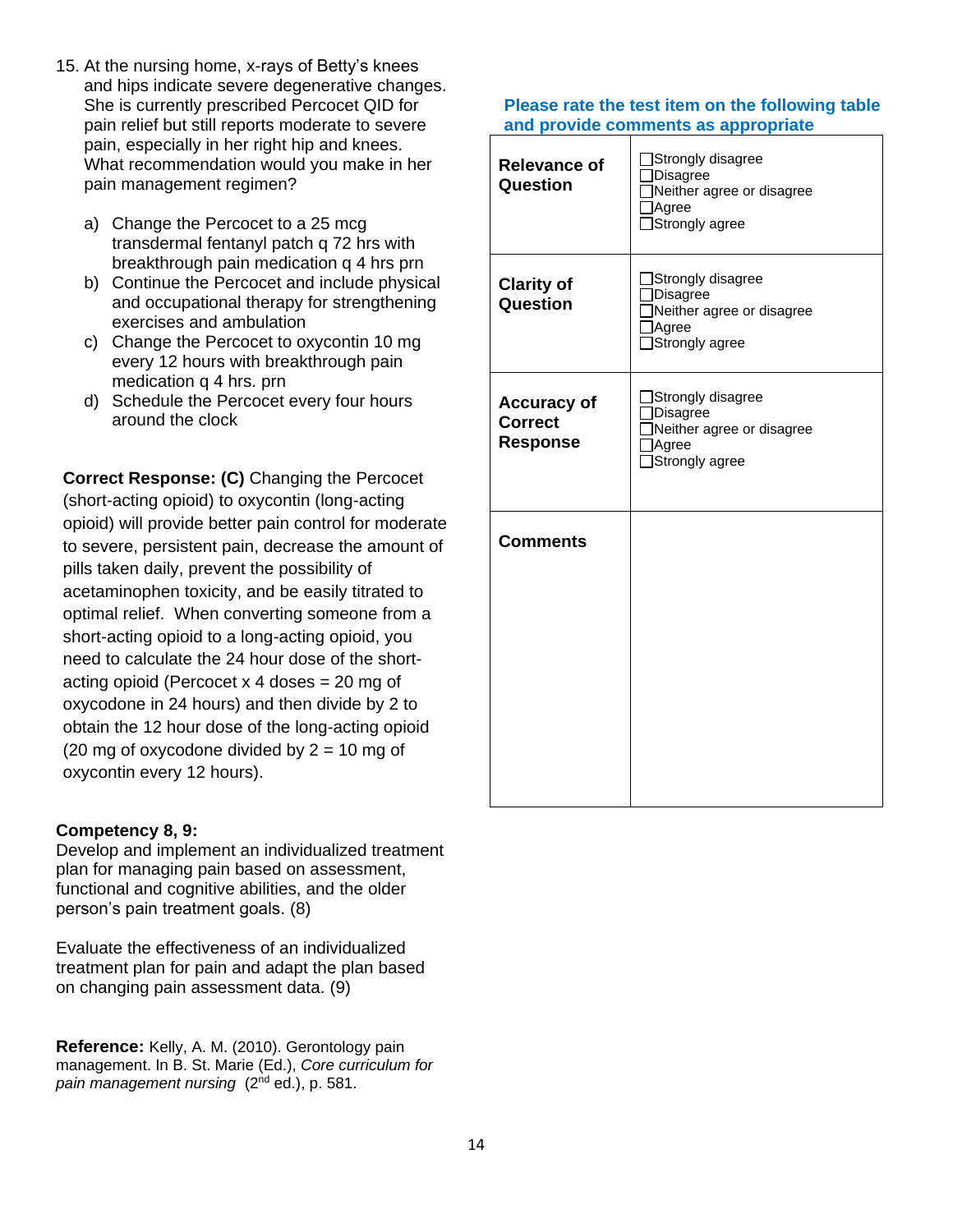- 16. Betty's grandson is concerned about the opioids she is taking daily and voices his fear about the possibility of respiratory depression. You reassure him and explain that the best method of assessing and preventing opioidinduced respiratory depression is:
	- a) blood gas analysis
	- b) mechanical apnea monitoring
	- c) monitoring of sedation level
	- d) pulse oximetry

**Correct Response: (C)** Monitoring sedation level is the best method of determining respiratory status and preventing opioid-induced respiratory depression. Increased sedation precedes respiratory depression. If appropriate steps are taken to address persistent sedation, respiratory depression is unusual in patients receiving opioids.

**Competency 12:** Identify and implement treatment strategies to avoid the adverse effects of analgesic drugs in older adults with renal and hepatic impairment.

**Reference:** Eksterwicz, N., Colwell, A., Vanderveer, B., Menez, J. (2010). Acute pain management. In B. St. Marie (Ed.), *Core curriculum for pain management*  nursing,  $(2^{nd}$  ed.), pp. 364-365.

| <b>Relevance of</b><br>Question                         | Strongly disagree<br>Disagree<br>Neither agree or disagree<br>Agree<br>Strongly agree        |
|---------------------------------------------------------|----------------------------------------------------------------------------------------------|
| <b>Clarity of</b><br>Question                           | Strongly disagree<br>Disagree<br>Neither agree or disagree<br><b>Agree</b><br>Strongly agree |
| <b>Accuracy of</b><br><b>Correct</b><br><b>Response</b> | Strongly disagree<br>Disagree<br>Neither agree or disagree<br>Agree<br>Strongly agree        |
| <b>Comments</b>                                         |                                                                                              |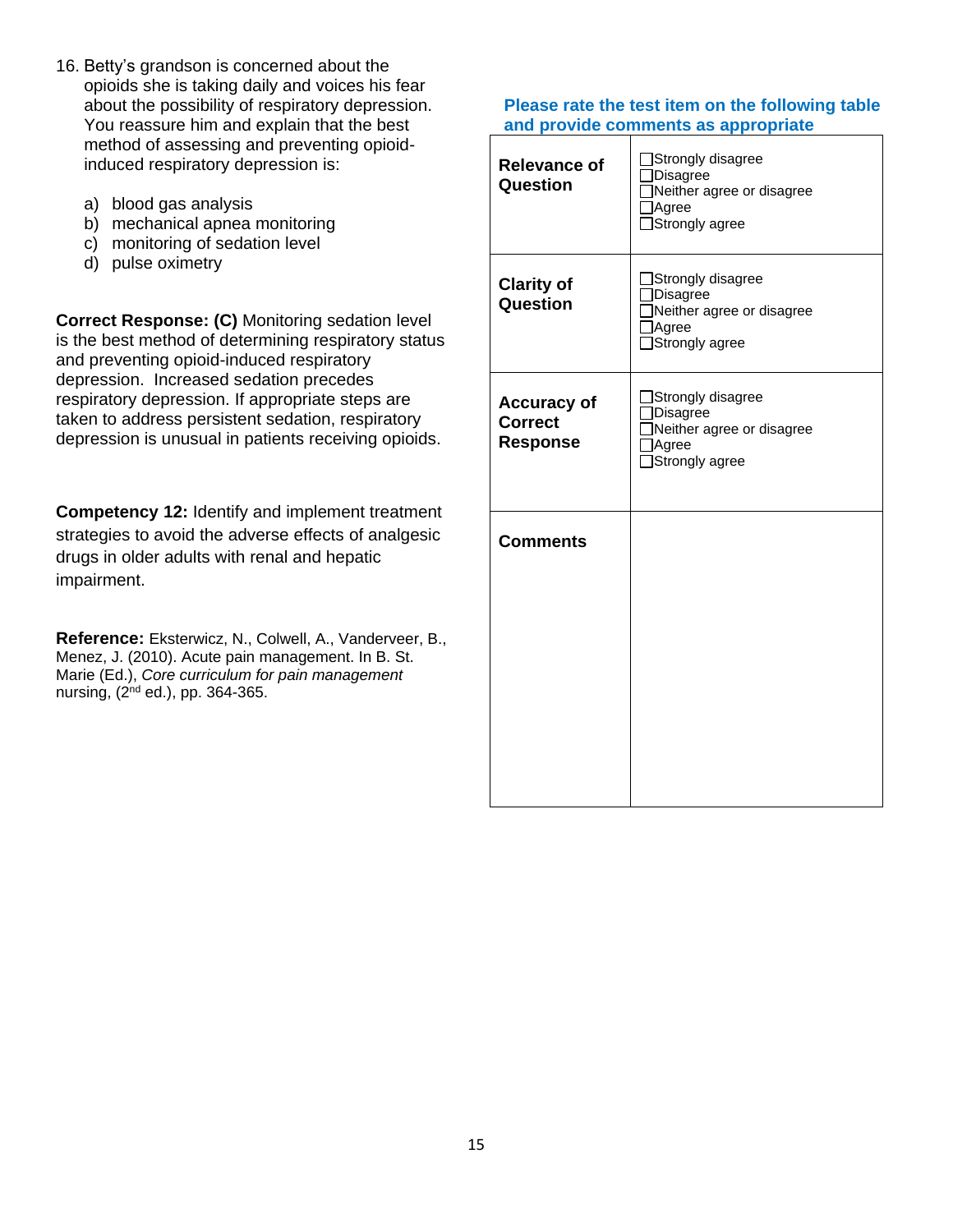- 17. One day Betty tells you that she is feeling a burning, tingling sensation in both feet which is keeping her from sleeping at night and causing discomfort during the day. Betty is most likely experiencing neuropathic pain as a complication of her diabetes. Neuropathic pain is usually caused by:
	- a) the normal processing of sensory input by the peripheral and central nervous system
	- b) the progressive decrease in the discharge of the dorsal horn neurons
	- c) the repeated injury to motor neurons
	- d) the repeated noxious stimuli resulting in spinal cord hyperexcitability and hypersensitivity

**Correct Response: (D)** Neuropathic pain is the result of repeated, prolonged, noxious stimuli causing hyperexcitability and hypersensitivity leading to chronic neuropathic pain states; it is pain sustained by abnormal processing of sensory input by the peripheral or central nervous system, most often as a result of injury.

**Competency 2:** Explain the etiologies and characteristics of, and differences in treatment for, nociceptive and neuropathic pain.

**Reference:** Pasero, C. & McCaffery, M. (2011). *Pain assessment and pharmacologic management*. St. Louis: Mosby, pp. 95-98.

| <b>Relevance of</b><br>Question                         | Strongly disagree<br>Disagree<br>Neither agree or disagree<br>Agree<br>Strongly agree  |
|---------------------------------------------------------|----------------------------------------------------------------------------------------|
| <b>Clarity of</b><br>Question                           | Strongly disagree<br>Disagree<br>Neither agree or disagree<br>Agree<br>□Strongly agree |
| <b>Accuracy of</b><br><b>Correct</b><br><b>Response</b> | Strongly disagree<br>Disagree<br>Neither agree or disagree<br>Agree<br>Strongly agree  |
| <b>Comments</b>                                         |                                                                                        |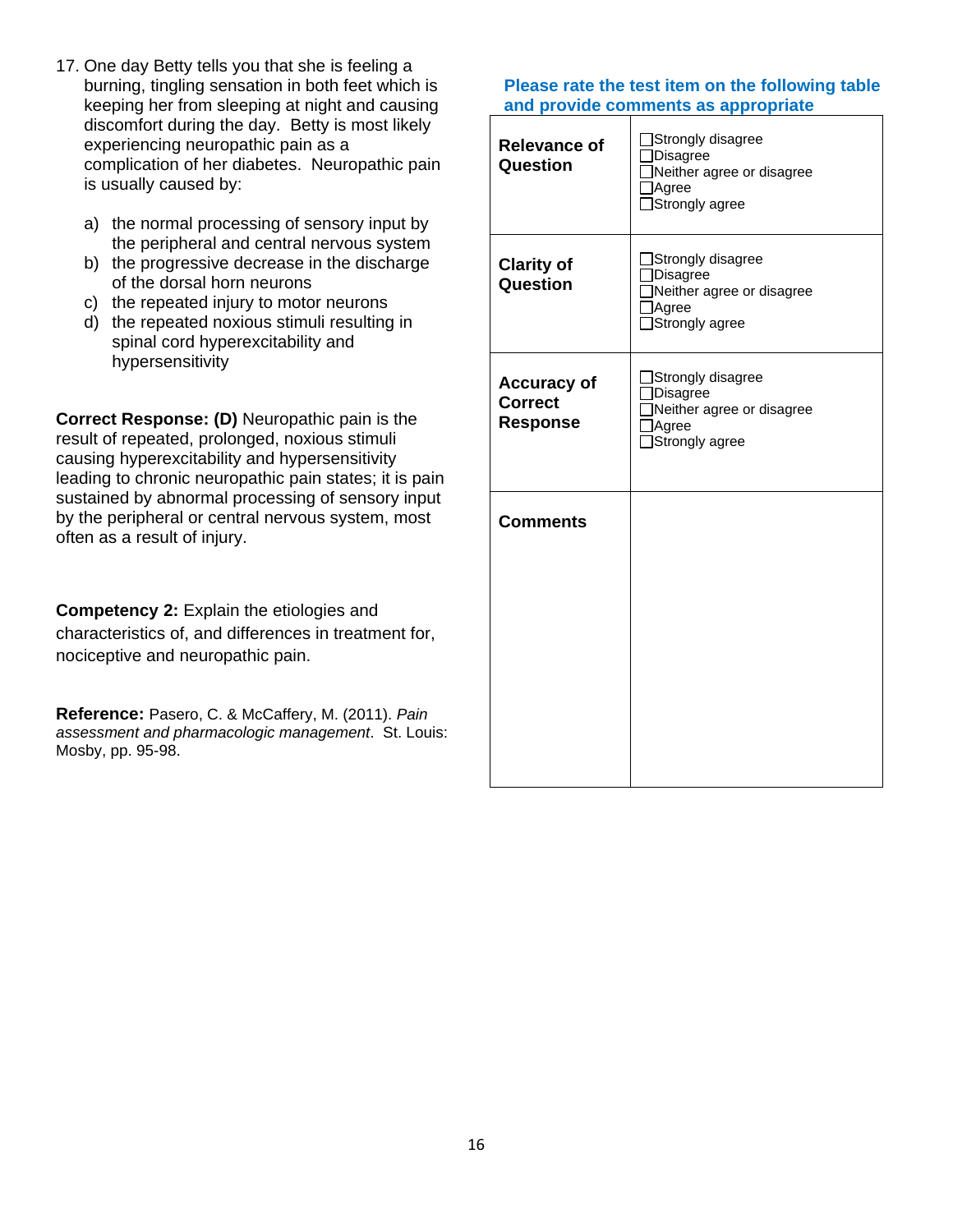- 18. Which medication would you question if ordered by the physician for treatment of Betty's neuropathic pain?
	- a) Amitriptyline
	- b) Desipramine
	- c) Gabapentin
	- d) Duloxetine

**Correct Response: (A)** Amitriptyline is not recommended for older adults due to its high incidence of anticholinergic and sedative adverse effects and long half-life; it is the least well-tolerated of all the tricyclic antidepressants in older adults.

**Competency 11:** Identify medications that should be avoided or used with caution in older adults and explain their adverse effects.

**Reference:** Kelly, A. M. (2010). Gerontology pain management. In B. St Marie (Ed.), *Core curriculum for pain management nursing*, (2nd ed.), p. 581.

\*\*\*\*\*\*\*\*\*\*\*\*\*\*\*\*\*\*\*\*\*\*\*\*\*\*\*\*\*\*\*\*\*\*\*\*\*\*\*\*\*\*\*\*\*

- 19. Which of these adjuvant drugs would be the most appropriate to treat Betty's neuropathic pain?
	- a) Desipramine 25 mg at hs
	- b) Gabapentin 100 mg tid
	- c) Duloxetine 60 mg bid
	- d) Nortriptyline 25 mg in am

**Correct Response**: **(B)** Gabapentin 100 mg tid is the correct dose to start treating the neuropathic pain and titrate to effect; Gabapentin has no known drug-drug- interactions and is reported to be safe for older adults. Desipramine, duloxetine, and nortriptyline should be started at the lowest possible dose and nortriptyline is safer when given at bedtime.

**Competency 15:** Incorporate appropriate adjuvant drugs into the treatment plan for select painful conditions.

**Reference**: Pasero, C. & McCaffery, M. (2011). *Pain assessment and pharmacologic management,* St. Louis: Mosby, pp. 664-665.

### **Please rate the test item on the following table and provide comments as appropriate**

| Relevance of<br>Question                         | Strongly disagree<br>Disagree<br>Neither agree or disagree<br>Agree<br>Strongly agree |
|--------------------------------------------------|---------------------------------------------------------------------------------------|
| <b>Clarity of</b><br>Question                    | Strongly disagree<br>Disagree<br>Neither agree or disagree<br>Agree<br>Strongly agree |
| <b>Accuracy of</b><br>Correct<br><b>Response</b> | Strongly disagree<br>Disagree<br>Neither agree or disagree<br>Agree<br>Strongly agree |
| <b>Comments</b>                                  |                                                                                       |

| <b>Relevance of</b><br>Question                  | Strongly disagree<br>Disagree<br>Neither agree or disagree<br>Agree<br>Strongly agree         |
|--------------------------------------------------|-----------------------------------------------------------------------------------------------|
| <b>Clarity of</b><br>Question                    | ]Strongly disagree<br><b>Disagree</b><br>Neither agree or disagree<br>Agree<br>Strongly agree |
| <b>Accuracy of</b><br><b>Correct</b><br>Response | Strongly disagree<br>Disagree<br>Neither agree or disagree<br>Agree<br>Strongly agree         |
| <b>Comments</b>                                  |                                                                                               |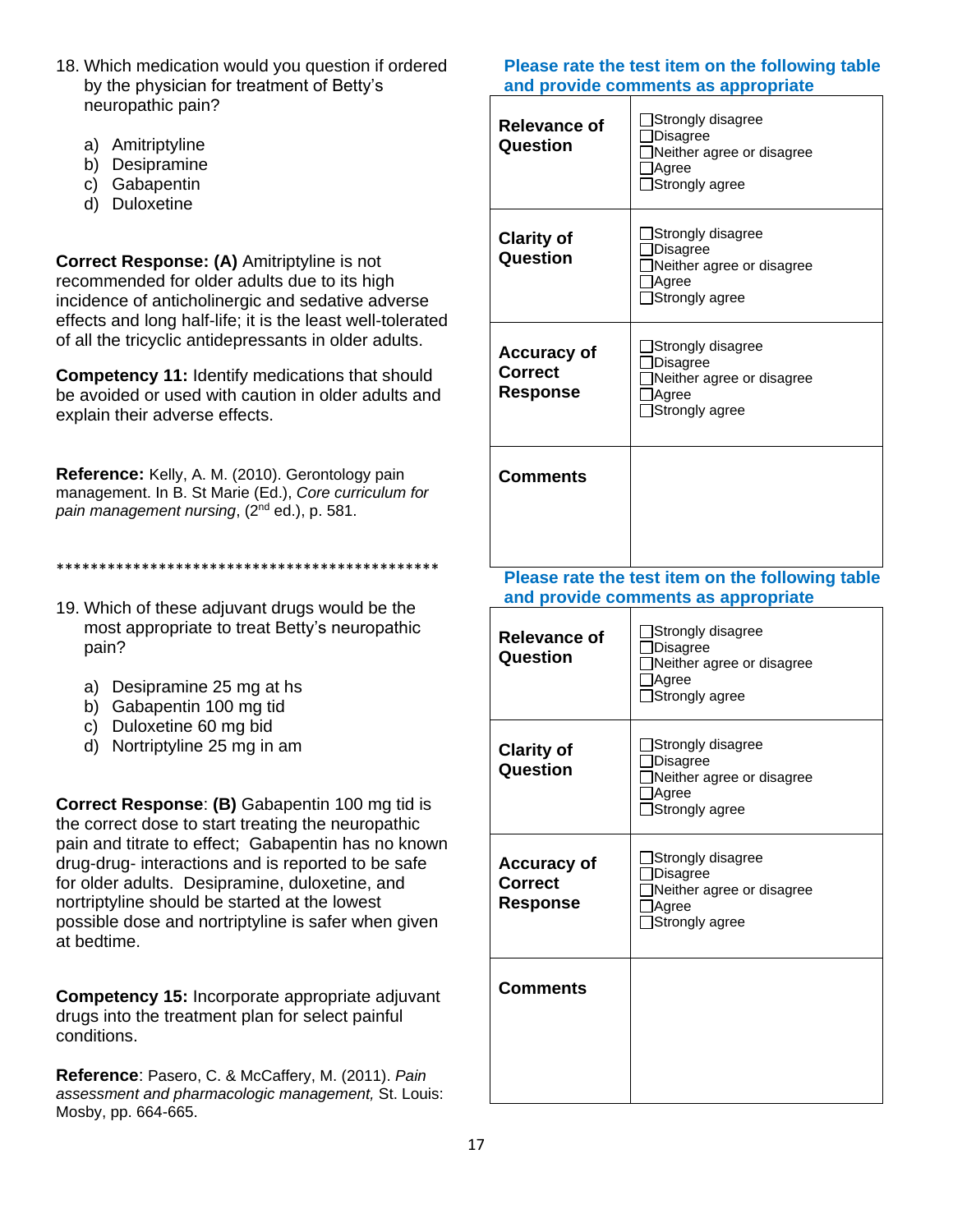- 20. Which information provided by Betty is the most important that can affect the pharmacologic management of pain?
	- a) A decline in renal function
	- b) A history of constipation
	- c) Cognitive impairment
	- d) A decline in pulmonary function

**Correct Response: (A)** A decline in renal function is most important because elimination of drugs is impeded by the age-related reduction in renal mass and blood flow, making older adults at higher risk for drug accumulation and toxicity, especially with drugs that have a long half-life.

**Competency 7, 12:** Apply information about specific physiological age-related factors that influence the assessment & management of pain in older adult. (7)

Identify & implement treatment strategies to avoid the adverse effects of analgesic drugs in older adults with renal & hepatic impairment. (12)

**Reference:** Pasero, C. & McCaffery, M. (2011). *Pain assessment and pharmacologic* m*anagement*, St. Louis: Mosby, pp. 363-365.

#### \*\*\*\*\*\*\*\*\*\*\*\*\*\*\*\*\*\*\*\*\*\*\*\*\*\*\*\*\*\*\*\*\*\*\*\*\*\*\*\*\*\*\*\*

- 21. In establishing goals for the effective management of pain, which of these would you consider to be the most significant in planning care?
	- a) Prevention of side effects
	- b) The older adults age
	- c) What is important to the older adult
	- d) The older adult's support system

**Correct Response: (C)** An effective plan of care involves the older adult whose perspective is key in establishing appropriate goals of care and ensuring effective pain management according to the older adult's needs and wishes.

**Competencies 8, 9:** Develop & implement an individualized treatment plan for managing pain based on assessment, functional & cognitive abilities, & the person's pain treatment goals. (8)

Evaluate the effectiveness of an individualized treatment plan for pain and adapt the plan based on changing pain assessment data. (9)

### **Please rate the test item on the following table and provide comments as appropriate**

| Relevance of<br>Question                         | Strongly disagree<br>Disagree<br>Neither agree or disagree<br>Agree<br>Strongly agree |
|--------------------------------------------------|---------------------------------------------------------------------------------------|
| <b>Clarity of</b><br>Question                    | Strongly disagree<br>Disagree<br>Neither agree or disagree<br>Agree<br>Strongly agree |
| <b>Accuracy of</b><br>Correct<br><b>Response</b> | Strongly disagree<br>Disagree<br>Neither agree or disagree<br>Agree<br>Strongly agree |
| Comments                                         |                                                                                       |

#### **Please rate the test item on the following table and provide comments as appropriate**

| <b>Relevance of</b><br>Question                         | Strongly disagree<br>Disagree<br>Neither agree or disagree<br>Agree<br>Strongly agree |
|---------------------------------------------------------|---------------------------------------------------------------------------------------|
| <b>Clarity of</b><br>Question                           | Strongly disagree<br>Disagree<br>Neither agree or disagree<br>Agree<br>Strongly agree |
| <b>Accuracy of</b><br><b>Correct</b><br><b>Response</b> | Strongly disagree<br>Disagree<br>Neither agree or disagree<br>Agree<br>Strongly agree |
| <b>Comments</b>                                         |                                                                                       |

**Reference:** Curtiss, C. (2010). The pain management nurse as an educator. In B. St. Marie (Ed.), *Core curriculum for pain management nursing* (2nd ed.),p. 666.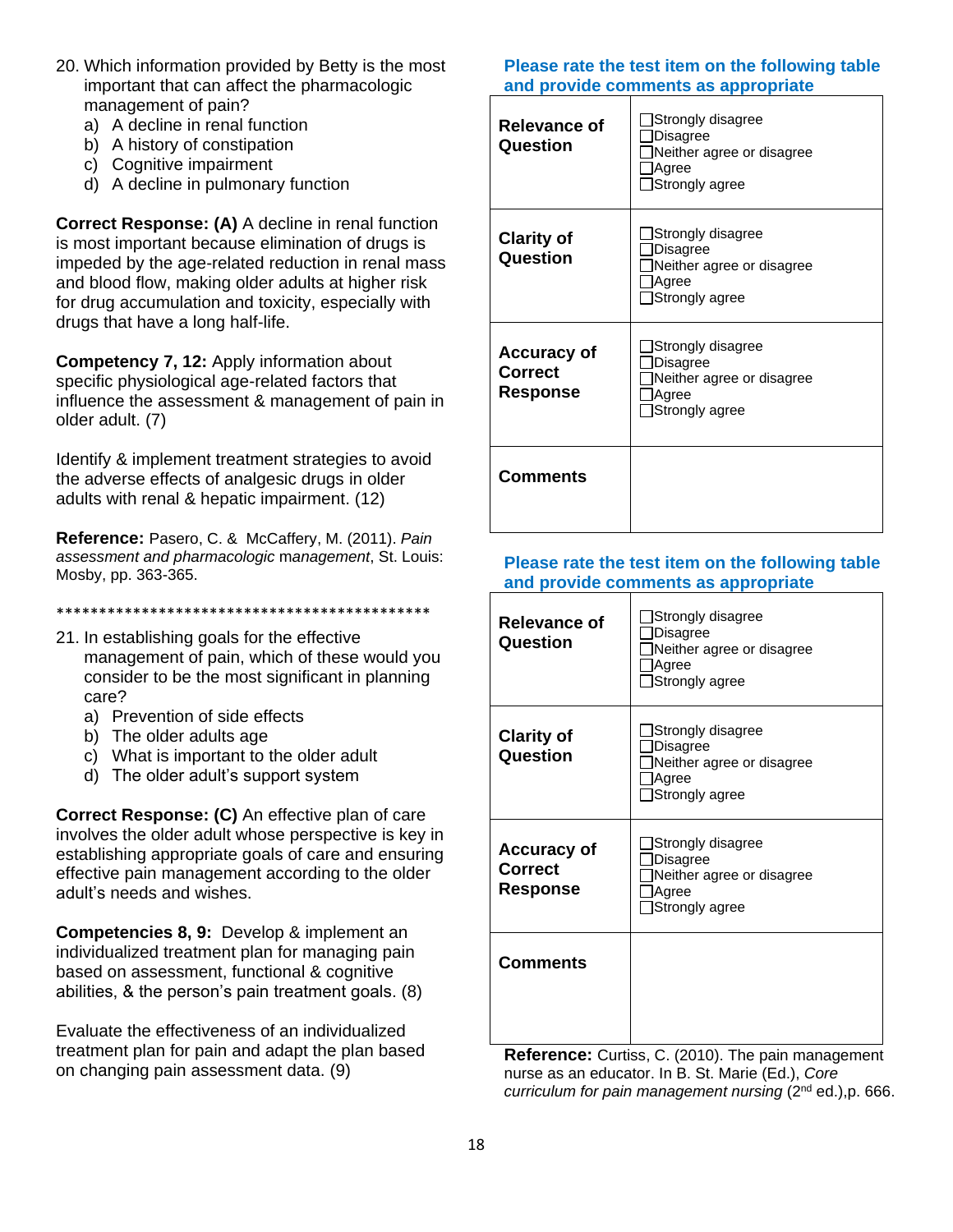- 22. Which organization set standards for healthcare facilities that ensure patients' rights to effective assessment and management of pain?
	- a) The American Pain Society (APS)
	- b) The American Society for Pain Management Nursing (ASPMN)
	- c) Centers for Medicare and Medicaid Services (CMS)
	- d) The Joint Commission (TJC)

**Correct Response: (D)** The Joint Commission introduced standards in 2000 that hold healthcare organizations accountable for the assessment and management of pain in all patients upon admission through discharge.

**Competency 19:** Articulate accreditation and regulatory requirements pertinent to long-term-care settings related to pain management.

**Reference:** Brown, M., Bennett, P. (2010). Social, political, and ethical forces influencing nursing practice. In B. St Marie (Ed.), *Core curriculum for pain management* nursing, (2nd ed.), p. 187.

| Relevance of<br>Question                                | Strongly disagree<br>Disagree<br>Neither agree or disagree<br>Agree<br>Strongly agree        |
|---------------------------------------------------------|----------------------------------------------------------------------------------------------|
| <b>Clarity of</b><br>Question                           | Strongly disagree<br>Disagree<br>Neither agree or disagree<br>Agree<br>Strongly agree        |
| <b>Accuracy of</b><br><b>Correct</b><br><b>Response</b> | Strongly disagree<br><b>Disagree</b><br>Neither agree or disagree<br>Agree<br>Strongly agree |
| <b>Comments</b>                                         |                                                                                              |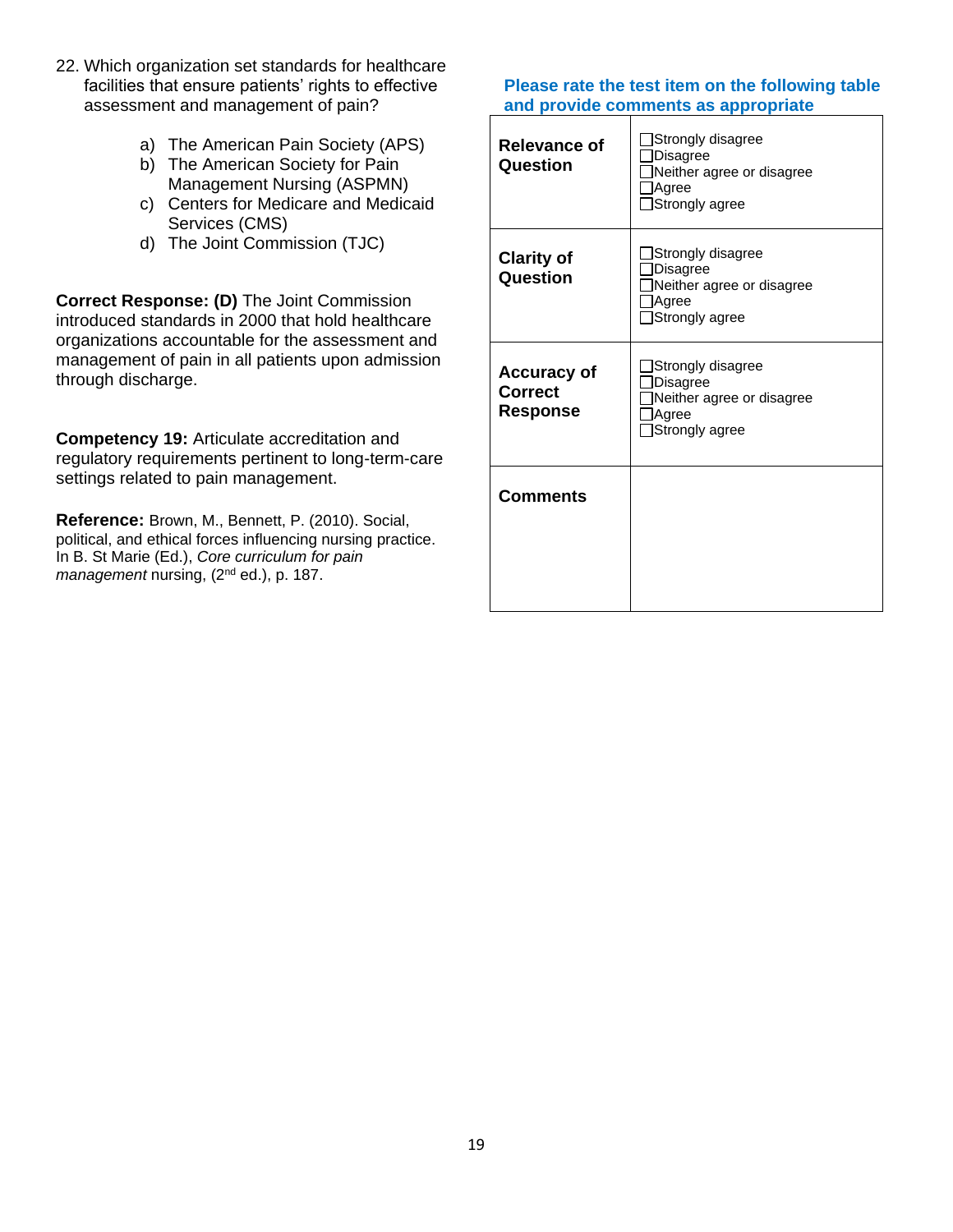## **CASE STUDY 3: Persistent pain in an older adult with cognitive impairment and limited or nonexistent verbal abilities**

Mr. Smith is a 76 year male with moderate dementia who has resided in your facility for 2 years. His ability to understand others is limited, but generally he responds to short questions, recognizes his wife, and follows brief directions. He has a long history of arthritis in his hips for which he receives steroid injections every 3 months.

- 23. You want to monitor Mr. Smith's pain in between steroid injections. What would be your first step?
	- a) Attempt to obtain a self-report of pain from Mr. Smith.
	- b) Observe Mr. Smith for behaviors that might indicate pain.
	- c) Ask family members about Mr. Smith's history of pain.
	- d) Attempt an analgesic trial and observe changes in Mr. Smith's behavior.

**Correct Response: (A)** Self-report is considered the "gold standard" in pain assessment and should be attempted whenever possible. Because Mr. Smith still has some verbal ability, it is important to ask for a self-report. A self-report can be combined with a behavioral assessment scale, especially if self-report is inconsistent or unreliable.

**Competency 5:** Describe approach to identifying and evaluating pain in cognitively impaired older adults, including selecting and using valid and reliable pain assessment tools.

**Reference:** American Geriatrics Society (2009). Pharmacological management of persistent pain in older persons. *Journal of the American Geriatrics Society, 57*, 1331-1346, pg. 1333.

Kelly, A. M. (2010). *Gerontology pain management.* In B. St. Marie (Ed.), *Core curriculum for pain management nursing* (2nd ed.), pg. 578. Pasero, C, & McCaffery, M. (2011). *Pain Assessment and Pharmacologic Management*, St. Louis, Mosby, pg.123.

| <b>Relevance of</b><br>Question                         | Strongly disagree<br>Disagree<br>Neither agree or disagree<br>Agree<br>Strongly agree        |
|---------------------------------------------------------|----------------------------------------------------------------------------------------------|
| <b>Clarity of</b><br><b>Question</b>                    | Strongly disagree<br><b>Disagree</b><br>Neither agree or disagree<br>Agree<br>Strongly agree |
| <b>Accuracy of</b><br><b>Correct</b><br><b>Response</b> | Strongly disagree<br>Disagree<br>Neither agree or disagree<br>Agree<br>Strongly agree        |
| <b>Comments</b>                                         |                                                                                              |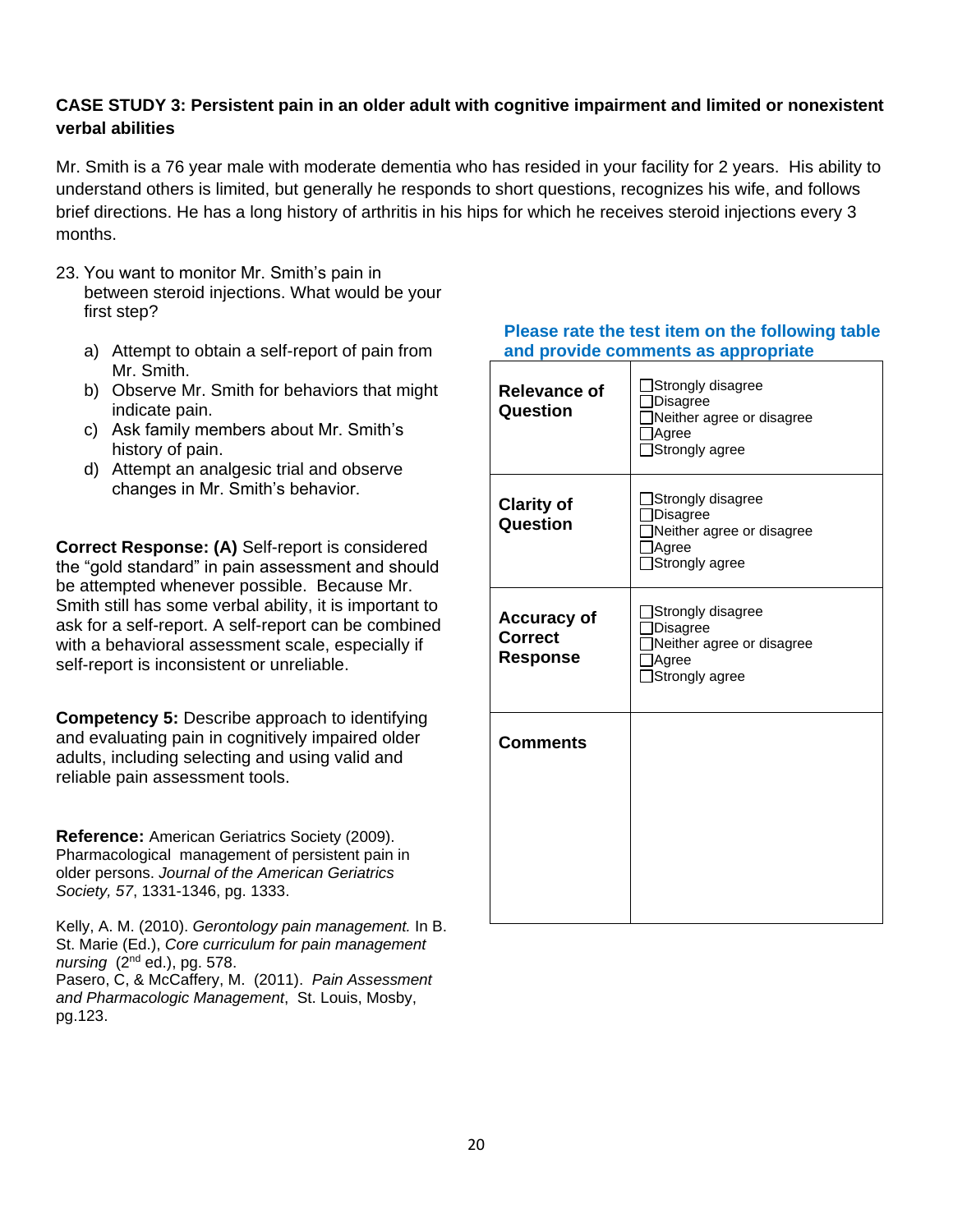- 24. Which of the following statements about assessment of pain in older adults with dementia is false?
	- a) People with dementia need extra time to process information in a pain rating scale.
	- b) A large percentage of people with moderate dementia are able to use at least one pain rating scale.
	- c) Pain in people with dementia is lower, because cognitive impairment reduces the ability to feel painful stimuli.
	- d) Facial grimacing is one of the most common behaviors indicating pain.

**Correct Response: (C)** It is a myth that people with cognitive impairment do not experience as much pain as those who are cognitively intact. Several research studies examining mechanisms and differences in pain transmission and perception in older adults with dementia document that the pain transmission process is unaltered, although cognitive processing and interpretation of the pain stimulus may be impaired, resulting in different presentations or responses to painful stimuli. Many people with dementia are able to use a pain rating scale, but need time to process the information. Facial grimacing is one of the most common pain behaviors for both cognitively intact and cognitively impaired people.

## **Competency 1, 5:**

Explain and apply information to clarify common misconceptions about pain in older adults and the barriers to effective treatment. (1)

Describe approach to identifying and evaluating pain in cognitively impaired older adults, including selecting and using valid and reliable pain assessment tools. (5)

**Reference:** Pasero & McCaffery, *Pain assessment and pharmacologic management*, 2011, pgs. 123-124.

| <b>Relevance of</b><br>Question                         | Strongly disagree<br>]Disagree<br>Neither agree or disagree<br>Agree<br>Strongly agree       |
|---------------------------------------------------------|----------------------------------------------------------------------------------------------|
| <b>Clarity of</b><br>Question                           | Strongly disagree<br><b>Disagree</b><br>Neither agree or disagree<br>Agree<br>Strongly agree |
| <b>Accuracy of</b><br><b>Correct</b><br><b>Response</b> | Strongly disagree<br>Disagree<br>Neither agree or disagree<br>Agree<br>Strongly agree        |
| <b>Comments</b>                                         |                                                                                              |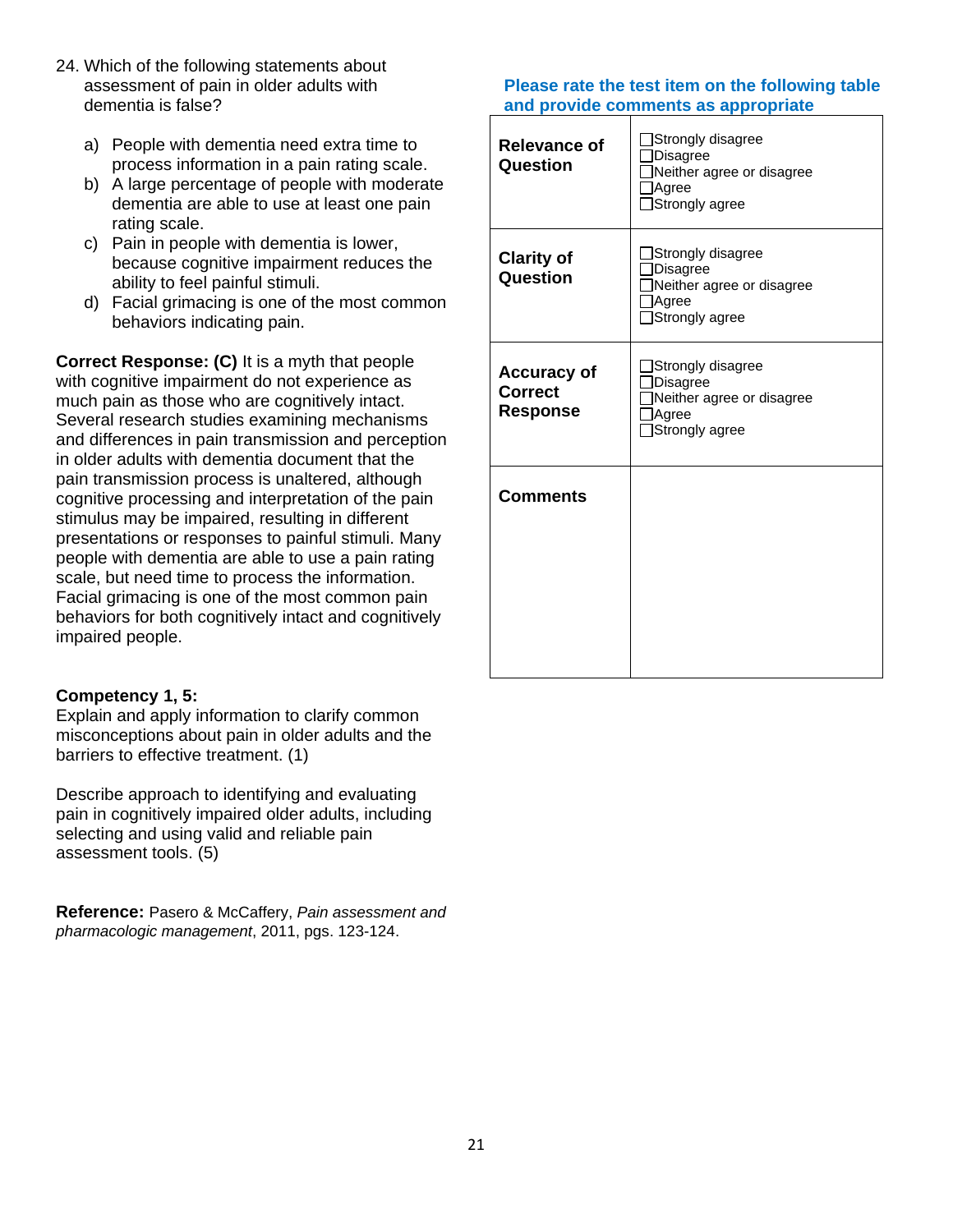After trying several times to use a pain tool with Mr. Smith, you have determined that Mr. Smith is unable to use it. You continue to ask Mr. Smith if he has pain at each assessment but also look for behaviors that might indicate pain.

- 25. Which of the following behaviors are most likely to indicate that Mr. Smith is experiencing pain? Select all that apply.
	- a) Rigid, tense body posture
	- b) Taking food from other residents' plates
	- c) Moaning and resisting when you get him out of bed
	- d) Appetite change and rapid eye blinking
	- e) Staring out the window for long periods of time
	- f) a, c, and d
	- g) a, c, d, and e
	- h) All of the above

**Correct Response: (C)** It is good practice to always ask an older adult with dementia whether he/she has pain and assess their response. When the individual's response is either lacking or inconsistent, it is important to assess for behaviors that might indicate pain. In addition to typical behavioral expression of pain, such as grimacing, people with dementia may exhibit atypical behaviors as well. Six major categories of behavior that indicate pain have been outlined by the American Geriatrics Society. They are facial expression, verbalizations/vocalizations, body

movements, changes in interpersonal interactions, changes in activity, patterns or routines, and changes in mental status. Behaviors in this question that most likely are NOT indicative of pain include taking food from other residents' plates and staring out the window for long periods of time.

## **Competency 5, 6:**

Describe approach to identifying and evaluating pain in cognitively impaired older adults, including selecting and using valid and reliable pain assessment tools. (5)

Recognize verbal and nonverbal behaviors which can be indicative of pain in a cognitively impaired person. (6)

**Reference:** Pasero, C, & McCaffery, M. (2011). *Pain assessment and pharmacologic management*, St. Louis, Mosby, pgs. 124-125.

American Geriatrics Society (2002). The management of persistent pain in older adults. *Journal of the American Geriatrics Society, 50*, pgs. S204-S224.

| <b>Relevance of</b><br>Question                         | Strongly disagree<br><b>Disagree</b><br>Neither agree or disagree<br>Agree<br>Strongly agree |
|---------------------------------------------------------|----------------------------------------------------------------------------------------------|
| <b>Clarity of</b><br>Question                           | Strongly disagree<br>Disagree<br>Neither agree or disagree<br>Agree<br>Strongly agree        |
| <b>Accuracy of</b><br><b>Correct</b><br><b>Response</b> | Strongly disagree<br><b>Disagree</b><br>Neither agree or disagree<br>Agree<br>Strongly agree |
| <b>Comments</b>                                         |                                                                                              |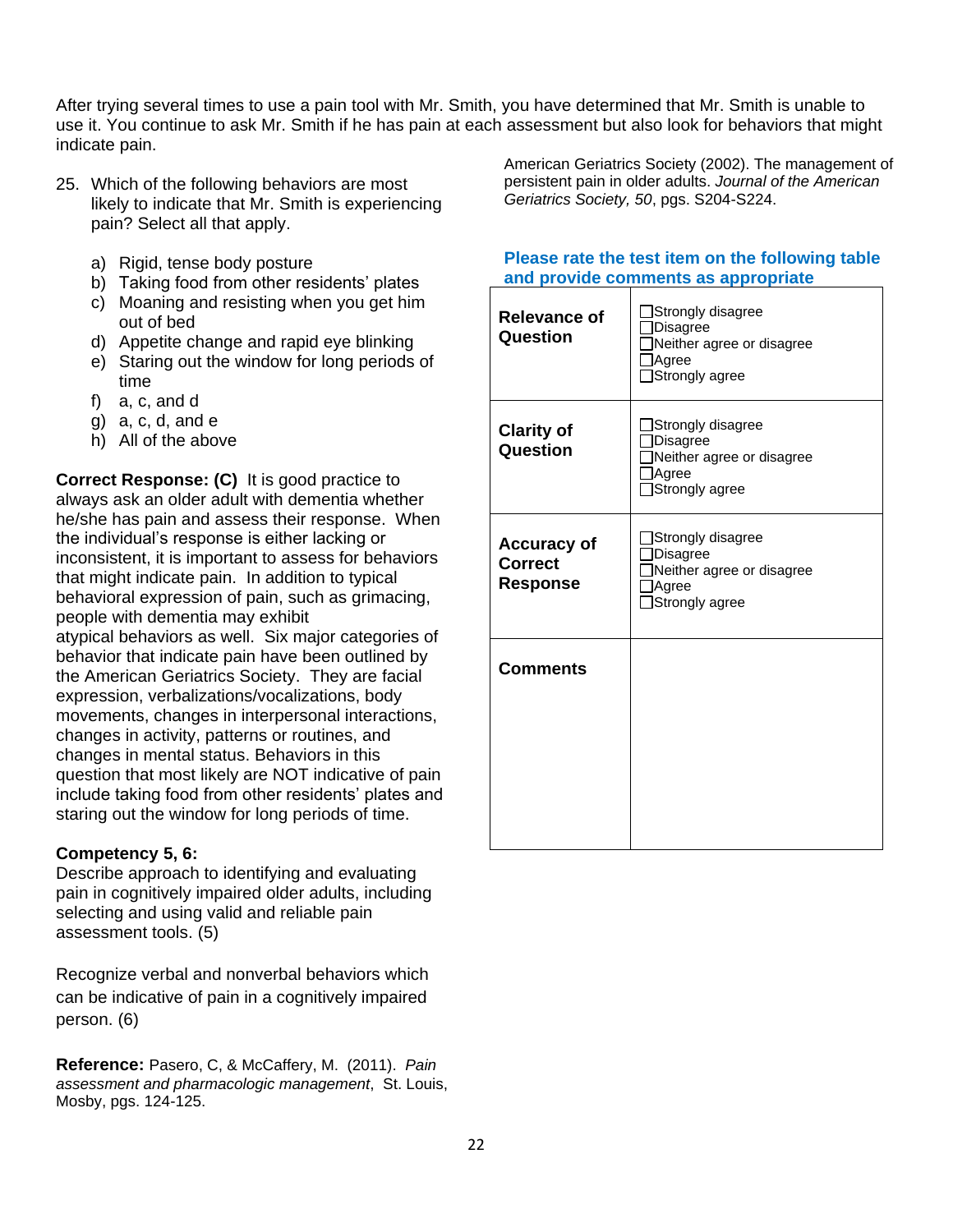After his steroid injection, Mr. Smith's pain behaviors decrease for a few weeks, but as time goes on, he becomes aggressive, resists care, holds his arms rigidly to his chest, and stays in bed more. Based on his known arthritis and increasing behaviors you think he may have unrelieved pain. His responses to your attempts at a self-report continue to be inconsistent and unclear.

- 26. Before starting an analgesic medication, what additional information do you need to consider in order to rule out other causes of his behaviors?
	- a) Whether there are procedures that are likely to cause pain. (For example, physical therapy or a dressing change)
	- b) Whether or not behaviors continue after attention to basic needs and comfort measures are provided
	- c) Whether ADLs are performed in a manner that could exacerbate pain
	- d) Whether vital signs are elevated
	- e) a, b, c
	- f) All of the above

**Correct Response: (E)** A hierarchical approach to identifying the presence of pain in nonverbal older adults has been recommended. This approach includes getting a report from family members, evaluating potentially painful procedures or activities, and determining whether behaviors continue after attention to basic needs and comfort measures. In addition to this approach, the way care is given and the manner in which assistance with ADLs is provided (for example, moving painful joints during dressing) can be common sources of pain and should be evaluated to find ways of minimizing pain. Vital signs are not usually affected by persistent pain.

## **Competency 5, 6, 7:**

Describe approach to identifying and evaluating pain in cognitively impaired older adults, including selecting and using valid and reliable pain assessment tools. (5)

Recognize verbal and nonverbal behaviors which can be indicative of pain in a cognitively impaired person. (6)

Apply information about specific physiological agerelated factors that influence the assessment and management of pain in older adult. (7)

**Reference:** Pasero & McCaffery, *Pain assessment and pharmacologic management*, 2011, p. 126.

Herr, K, Coyne, P, Key, T, et al. (2006). Pain assessment in the nonverbal patient: Position statement with clinical practice recommendations. *Pain Management Nursing, 7*(2), 44-52.

Talerico, KA, Miller, LL, Swafford, K, Rader, J, Sloane, PD, & Hiatt, SO. (2006). Psychosocial approaches to prevent and minimize pain in people with dementia during morning care. *Alzheimer's Care Quarterly, 7*(3), 1-12.

| <b>Relevance of</b><br>Question                         | Strongly disagree<br>Disagree<br>Neither agree or disagree<br>Agree<br>Strongly agree        |
|---------------------------------------------------------|----------------------------------------------------------------------------------------------|
| <b>Clarity of</b><br>Question                           | Strongly disagree<br><b>Disagree</b><br>Neither agree or disagree<br>Agree<br>Strongly agree |
| <b>Accuracy of</b><br><b>Correct</b><br><b>Response</b> | Strongly disagree<br>Disagree<br>Neither agree or disagree<br>Agree<br>Strongly agree        |
| <b>Comments</b>                                         |                                                                                              |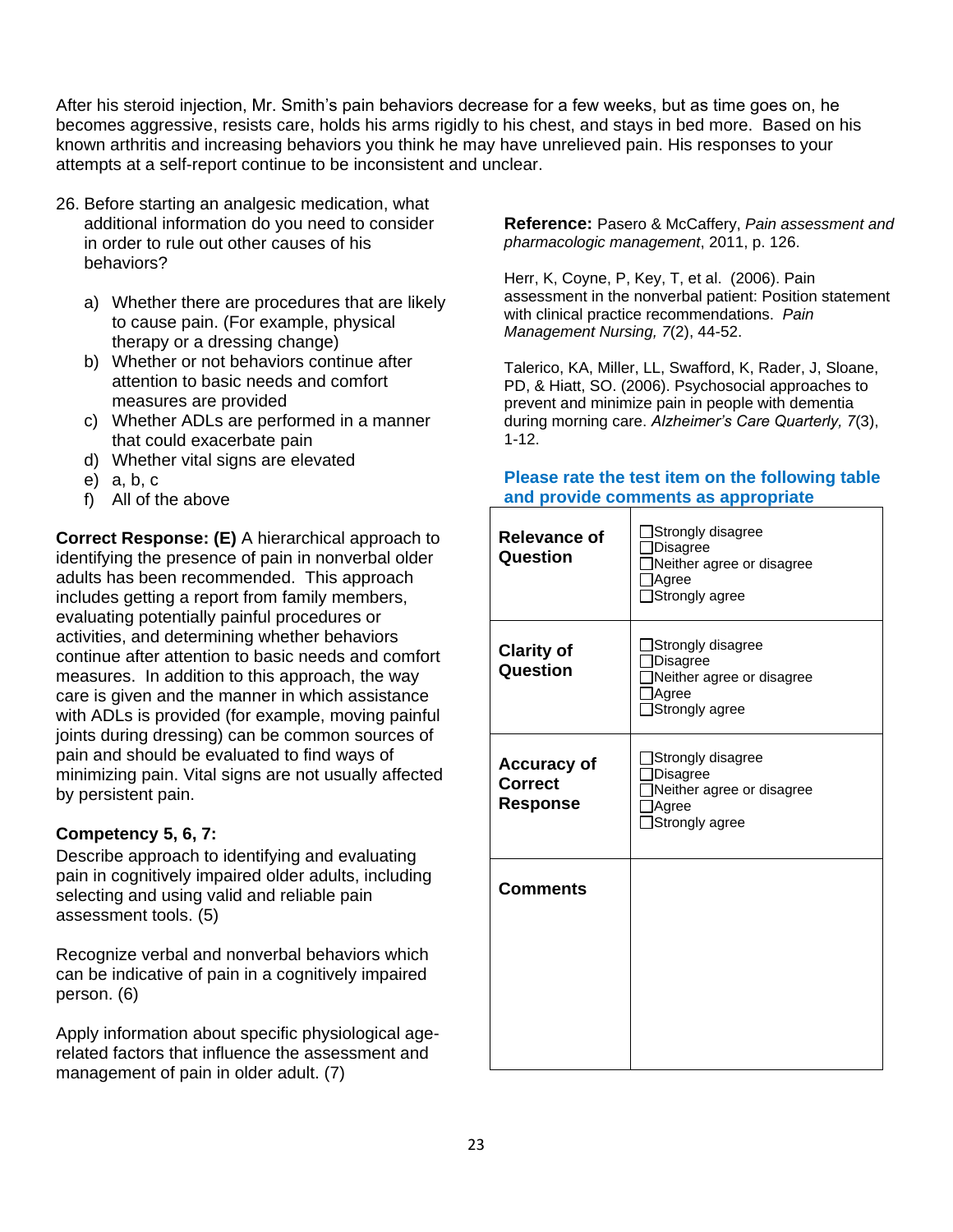- 27. A pain behavior score obtained from an observational pain tool is not equivalent to a pain intensity score.
	- a) True
	- b) False

**Correct Response: (A)** An intensity score can only be determined by self-report. However, a pain behavior score is only one piece of broader assessment picture, and decisions should be made based on the assessment hierarchy.

## **Competency 5, 6:**

Describe approach to identifying and evaluating pain in cognitively impaired older adults, including selecting and using valid and reliable pain assessment tools. (5)

Recognize verbal and nonverbal behaviors which can be indicative of pain in a cognitively impaired person. (6)

**Reference:** Pasero & McCaffery, *pain assessment and pharmacologic management*, 2011, pg. 127.

| Relevance of<br>Question                                | Strongly disagree<br><b>Disagree</b><br>Neither agree or disagree<br>Agree<br>Strongly agree |
|---------------------------------------------------------|----------------------------------------------------------------------------------------------|
| <b>Clarity of</b><br>Question                           | Strongly disagree<br><b>Disagree</b><br>Neither agree or disagree<br>Agree<br>Strongly agree |
| <b>Accuracy of</b><br><b>Correct</b><br><b>Response</b> | Strongly disagree<br><b>Disagree</b><br>Neither agree or disagree<br>Agree<br>Strongly agree |
| <b>Comments</b>                                         |                                                                                              |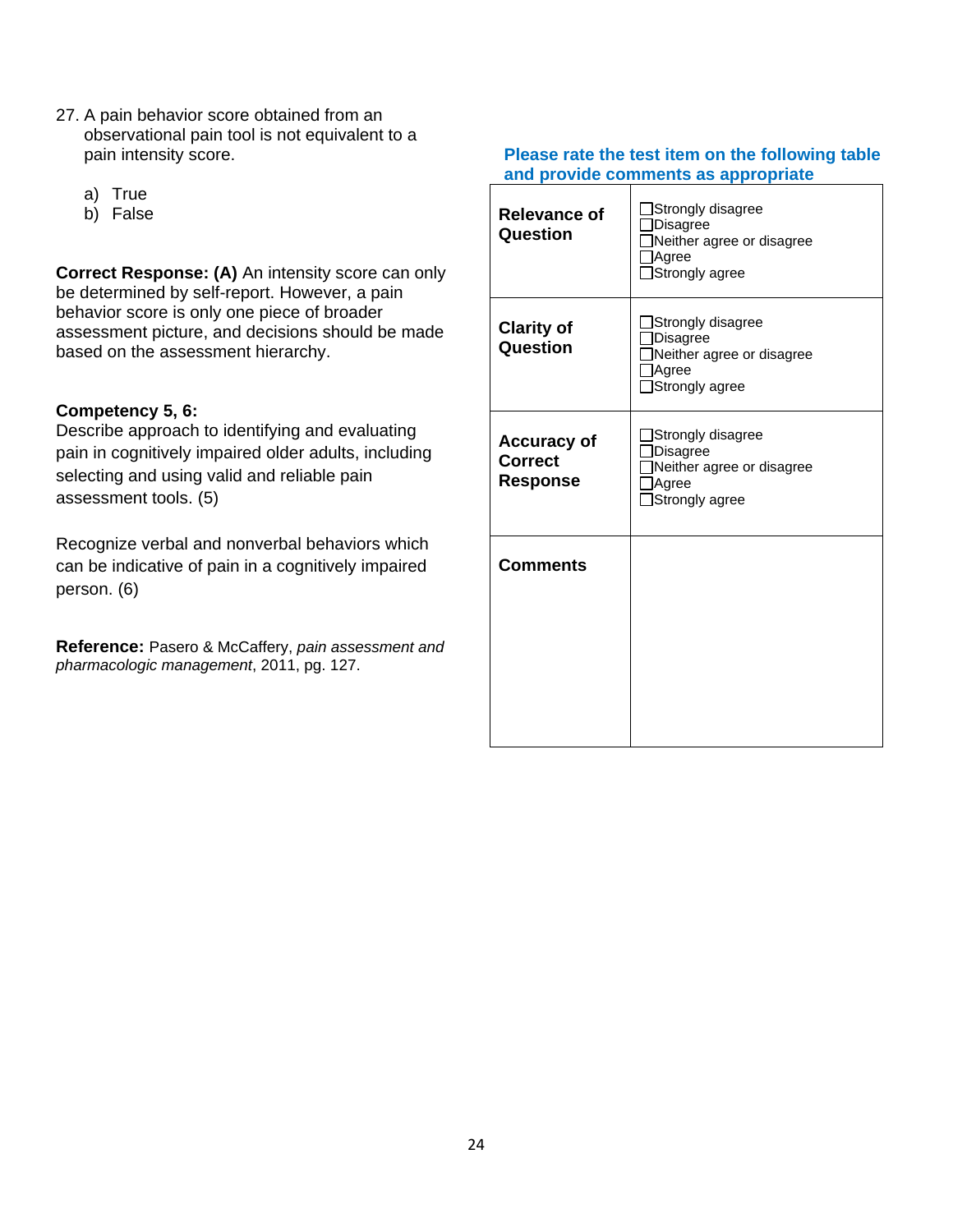You want to use an observational pain assessment tool to monitor Mr. Smith's pain.

- 28. Which of the following observational pain assessment tools are recommended for assessment of persistent pain in older nursing home residents? Select all that apply.
	- a) CNPI (Checklist of Nonverbal Pain Indicators)
	- b) FLACC (face, legs, activity, crying and consolability)
	- c) PAIN-AD (Pain Assessment in Advanced Dementia)
	- d) PACSLAC (Pain Assessment Checklist for Seniors with Limited Ability to Communicate)
	- e) a, b, d
	- f) a, c, d
	- g) All of the above

**Correct Response: (F)** Many tools for assessment of pain in nonverbal older adults have been developed in recent years and are in various stages of development. However, important differences exist in scope and application, and there is no universally accepted tool for this population with good reliability, validity, and clinical utility. Three tools for the assessment of pain in nonverbal older adults for use in nursing homes are currently recommended because there is at least minimum evidence supporting their use: 1) the CNPI; 2) the PAINAD; & 2) the PACLSAC. The CNPI is a brief clinically useful observational list of 6 common pain behaviors. The PAINAD also focuses on the more common pain behaviors and contains 5 categories of behavior. The PACSLAC, on the other hand, provides a listing of 60 behaviors (many atypical) that may be exhibited in this population as an expression of pain or discomfort. It is important to understand that the particular behaviors exhibited are unique to each individual. The same tool(s) should be used with an older adult once it has been selected, in order to provide consistent assessment information. These 3 tools continue to be tested & new tools continue to be developed. Clinicians are encouraged to keep abreast of changes in recommendations & understand that there should be evidence to support the use of the pain assessment tool(s) they choose. A detailed critique of existing pain tools, is available at [http://prc.coh.org/PAIN-NOA.HTM.](http://prc.coh.org/PAIN-NOA.htm) The FLACC is designed for children, ages 2-7, and some of the

behaviors in the FLACC are not typically seen in older adults.

## **Competency 5, 6:**

Describe approach to identifying and evaluating pain in cognitively impaired older adults, including selecting and using valid and reliable pain assessment tools. (5)

Recognize verbal and nonverbal behaviors which can be indicative of pain in a cognitively impaired person. (6)

#### **Please rate the test item on the following table and provide comments as appropriate**

| Relevance of<br>Question                                | Strongly disagree<br>Disagree<br>Neither agree or disagree<br>Agree<br>Strongly agree        |
|---------------------------------------------------------|----------------------------------------------------------------------------------------------|
| <b>Clarity of</b><br>Question                           | Strongly disagree<br><b>Disagree</b><br>Neither agree or disagree<br>Agree<br>Strongly agree |
| <b>Accuracy of</b><br><b>Correct</b><br><b>Response</b> | Strongly disagree<br><b>Disagree</b><br>Neither agree or disagree<br>Agree<br>Strongly agree |
| <b>Comments</b>                                         |                                                                                              |

**Reference:** D'Arcy, Y. (2010). Pain assessment. In B. St Marie (Ed.), *Core curriculum for pain management nursing* (2nd ed.), p. 229.

Pasero, C, & McCaffery, M. (2011). *Pain assessment and pharmacologic management*, St. Louis, Mosby. pgs. 128-135.

Herr, K, Bursch, H, Ersek, M, Miller, LL, & Swafford. (2010). Use of pain –behavioral assessment tools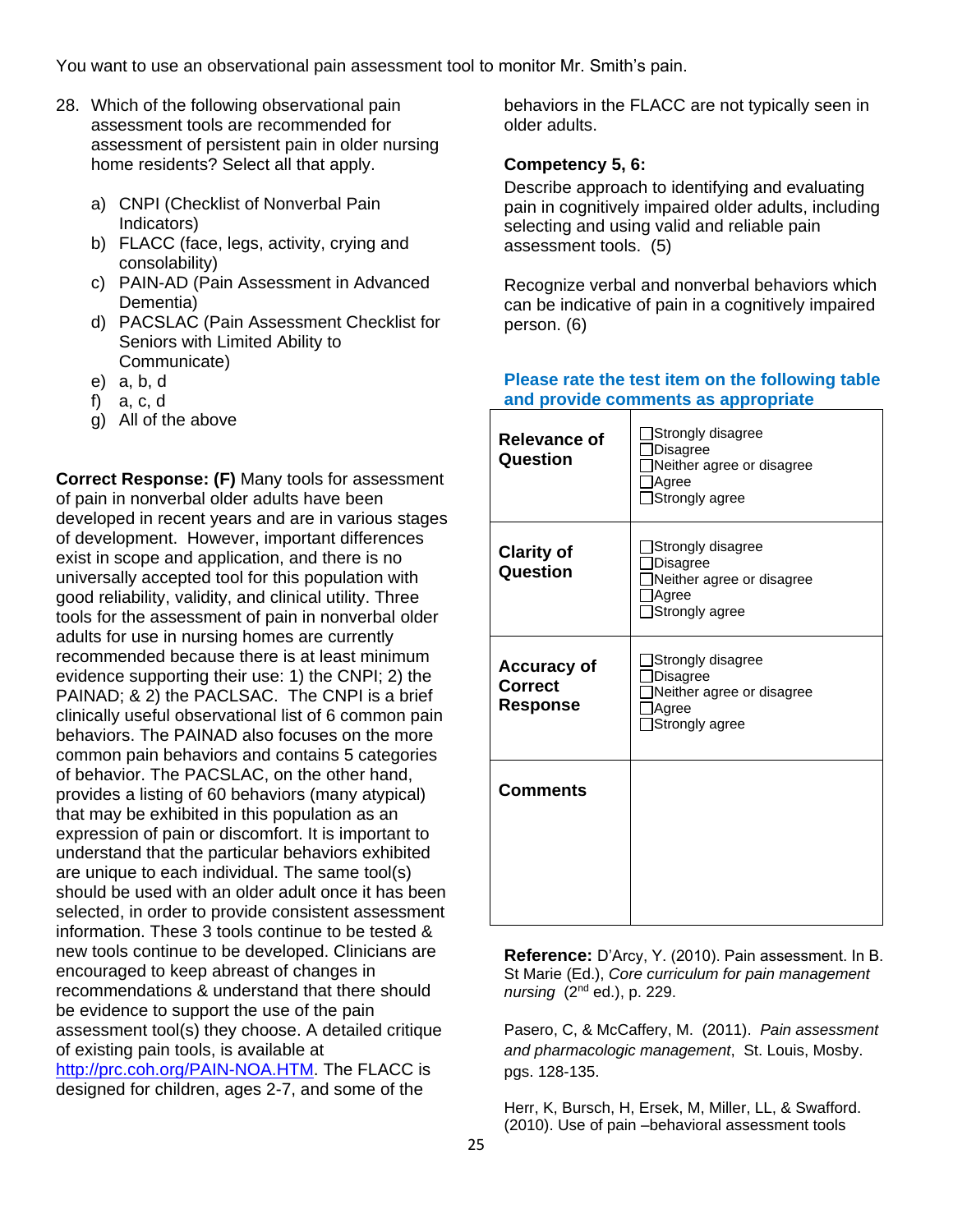- 29. In addition to consistently asking the person with dementia whether he/she has pain, which of the following statements about pain assessment in this population is accurate?
	- a) Family members' report on the presence and intensity of pain should be obtained.
	- b) Observational assessments for pain should be conducted both at rest and during movement or activity.
	- c) Greater severity of pain behaviors indicates greater pain intensity.
	- d) Pain intensity should be determined and recorded as it is with cognitively intact people.

**Correct Response: (B)** Pain behaviors may be present either at rest or during movement and activity, and observational assessment should occur during both rest and movement. Some studies have illustrated that observation for painrelated behaviors at rest can be misleading and can lead to incorrect judgment about the presence of pain, therefore it is necessary to observe during both rest and movement. Although family members can often give reliable information about whether or not pain is present in the older person with dementia, their reports of how severe or intense they think the pain is for the person are often inaccurate and should not be obtained. Finally, a pain behavior score is not equivalent to a pain intensity score.

## **Competency 1, 5, 6:**

Explain and apply information to clarify common misconceptions about pain in older adults and the barriers to effective treatment. (1)

Describe approach to identifying and evaluating pain in cognitively impaired older adults, including selecting and using valid and reliable pain assessment tools. (5)

Recognize verbal and nonverbal behaviors which can be indicative of pain in a cognitively impaired person. (6)

#### **Please rate the test item on the following table and provide comments as appropriate**

| <b>Relevance of</b><br>Question                         | Strongly disagree<br><b>Disagree</b><br>Neither agree or disagree<br>Agree<br>Strongly agree |
|---------------------------------------------------------|----------------------------------------------------------------------------------------------|
| <b>Clarity of</b><br>Question                           | Strongly disagree<br><b>Disagree</b><br>Neither agree or disagree<br>Agree<br>Strongly agree |
| <b>Accuracy of</b><br><b>Correct</b><br><b>Response</b> | Strongly disagree<br><b>Disagree</b><br>Neither agree or disagree<br>Agree<br>Strongly agree |
| <b>Comments</b>                                         |                                                                                              |

**Reference:** Kelly, A. M. (2010). Gerontology pain management. In B. St. Marie (Ed.), *Core curriculum for pain management nursing* (2nd ed.), pg. 578.

Pasero & McCaffery, *Pain Assessment and Pharmacologic Management*, 2011 Pasero, C, & McCaffery, M. (2011). St. Louis, Mosby, pg. 127.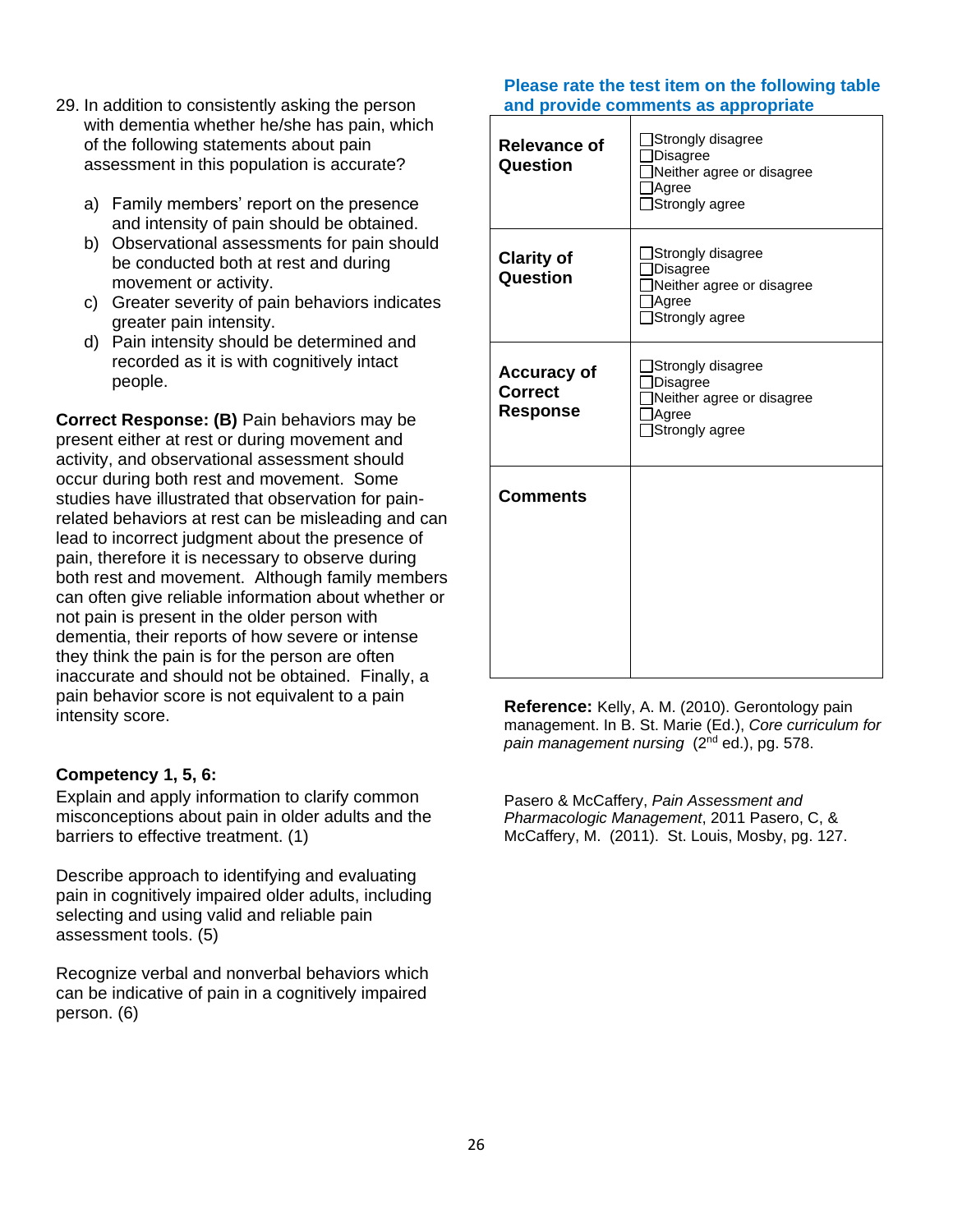You determine that the analgesic medication that Mr. Smith is currently receiving, 500mg of acetaminophen QID, is not adequate because his behaviors increase over time after his steroid injection.

- 30. What would your next step be in changing his analgesic medication?
	- a) Stop the scheduled acetaminophen and start Vicodin 5/325 QID for 2 days and then reassess.
	- b) Increase his acetaminophen to 1000mg QID for 2 days and then reassess.
	- c) Stop the acetaminophen and start Ibuprofen 400 mg TID for 2 days and then reassess.
	- d) Increase his acetaminophen to 1000mg and schedule it Q6H around-the-clock for 2 days and then reassess.

**Correct Response: (D)** Owing to its relative safety, acetaminophen is recommended as first-line therapy for persistent pain, and an increase to the maximum recommended dose of 4000mg/24 hours may provide a pain relief effect so that stronger medications are not required. Around the clock dosing is recommended for persistent pain. Because older adults are at higher risk of adverse events from NSAIDs, they should be used with caution in older adults and reserved for short-term use.

#### **Competency 9, 10, 11:**

Evaluate the effectiveness of an individualized treatment plan for pain and adapt the plan based on changing pain assessment data. (9)

Identify appropriate analgesic drugs and doses, taking into account the physiologic changes commonly seen in older individuals and interactions with other prescribed and over-the-counter medications. (10)

Identify medications that should be avoided or used with caution in older adults and explain their adverse effects. (11)

**Reference:** American Geriatrics Society (2009). Pharmacological management of persistent pain in older persons. *Journal of the American Geriatrics Society, 57*, pg. 1334.

| <b>Relevance of</b><br>Question                         | Strongly disagree<br>Disagree<br>Neither agree or disagree<br>Agree<br>Strongly agree        |
|---------------------------------------------------------|----------------------------------------------------------------------------------------------|
| <b>Clarity of</b><br>Question                           | Strongly disagree<br><b>Disagree</b><br>Neither agree or disagree<br>Agree<br>Strongly agree |
| <b>Accuracy of</b><br><b>Correct</b><br><b>Response</b> | Strongly disagree<br>Disagree<br>Neither agree or disagree<br>Agree<br>Strongly agree        |
| <b>Comments</b>                                         |                                                                                              |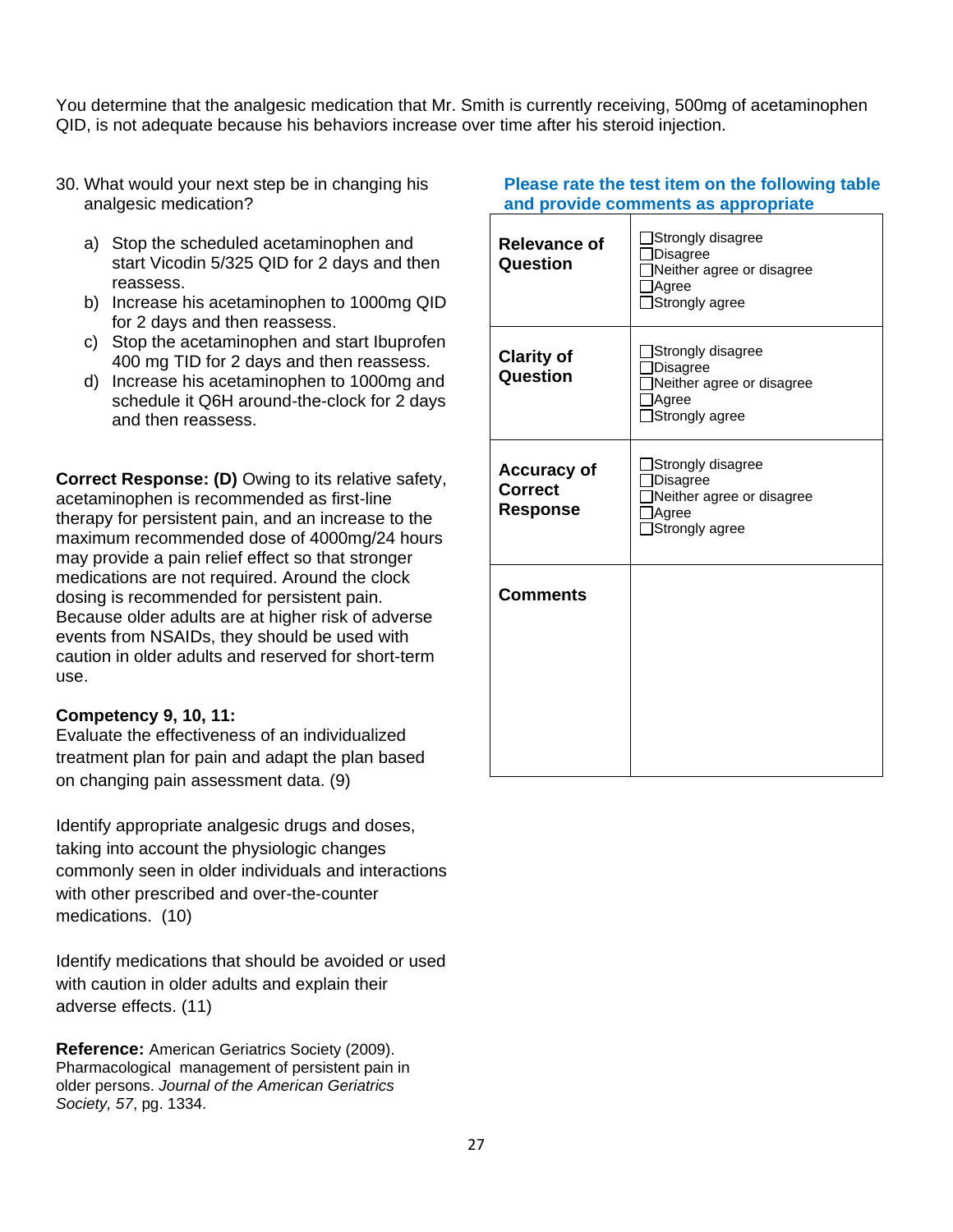- 31. Which of the following factors in Mr. Smith would lead you to avoid increasing his dose of acetaminophen?
	- a) Renal insufficiency
	- b) Hepatic insufficiency
	- c) History of alcohol abuse
	- d) Medications such as warfarin, methotrexate, **Cymbalta**
	- e) All of the above
	- f) b, c, and d

**Correct Response: (F)** Renal insufficiency does not have an impact on the excretion of acetaminophen. However, because acetaminophen is metabolized in the liver, the dose of acetaminophen should be reduced to 50-75% in people with either hepatic insufficiency, a history of alcohol abuse, or taking high risk medications such as warfarin, methotrexate, Cymbalta.

## **Competency 10, 12:**

Identify appropriate analgesic drugs and doses, taking into account the physiologic changes commonly seen in older individuals and interactions with other prescribed and over-the-counter medications. (10)

Identify and implement treatment strategies to avoid the adverse effects of analgesic drugs in older adults with renal and hepatic impairment. (12)

**Reference:** American Geriatrics Society (2009). Pharmacological management of persistent pain in older persons. *Journal of the American Geriatrics Society, 57*, pg. 1335.

| Strongly disagree<br>Disagree<br>Neither agree or disagree<br>Agree<br>Strongly agree |
|---------------------------------------------------------------------------------------|
| Strongly disagree<br>Disagree<br>Neither agree or disagree<br>Agree<br>Strongly agree |
| Strongly disagree<br>Disagree<br>Neither agree or disagree<br>Agree<br>Strongly agree |
|                                                                                       |
|                                                                                       |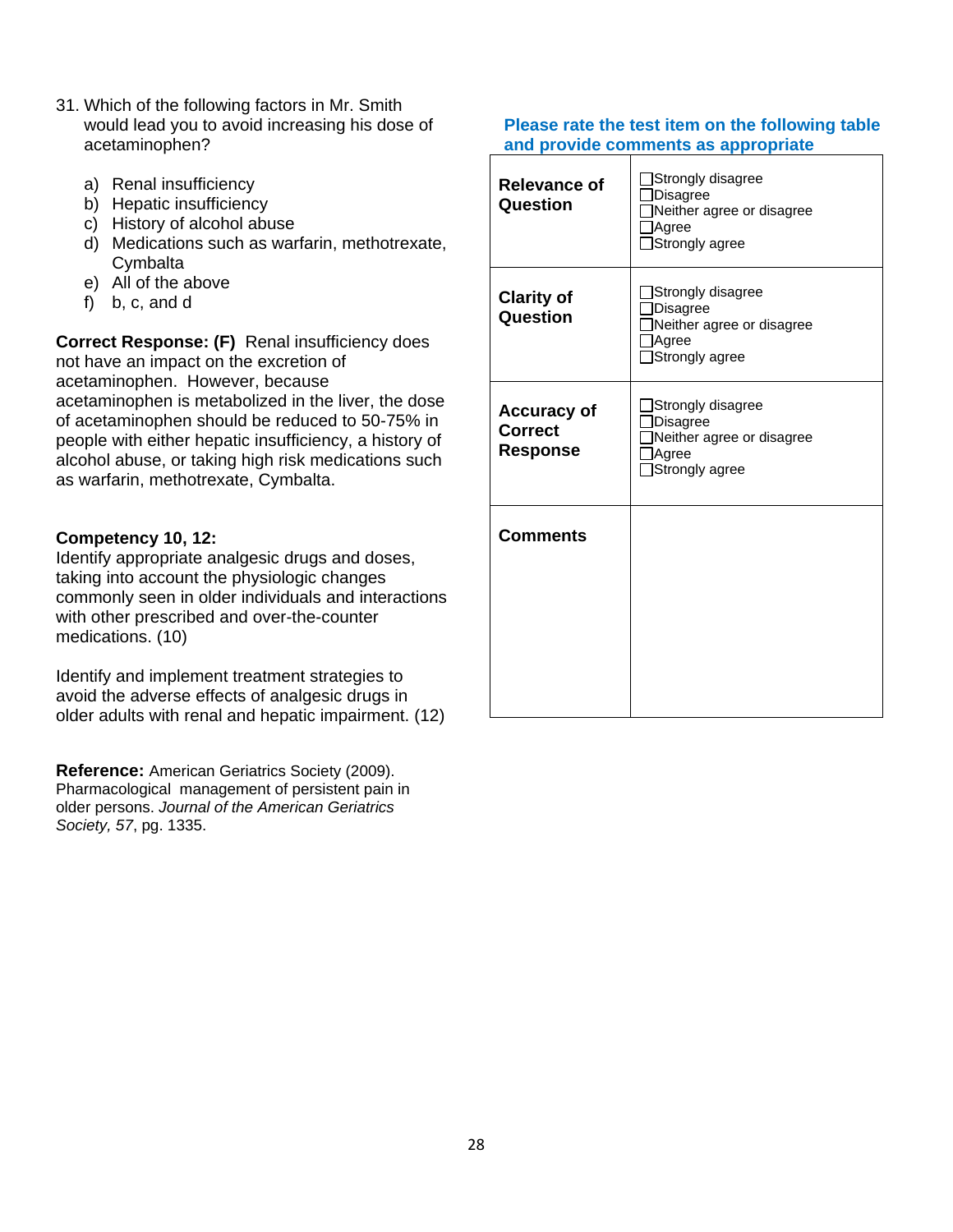- 32. You and Mr. Smith's nurse practitioner decide to try using a low-dose opioid analgesic medication with Mr. Smith. Opioids are associated with a number of adverse effects. Which of the following important adverse effects would be your highest priority when starting Mr. Smith on a low-dose opioid?
	- a) Increased sedation
	- b) Risk of falling
	- c) Respiratory depression
	- d) Constipation
	- e) a, b, and d
	- f) All of the above

**Correct Response: (E)** Respiratory depression would not be a priority because it usually results from rapid dosing increases and not from low-dose medications, even in opioid-naïve individuals. However, increased sedation, increased risk of falling and constipation are common adverse effects of opioid medications in this population.

**Competency 13:** Recognize common side effects of opioids and apply treatment strategies to prevent, minimize and/or treat side effects.

**References:** American Geriatrics Society (2002). The management of persistent pain in older adults. *Journal of the American Geriatrics Society, 50*, pgs. S204-S224.

American Geriatrics Society (2009). Pharmacological management of persistent pain in older persons. *Journal of the American Geriatrics Society, 57*, pg. 1339.

| <b>Relevance of</b><br>Question                         | Strongly disagree<br>Disagree<br>Neither agree or disagree<br>Agree<br>Strongly agree        |
|---------------------------------------------------------|----------------------------------------------------------------------------------------------|
| <b>Clarity of</b><br>Question                           | Strongly disagree<br><b>Disagree</b><br>Neither agree or disagree<br>Agree<br>Strongly agree |
| <b>Accuracy of</b><br><b>Correct</b><br><b>Response</b> | Strongly disagree<br>Disagree<br>Neither agree or disagree<br>Agree<br>Strongly agree        |
| <b>Comments</b>                                         |                                                                                              |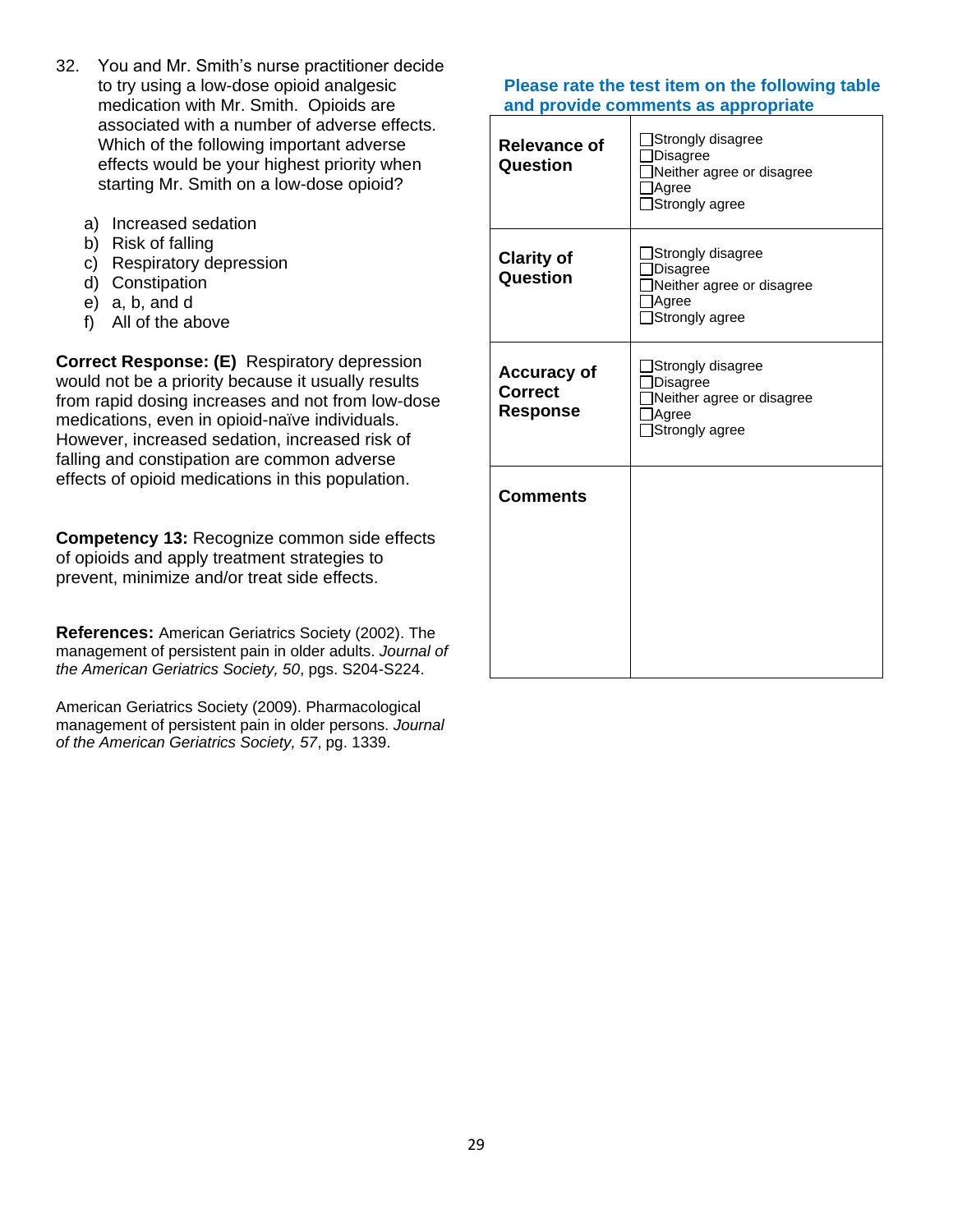- 33. Of the following statements about using opioids to treat pain in cognitively impaired older adults, which one(s) is/are accurate?
	- a) Opioids can be given to cognitively impaired older adults using the "start low, go slow" guideline.
	- b) Using opioids in cognitively impaired older adults should be avoided because of increased risk of sedation and falls.
	- c) Because cognitively impaired older adults are less sensitive to pain, they should not require strong opioids to relieve pain.
	- d) Increased sedation should be assessed carefully if the cognitively impaired older adult is also taking other sedating medications.
	- e) a and d
	- f) b and d

**Correct Response (E)** As with cognitively intact older adults, the "start low, go slow" guideline is appropriate for cognitively impaired individuals as well. An opioid analgesic trial can be used if pain is assumed to be present based on 1) pathology or procedures likely to stimulate pain, 2) continuation of pain behaviors after attention to known causes of pain, basic needs, and comfort measures, and 3) surrogate (family members, caregivers) report of previous pain or behaviors indicative of pain. Acetaminophen can be given as an initial dose if mild to moderate pain is suspected, and a low-dose opioid, such as hydocodone (5mg) or oral morphine (1-2mg), can be given as an initial dose when you suspect moderate to severe pain. Where to start is really a 'best guess' based on your assessment skills using the pain assessment hierarchy. This hierarchy includes getting a report from family members, evaluating potentially painful procedures or activities, and determining whether behaviors continue after attention to basic needs and comfort measures. In addition to this approach, the way care is given & the manner in which assistance with ADLs is provided (e.g. moving painful joints during dressing) can be common sources of pain & should be evaluated to find ways of minimizing pain.

**Reference:** Kelly, A. M. (2010). Gerontology pain management. In B. St. Marie (Ed.), *Core curriculum for pain management nursing* (2nd ed.), pg. 581.

Pasero, C, & McCaffery, M. (2011). *Pain assessment and pharmacologic management*, St. Louis, Mosby, p. 125-126.

### **Competency 1, 10, 13**:

Explain and apply information to clarify common misconceptions about pain in older adults and the barriers to effective treatment. (1)

Identify appropriate analgesic drugs and doses, taking into account the physiologic changes commonly seen in older individuals and interactions with other prescribed and over-the-counter medications. (10)

Recognize common side effects of opioids and apply treatment strategies to prevent, minimize and/or treat side effects. (13)

| <b>Relevance of</b><br>Question                         | Strongly disagree<br>Disagree<br>Neither agree or disagree<br>Agree<br>Strongly agree        |
|---------------------------------------------------------|----------------------------------------------------------------------------------------------|
| <b>Clarity of</b><br>Question                           | Strongly disagree<br>Disagree<br>Neither agree or disagree<br>Agree<br>Strongly agree        |
| <b>Accuracy of</b><br><b>Correct</b><br><b>Response</b> | Strongly disagree<br><b>Disagree</b><br>Neither agree or disagree<br>Agree<br>Strongly agree |
| <b>Comments</b>                                         |                                                                                              |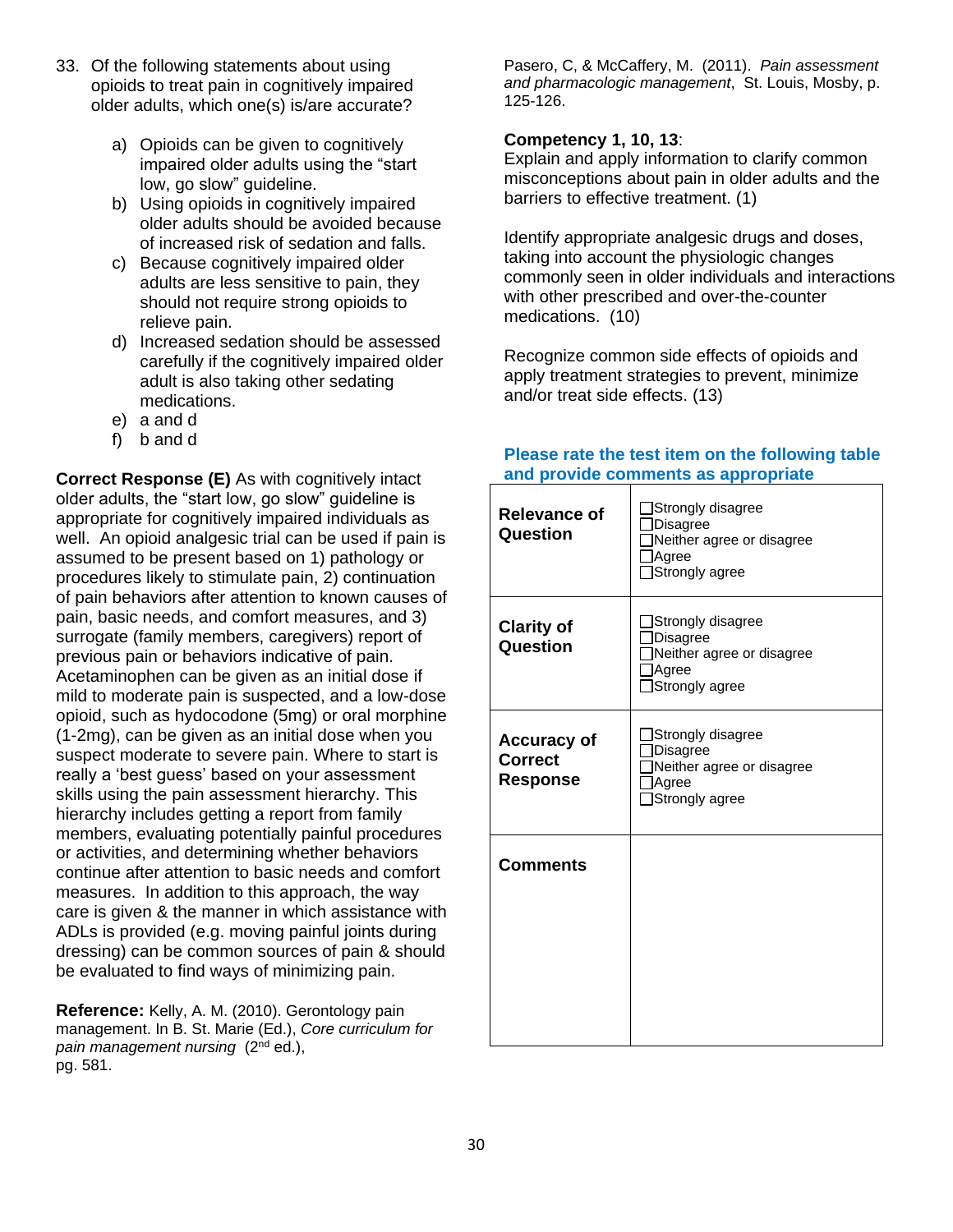- 34. What might you include in your plan for managing adverse effects associated with opioid medications?
	- a) An evaluation for an assistive device during the titration phase.
	- b) Titration of doses slowly and steadily to reduce likelihood of nausea or vomiting.
	- c) Monitoring for constipation during the titration phase.
	- d) Titration of doses based on the individual's response and increasing nurse monitoring of sedation.
	- e) Elimination of all non-essential CNS-acting medications (e.g., steroids) to reduce risks of increasing confusion and delirium .
	- f) a b, d, and e
	- g) b, c, and d
	- h) All of the above

**Correct Response: (F)** Except for 'c', all of these responses would be prudent before initiating longterm opioid therapy. Additionally, during the titration phase, using scales that are reliable and valid is important for monitoring sedation and delirium. It is recommended to initiate a bowel regimen that includes a stimulant laxative and a stool softener when ATC opioids are started, NOT simply to monitor for constipation.

## **Competency 8, 13**:

Develop and implement an individualized treatment plan for managing pain based on assessment, functional and cognitive abilities, and the older person's pain treatment goals.(8)

Recognize common side effects of opioids and apply treatment strategies to prevent, minimize and/or treat side effects. (13)

**Reference:** Pasero, C, & McCaffery, M. (2011). Pain assessment and pharmacologic management, St. Louis, Mosby, p.484-488

| <b>Relevance of</b><br>Question                         | Strongly disagree<br>]Disagree<br>Neither agree or disagree<br>Agree<br>Strongly agree |
|---------------------------------------------------------|----------------------------------------------------------------------------------------|
| <b>Clarity of</b><br>Question                           | Strongly disagree<br>Disagree<br>Neither agree or disagree<br>Agree<br>Strongly agree  |
| <b>Accuracy of</b><br><b>Correct</b><br><b>Response</b> | Strongly disagree<br>Disagree<br>Neither agree or disagree<br>Agree<br>Strongly agree  |
| <b>Comments</b>                                         |                                                                                        |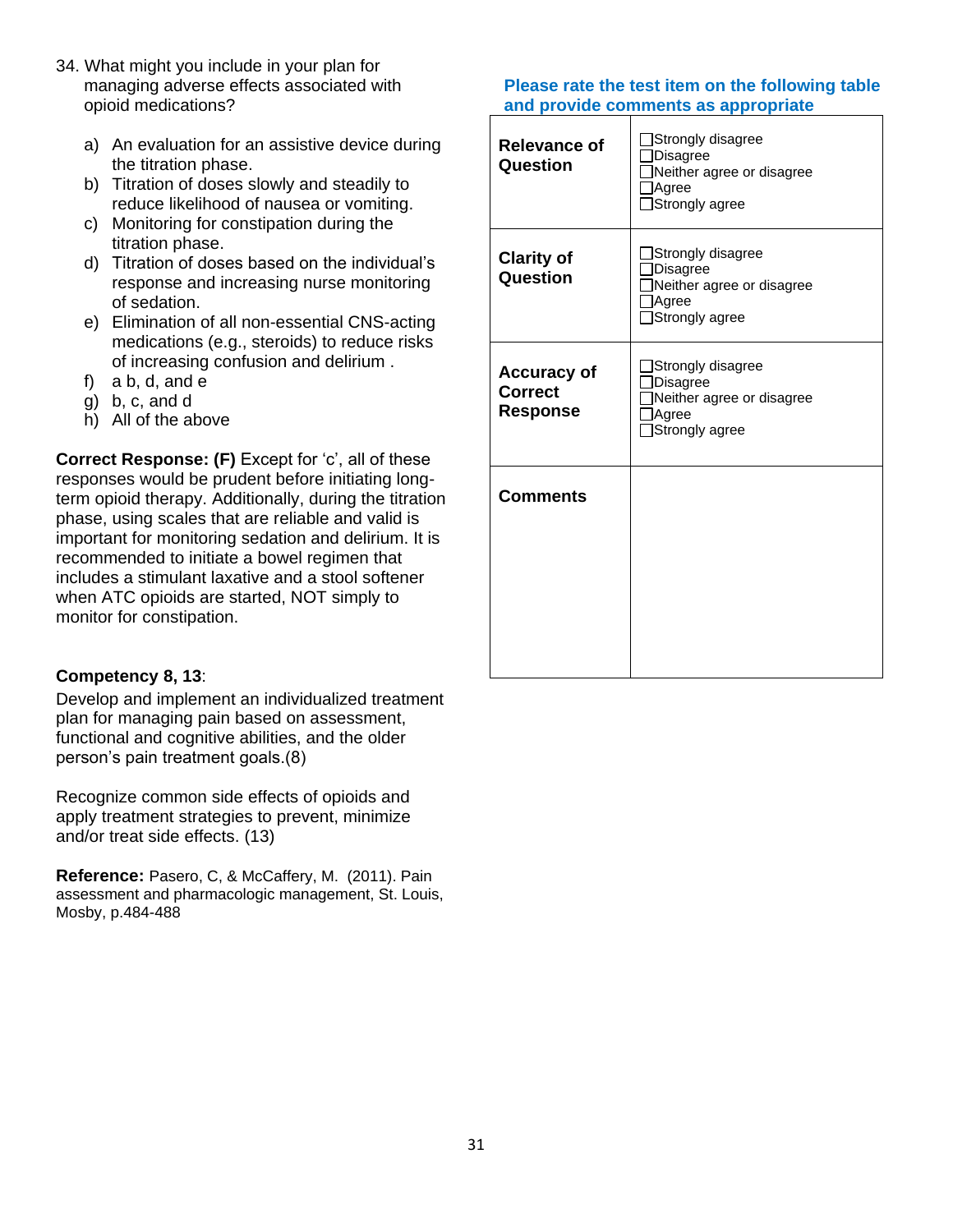- 35. As you initiate these changes in Mr. Smith's medications, what are some other things you need to do to ensure that the interdisciplinary team knows their role in Mr. Smith's pain management?
	- a) Let the direct care staff know of the recommendations made by occupational therapy staff and make sure that they have any devices necessary to follow through.
	- b) Communicate with the other nurses and aides working with Mr. Smith about the changes and the plan for monitoring of side effects.
	- c) Discuss the comprehensive plan, including the importance of monitoring for overall effect of the plan during the next several days, with the interdisciplinary team, including direct care staff and Mr. Smith's wife.
	- d) Solicit input from all members of the care team about observed changes in response to the new medications.
	- e) All of the above

**Correct Response: (E)**. An interdisciplinary approach is vital to a successful pain management program. The nurse's role in pain management is to act as the coordinator of the plan, involving all the key people in a collaborative manner to optimize the treatment plan.

**Competency 17:** Explain the role of the interdisciplinary team in pain management. **Reference:** Gordon, D. B. (2010). Quality Evaluation and Improvement. In B. St. Marie (Ed.), *Core curriculum for pain management nursing* (2nd ed.), p.653.

| Relevance of<br>Question                                | Strongly disagree<br><b>Disagree</b><br>Neither agree or disagree<br>Agree<br>Strongly agree |
|---------------------------------------------------------|----------------------------------------------------------------------------------------------|
| <b>Clarity of</b><br>Question                           | Strongly disagree<br><b>Disagree</b><br>Neither agree or disagree<br>Agree<br>Strongly agree |
| <b>Accuracy of</b><br><b>Correct</b><br><b>Response</b> | Strongly disagree<br><b>Disagree</b><br>Neither agree or disagree<br>Agree<br>Strongly agree |
| <b>Comments</b>                                         |                                                                                              |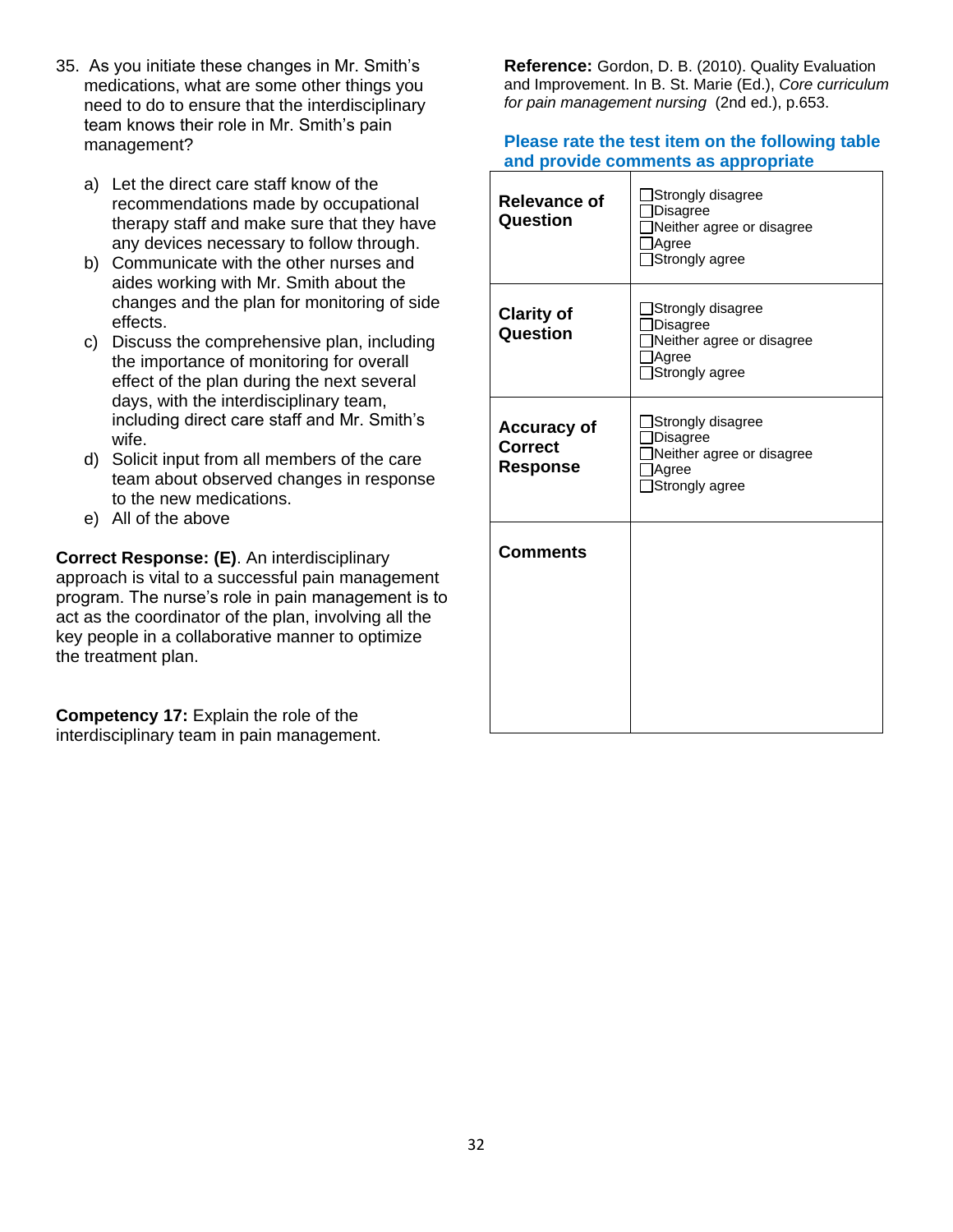After 4 days, the interdisciplinary team members are in agreement that the medication change has been helpful to Mr. Smith's pain. This conclusion is further supported by a reduction in pain-related behaviors documented during regular observational assessments. However, Mr. Smith has experienced two non-injury falls and an increase in confusion since the new opioid medication was started. His wife and the team are expressing concern, and suggest that he be taken off the opiate.

- 36. After ruling out other causes, you conclude that the changes in level of confusion and associated falls are related to opioid use. What will your next steps be?
	- a) Taper the opiate slowly and discontinue, then reinstate the ATC acetaminophen.
	- b) Administer naloxone to reverse the opiate's effects and reduce the daily opiate dose by 25%
	- c) Reduce the daily opiate dose by 25%.
	- d) Reassess the fall risk reduction plan with occupational therapy and educate the team and family about the likelihood that opiaterelated confusion resolves within a couple of weeks at most.
	- e) b and c
	- f) c and d

**Correct Response: (F)** In this case, it is concluded that the analgesia received from the opiate is satisfactory, but with apparent side effects. When this is the situation, it is best to reduce the dose by 25% and reassess in 2-3 days. Additionally, because the course of action has Mr. Smith remaining on the opiate, it would be important to ensure that the fall risk management plan is adequate. Until these steps are taken and reassessment can occur, it would be premature to discontinue what appears to be a successful medication. Further, naloxone should not be administered, even if changes in cognition are significant, as doing so can precipitate severe pain that is very difficult to control.

## **Competency 9, 13, 17, 18:**

Evaluate the effectiveness of an individualized treatment plan for pain and adapt the plan based on changing pain assessment data. (9)

Recognize common side effects of opioids and apply treatment strategies to prevent, minimize and/or treat side effects. (13)

Explain the role of the interdisciplinary team in pain management. (17)

Advocate for timely and appropriate treatment of pain for all older adults in the long-term care setting. (18)

**Reference:** Pasero, C, & McCaffery, M. (2011). Pain assessment and pharmacologic management, St. Louis, Mosby, p.487,& 520).

| <b>Relevance of</b><br>Question                         | Strongly disagree<br>Disagree<br>Neither agree or disagree<br>Agree<br>Strongly agree |
|---------------------------------------------------------|---------------------------------------------------------------------------------------|
| <b>Clarity of</b><br>Question                           | Strongly disagree<br>Disagree<br>Neither agree or disagree<br>Agree<br>Strongly agree |
| <b>Accuracy of</b><br><b>Correct</b><br><b>Response</b> | Strongly disagree<br>Disagree<br>Neither agree or disagree<br>Agree<br>Strongly agree |
| <b>Comments</b>                                         |                                                                                       |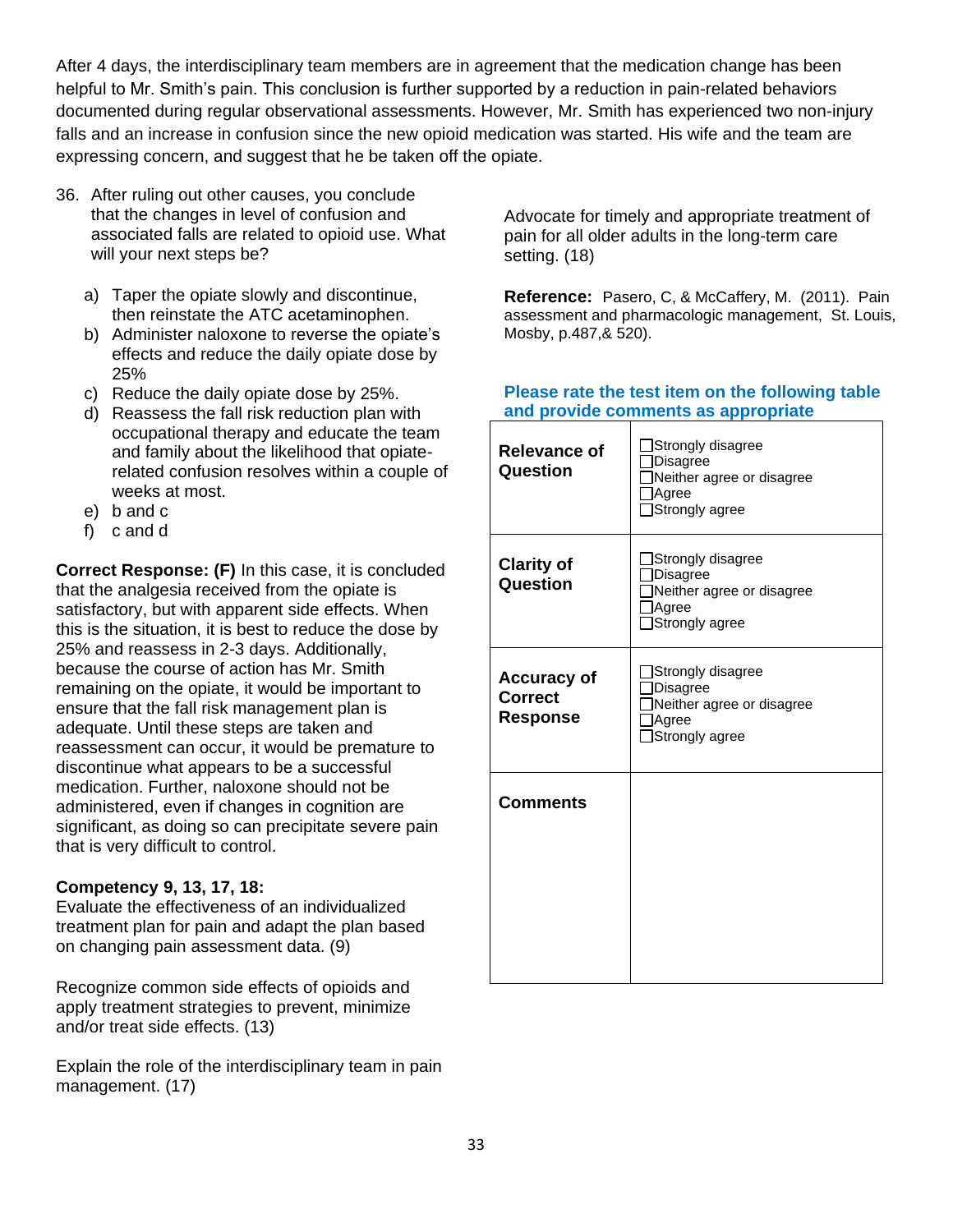## **Case Study 4: Post-herpetic Neuralgia**

For the first time, you're caring for a cognitively intact 79-year-old woman, Mrs. Lee, who was recently treated for the acute phase of shingles. However, she is continuing to experience ongoing pain. She describes a burning sensation with a shooting component around her chest. The pain is present 80% of the day but varies in intensity on a numerical rating scale from 3-7/10. It does keep her awake on occasion. Pain related medications include ibuprofen, 600mg q6h, and Tylenol #3, one tablet q4h.

- 37. Her type of pain would be classified as \_\_\_\_\_\_ and occurs because of \_\_\_\_\_.
	- a) nociceptive; abnormal processing of sensory input by the peripheral or central nervous system damage
	- b) neuropathic; normal physiological response to tissue damage
	- c) neuropathic; abnormal processing of sensory input by the peripheral or central nervous system damage
	- d) nociceptive; normal physiological response to tissue damage

**Correct Response: (C)** This is a case of postherpetic neuralgia, which occurs in approximately 20% of people who experience an acute case of shingles. Neuropathic pain, such as in this case study, is caused by a primary lesion or dysfunction in the either the central or peripheral nervous system, or both.

**Competency 2:** Explain the etiologies and characteristics of, and differences in treatment for, nociceptive and neuropathic pain.

**Reference:** Pasero, C. & McCaffery, M. (2011). *Pain assessment and pharmacologic management*. St. Louis: Mosby. (p. 7)

| <b>Relevance of</b><br>Question                         | Strongly disagree<br>Disagree<br>Neither agree or disagree<br>Agree<br>Strongly agree        |
|---------------------------------------------------------|----------------------------------------------------------------------------------------------|
| <b>Clarity of</b><br>Question                           | Strongly disagree<br><b>Disagree</b><br>Neither agree or disagree<br>Agree<br>Strongly agree |
| <b>Accuracy of</b><br><b>Correct</b><br><b>Response</b> | Strongly disagree<br>Disagree<br>Neither agree or disagree<br>Agree<br>Strongly agree        |
| <b>Comments</b>                                         |                                                                                              |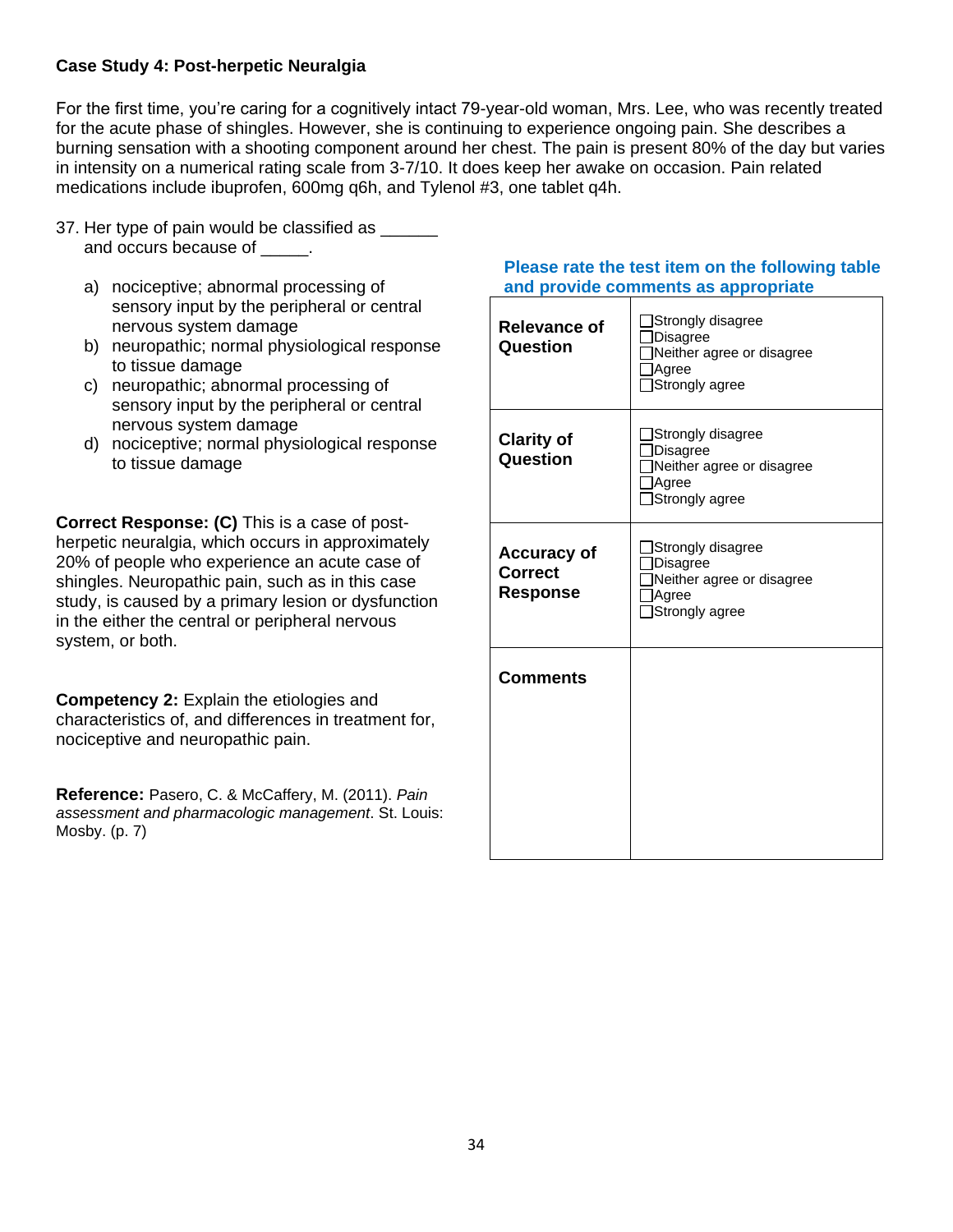- 38. What would be your first priority in addressing Mrs. Lee's pain?
	- a) Call or fax her prescriber to request adjustments in her current treatment plan.
	- b) Identify the patient's goals for pain relief, determine her level of knowledge about the disease, and establish a plan for her involvement in documenting her pain experience.
	- c) Initiate 2 non-pharmacological interventions to offer pain relief: cold (ice) compresses to the painful area followed by a gentle massage with peppermint oil.
	- d) Contact family members to gather additional information about her pain history and disease process.

**Correct Response: (B)** Having an identified goal provides a necessary target for the treatment of pain for each individual. The nurse's role includes educating the older person about the pain and encouraging active participation in her/his care. The non-pharmacological interventions mentioned here would be appropriate in this case, but they would not be your first priority.

## **Competency 4, 8, 16:**

Select and use valid and reliable pain assessment tools for assessing pain in cognitively intact individuals. (4)

Develop and implement an individualized treatment plan for managing pain based on assessment, functional and cognitive abilities, and the older person's pain treatment goals. (8)

Select appropriate non-pharmacological pain treatment strategies tailored to the unique needs, abilities and preferences of the older adult. (16)

**Reference:** Kelly, A. M. (2010). Gerontology pain management. In B. St. Marie (Ed.), *Core curriculum for*  pain management nursing (2<sup>nd</sup> ed.) (pp. 573-586). American Society for Pain Management Nursing. (p. 583)

| <b>Relevance of</b><br>Question                         | Strongly disagree<br>Disagree<br>Neither agree or disagree<br>Agree<br>Strongly agree |
|---------------------------------------------------------|---------------------------------------------------------------------------------------|
| <b>Clarity of</b><br><b>Question</b>                    | Strongly disagree<br>Disagree<br>Neither agree or disagree<br>Agree<br>Strongly agree |
| <b>Accuracy of</b><br><b>Correct</b><br><b>Response</b> | Strongly disagree<br>Disagree<br>Neither agree or disagree<br>Agree<br>Strongly agree |
| <b>Comments</b>                                         |                                                                                       |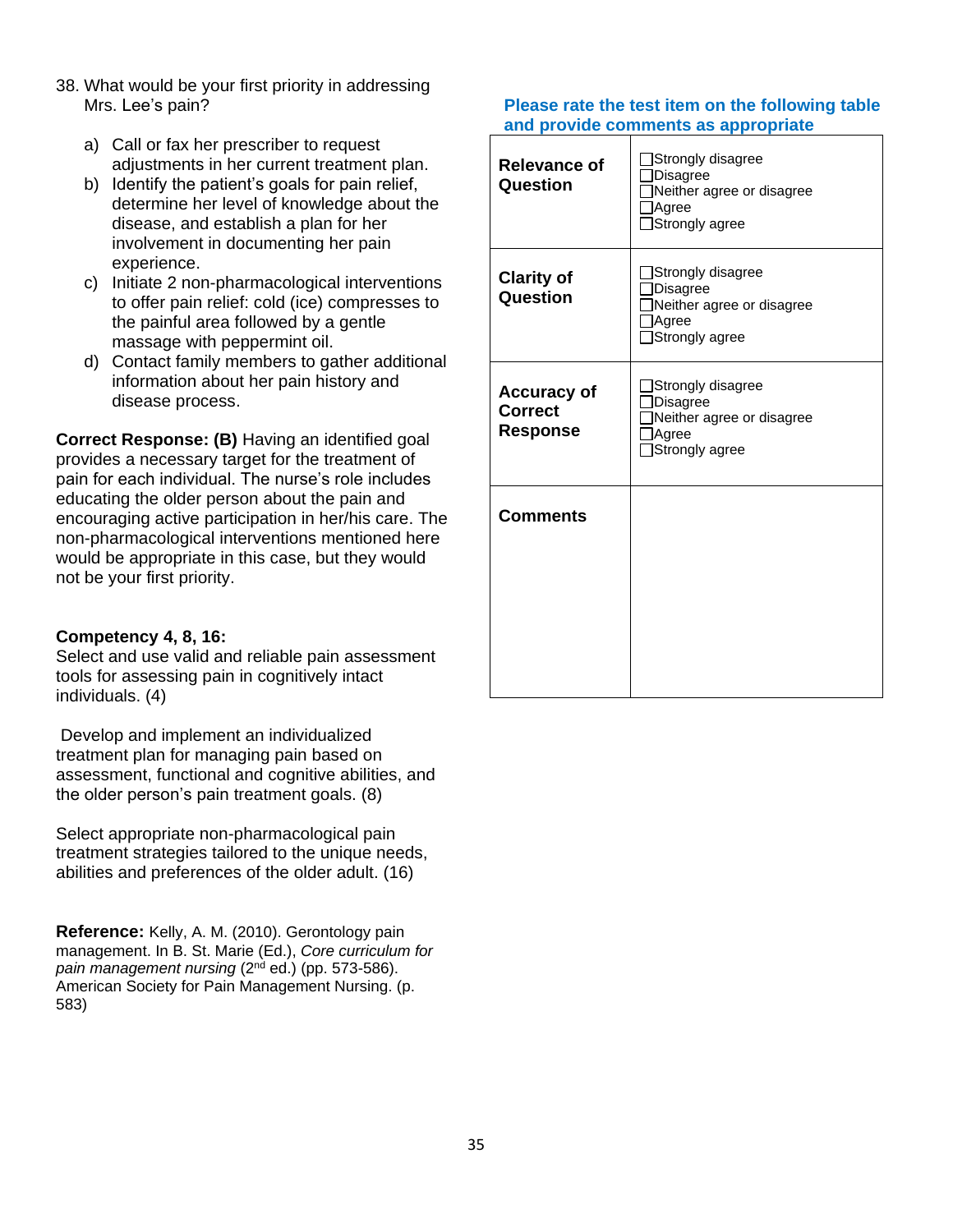- 39. Because you are familiar with several reliable and valid assessment tools for the cognitively intact older adult population, you are able to review these with Mrs. Lee, helping her select the one that she prefers. Which scales do you go over with her?
	- a. The verbal descriptor scale (VDS)
	- b. The numeric rating scale (NRS)
	- c. The FACES pain scale (revised version)
	- d. All of the above

**Correct Response: (D)**. Each of the scales in the response options are recommended for use in the cognitively intact older adult population due to their reliability, validity and simplicity of use. If you are unfamiliar with any of these scales, see the Cognitively Intact Pain Assessment section of the Geriatricpain.org website.

## **Competency 4, 8:**

Select and use valid and reliable pain assessment tools for assessing pain in cognitively intact individuals. (4)

Develop and implement an individualized treatment plan for managing pain based on assessment, functional and cognitive abilities, and the older person's pain treatment goals. (8)

**Reference:** American Geriatrics Society (2002). The management of persistent pain in older persons. Journal of the American Geriatrics Society, 50(6), S205-224, (p. 208-210).

| <b>Relevance of</b><br>Question                         | Strongly disagree<br>Disagree<br>Neither agree or disagree<br>Agree<br>Strongly agree        |
|---------------------------------------------------------|----------------------------------------------------------------------------------------------|
| <b>Clarity of</b><br>Question                           | Strongly disagree<br><b>Disagree</b><br>Neither agree or disagree<br>Agree<br>Strongly agree |
| <b>Accuracy of</b><br><b>Correct</b><br><b>Response</b> | Strongly disagree<br>Disagree<br>Neither agree or disagree<br>Agree<br>Strongly agree        |
| <b>Comments</b>                                         |                                                                                              |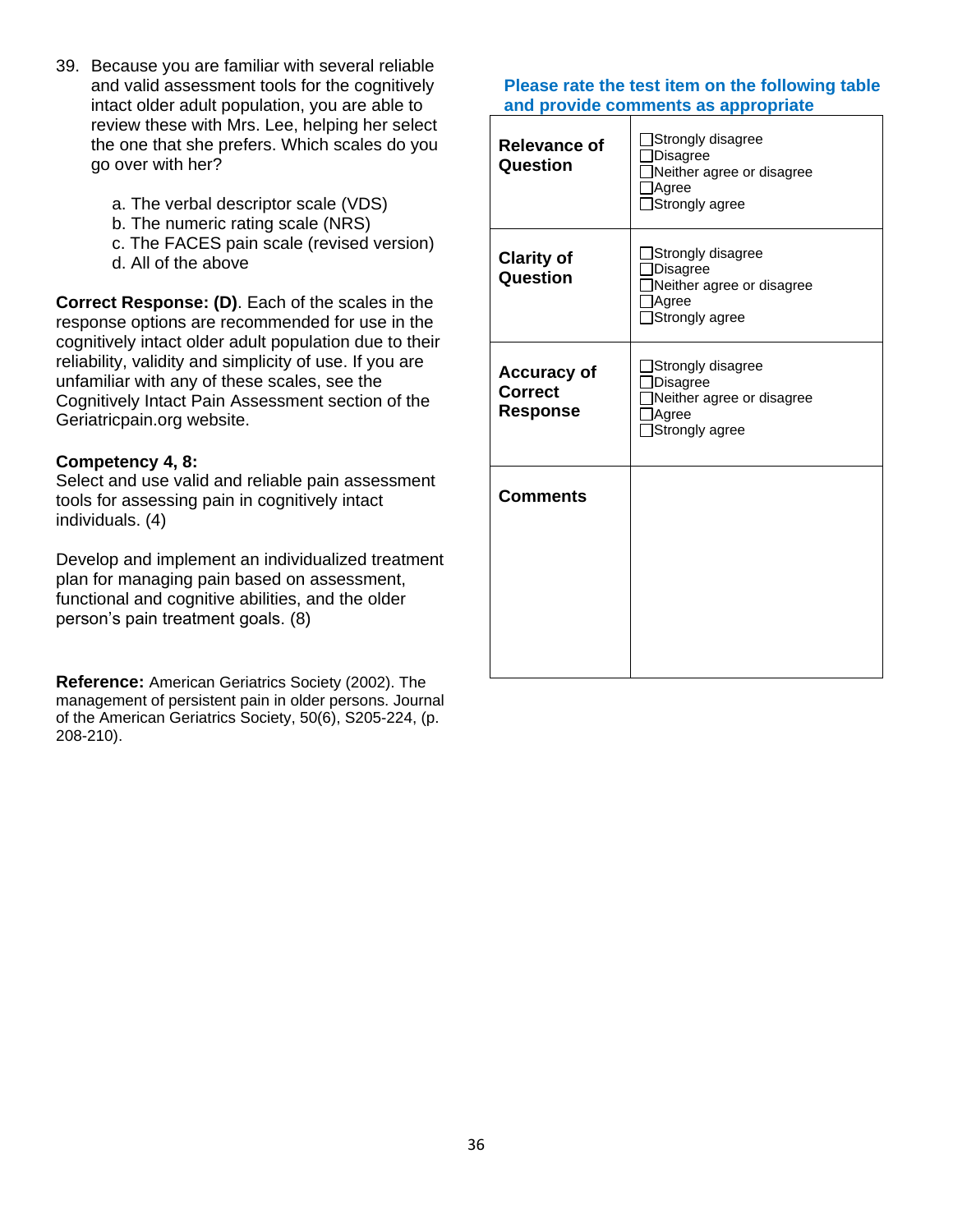- 40. Your assessment reveals that Mrs. Lee's current medications are not effectively managing her pain. Knowing the potential consequences of untreated or poorly treated pain specific to older persons, what additional issues will you want to assess and address?
	- a) cognitive changes
	- b) nutritional intake
	- c) decreased interest in social activities and relationships
	- d) mood, including risk of depression and/or anxiety
	- e) All of the above

**Correct Response: (E)** All of the listed issues may arise as a consequence of untreated pain. In addition to these, nurses will need to keep in mind that there are additional potential consequences. These include sleep disturbance, alteration in immune function, change in functional abilities, and an overall increase in health care utilization.

## **Competency 3, 9:**

Explain potential consequences of untreated pain specific to older adults. (3)

Evaluate the effectiveness of an individualized treatment plan for pain and adapt the plan based on changing pain assessment data. (9)

**Reference:** American Geriatrics Society (2002). The management of persistent pain in older persons. *Journal of the American Geriatrics Society, 50*(6), S205-224, (p. 205).

| <b>Relevance of</b><br>Question                         | Strongly disagree<br>Disagree<br>Neither agree or disagree<br>Agree<br>Strongly agree         |
|---------------------------------------------------------|-----------------------------------------------------------------------------------------------|
| <b>Clarity of</b><br>Question                           | Strongly disagree<br><b>Disagree</b><br>Neither agree or disagree<br>Agree<br>Strongly agree  |
| <b>Accuracy of</b><br><b>Correct</b><br><b>Response</b> | ]Strongly disagree<br><b>Disagree</b><br>Neither agree or disagree<br>Agree<br>Strongly agree |
| <b>Comments</b>                                         |                                                                                               |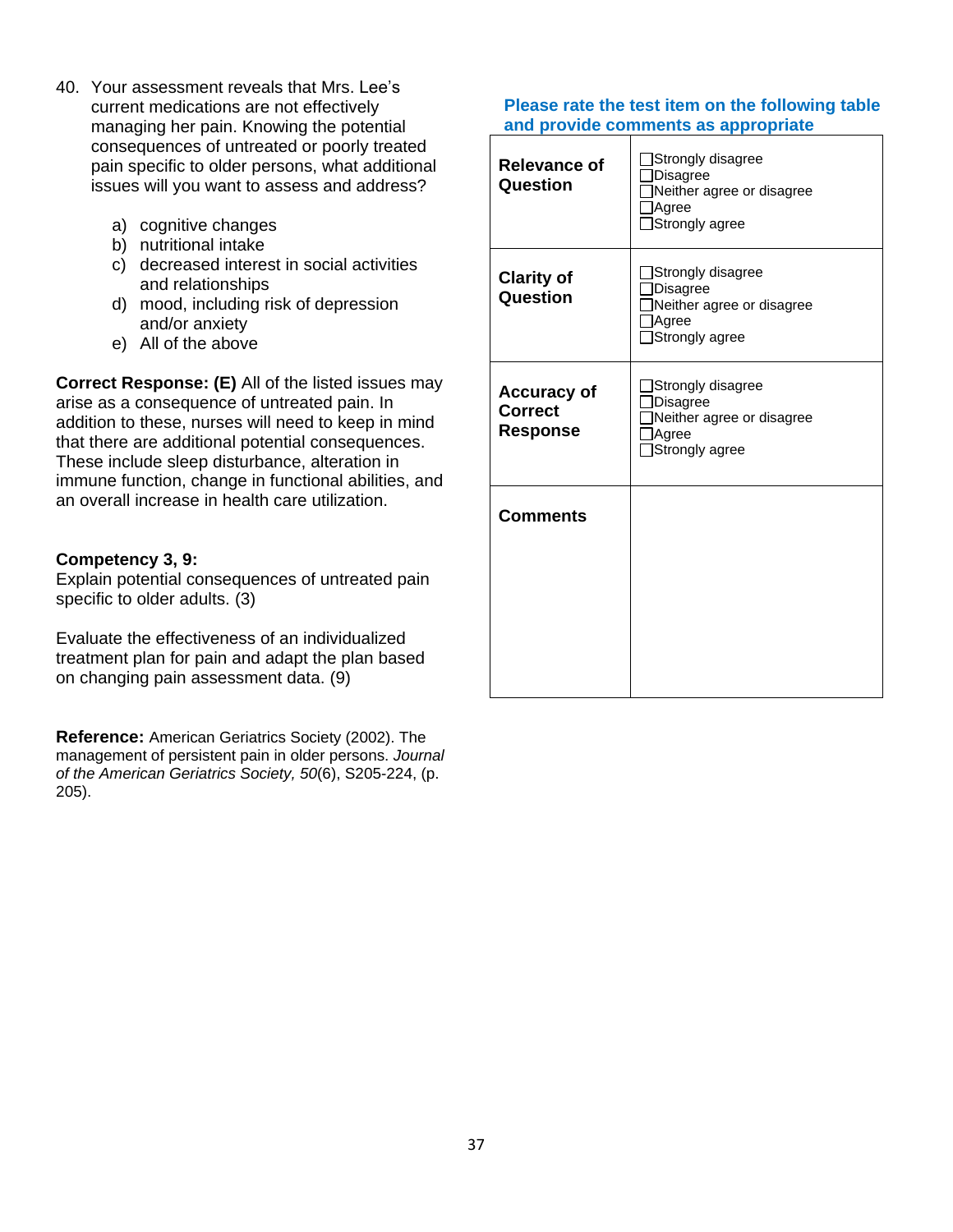- 41. Mrs. Lee's current pain treatment regimen is ineffective. She is currently taking ibuprofen, 600mg q6h, and Tylenol #3, one tablet q4h. In preparation for contacting her prescriber, you review her medical history and medications. You note the following: Which of these is/are important in considering recommendations about her NSAID use?
	- a) Chronic constipation
	- b) History of a peptic ulcer
	- c) The fact that she's been on the ibuprofen regularly for 6 weeks
	- d) Abnormal liver function labs
	- e) b and c
	- f) b and d

**Correct Response: (E)** Prolonged NSAID use is a considerable concern for older persons, who are four times more likely to experience a peptic ulcer, and five times more likely to die from a GI bleed associated with NSAID use. Prior history of a peptic ulcer or the use of any anti-ulcer therapy for any reason puts the older adult at a high, to very high risk for a serious GI event. Also, the beginning of therapy (first 3 months) holds the highest risk of serious complications, such as a GI bleed.

#### **Competency 9, 10, 14:**

Evaluate the effectiveness of an individualized treatment plan for pain and adapt the plan based on changing pain assessment data. (9)

Identify appropriate analgesic drugs and doses, taking into account the physiologic changes commonly seen in older individuals and interactions with other prescribed and over-the-counter medications. (10)

Identify characteristics of older adults at risk for adverse effects of prolonged use of NSAIDS. (14)

**References:** Pasero, C. & McCaffery, M. (2011). *Pain assessment and pharmacologic management*. St. Louis: Mosby (p. 191)

Kelly, A. M. (2010). Gerontology pain management. In B. St. Marie (Ed.), *Core curriculum for pain management nursing* (2nd ed.) (pp. 573-586). American Society for Pain Management Nursing (p. 580)

| <b>Relevance of</b><br>Question                         | Strongly disagree<br>Disagree<br>Neither agree or disagree<br>Agree<br>Strongly agree        |
|---------------------------------------------------------|----------------------------------------------------------------------------------------------|
| <b>Clarity of</b><br>Question                           | Strongly disagree<br><b>Disagree</b><br>Neither agree or disagree<br>Agree<br>Strongly agree |
| <b>Accuracy of</b><br><b>Correct</b><br><b>Response</b> | Strongly disagree<br><b>Disagree</b><br>Neither agree or disagree<br>Agree<br>Strongly agree |
| <b>Comments</b>                                         |                                                                                              |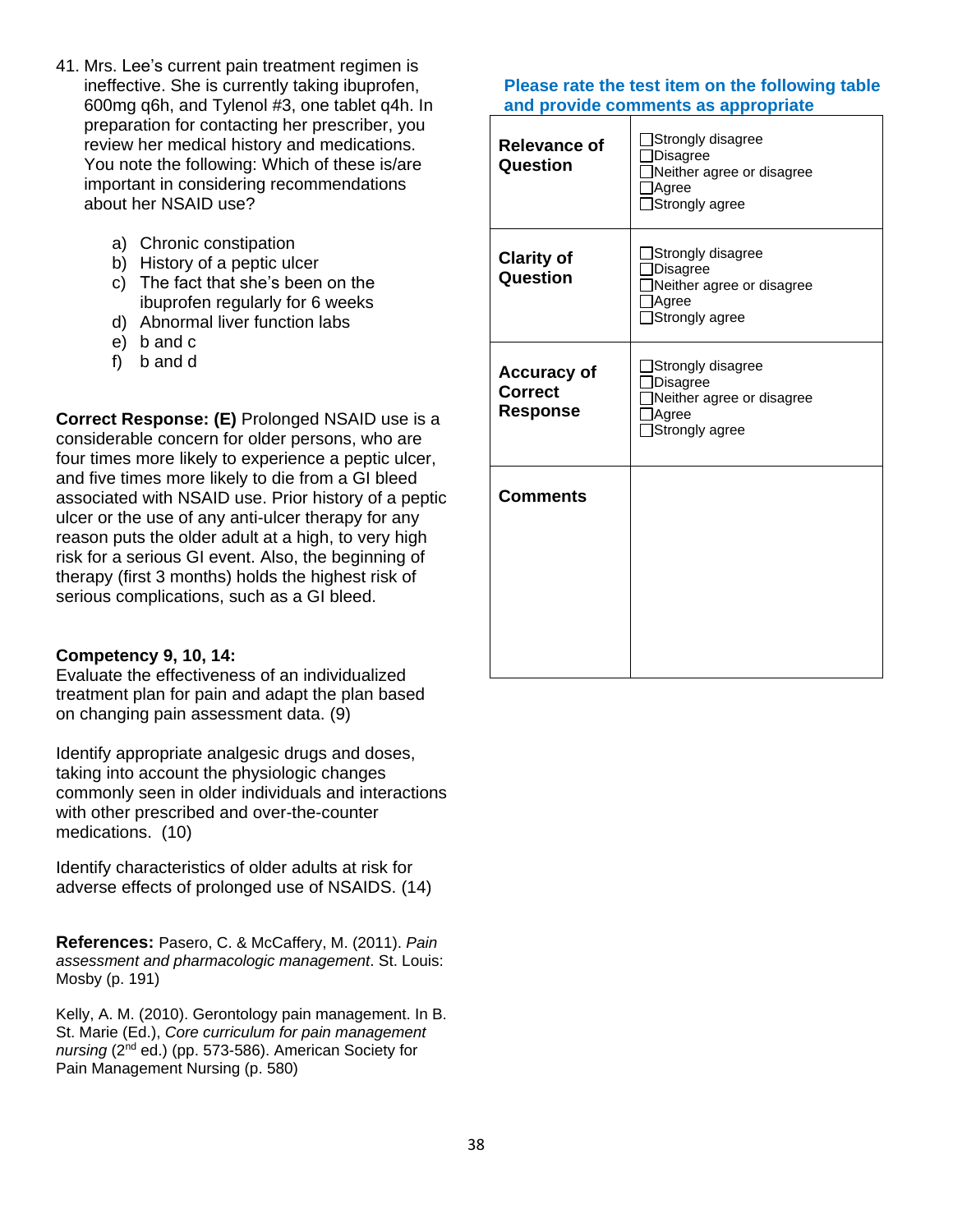- 42. In general, particular caution must be exercised when considering NSAID therapy for individuals with which of the following? Select all that apply.
	- a) Gastropathy and cardiovascular disease
	- b) Intravascularly depleted states such as congestive heart failure
	- c) Hepatic insufficiency and low blood pressure
	- d) Low creatinine clearance and anticoagulant therapy
	- e) a and c
	- f) a, b, d
	- g) All of the above

**Correct Response: (E)** Patients with a history of gastropathy are considered at high or very high risk for an adverse GI event with NSAID use. With CV disease, individuals are most often taking low-dose aspirin, again increasing the risk of adverse GI events when taken with NSAIDs as well as increasing bleeding time. When individuals are taking anticoagulants, there is an increased risk in GI mucosal break and subsequent hemorrhage. INR should be monitored closely if acetaminophen or NSAIDs are taken at the same time as warfarin.

The lowest effective NSAID dose, for the shortest period of time, is the best principle to follow when NSAID therapy is indicated. If acetaminophen has been tried and is insufficient to meet analgesic needs, an opiate trial or other centrally-acting analgesic should be considered, as the American Geriatrics Society suggests that opioids may be safer than NSAIDs in some patients.

## **Competency 10, 11, 14:**

Identify appropriate analgesic drugs and doses, taking into account the physiologic changes commonly seen in older individuals and interactions with other prescribed and over-the-counter medications. (10)

Identify medications that should be avoided or used with caution in older adults and explain their adverse effects. (11)

Identify characteristics of older adults at risk for adverse effects of prolonged use of NSAIDS. (14) **References:** Pasero, C. & McCaffery, M. (2011). Pain assessment and pharmacologic management. St. Louis: Mosby (p. 193)

American Geriatrics Society (2009). Pharmacological management of persistent pain in older persons. Journal of the American Geriatrics Society, 57, pg. 1335, 1337.

Kelly, A. M. (2010). Gerontology pain management. In B. St. Marie (Ed.), Core curriculum for pain management nursing (2nd ed.), American Society for Pain Management Nursing p. 580.

| <b>Relevance of</b><br>Question                         | Strongly disagree<br>Disagree<br>Neither agree or disagree<br>Agree<br>Strongly agree |
|---------------------------------------------------------|---------------------------------------------------------------------------------------|
| <b>Clarity of</b><br><b>Question</b>                    | Strongly disagree<br>Disagree<br>Neither agree or disagree<br>Agree<br>Strongly agree |
| <b>Accuracy of</b><br><b>Correct</b><br><b>Response</b> | Strongly disagree<br>Disagree<br>Neither agree or disagree<br>Agree<br>Strongly agree |
| <b>Comments</b>                                         |                                                                                       |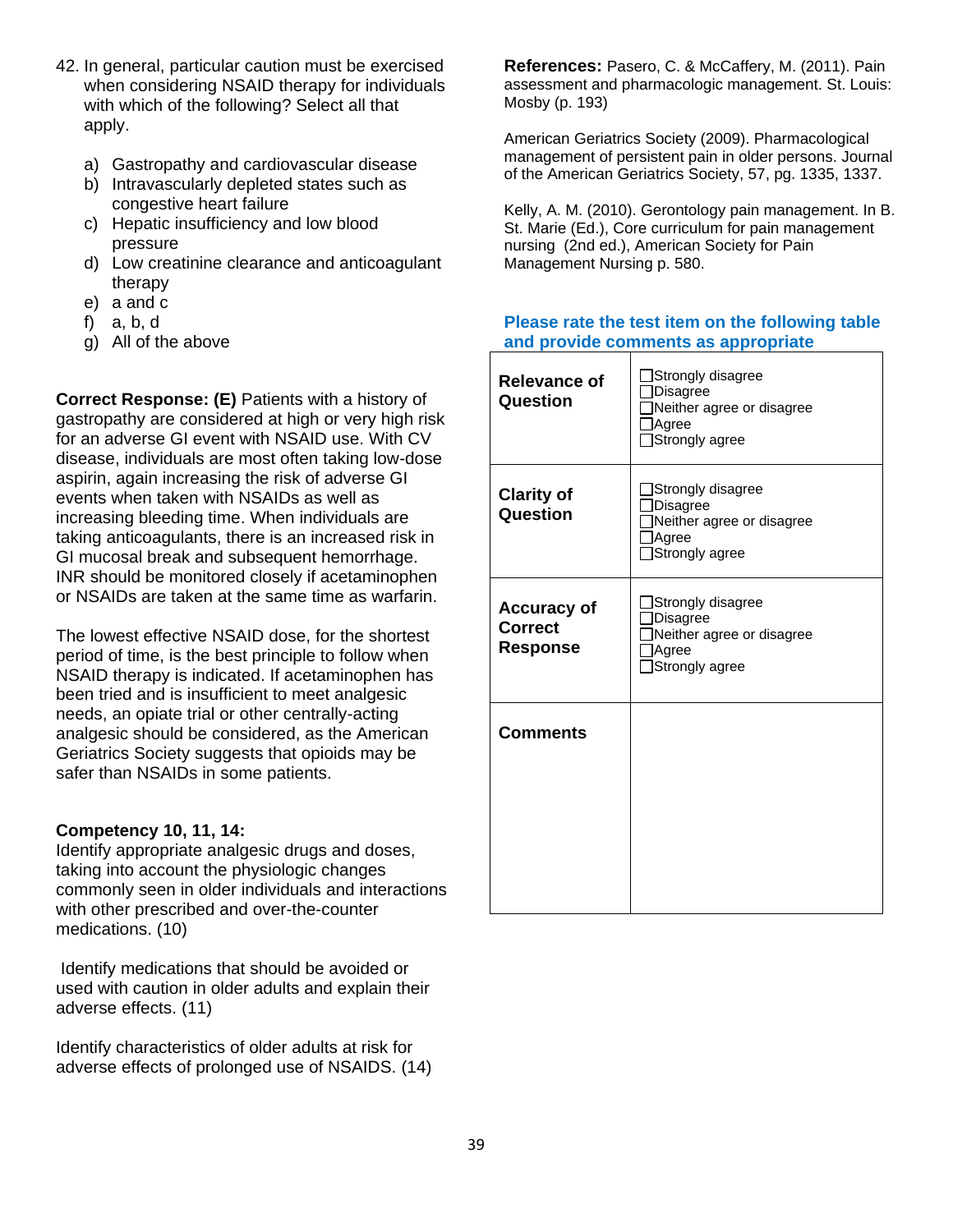- 43. What will you recommend when you contact Mrs. Lee's prescriber?
	- a) Propose a plan to discontinue both the ibuprofen and the Tylenol #3 and switch to a different NSAID along with a stronger, longacting opioid. Also recommend a prn opioid for breakthrough pain.
	- b) Increase the ibuprofen to 800mg q6hr in addition to increasing the Tylenol #3 to 2 tabs Q4hr. Also request a prn opioid for breakthrough pain.
	- c) Propose a plan to discontinue both the ibuprofen & Tylenol #3 & evaluate for initiation of a second-generation anticonvulsant, a tricyclic antidepressant or a SNRI along with a scheduled short acting opioid.
	- d) Discontinue NSAID use altogether and increase the strength of opiate to oxycodone, ensuring that it is administered around the clock.

**Correct Response: (C)** Post-herpetic neuralgia can be very painful, often requiring both an opioid & adjuvant med. It is also important to remember that NSAIDs are generally not effective for neuropathic pain. Based on the older person's profile, second generation anticonvulsants (e.g., gabapentin, pregabalin) should be considered first-line drugs for the treatment of neuropathic pain. If depression occurs at the same time as the neuropathic pain, an analgesic antidepressant (e.g., nortriptyline, duloxetine, venlafaxine) would be the preferred choice. Regarding the Tylenol #3, remember the codeine component is extremely constipating and, for some individuals, codeine is ineffective because of the inability to metabolize codeine to morphine, a necessary conversion step for the drug to be active. Finally, you would want to propose a plan to taper the Tylenol #3 rather than discontinue abruptly and risk unnecessary pain or withdrawal symptoms.

## **Competency 2, 9, 10, 15:**

Explain the etiologies and characteristics of, and differences in treatment for, nociceptive and neuropathic pain. (2)

Evaluate the effectiveness of an individualized treatment plan for pain and adapt the plan based on changing pain assessment data. (9)

Identify appropriate analgesic drugs and doses, taking into account the physiologic changes

commonly seen in older individuals and interactions with other prescribed and over-the-counter medications. (10)

Incorporate appropriate adjuvant drugs into the treatment plan for select painful conditions. (15)

**Reference:** Pasero, C. & McCaffery, M. (2011). *Pain assessment and pharmacologic management*. St. Louis: Mosby (pp. 330 & 657).

| <b>Relevance of</b><br>Question                         | Strongly disagree<br>Disagree<br>Neither agree or disagree<br>Agree<br>Strongly agree        |
|---------------------------------------------------------|----------------------------------------------------------------------------------------------|
| <b>Clarity of</b><br><b>Question</b>                    | Strongly disagree<br><b>Disagree</b><br>Neither agree or disagree<br>Agree<br>Strongly agree |
| <b>Accuracy of</b><br><b>Correct</b><br><b>Response</b> | Strongly disagree<br>Disagree<br>Neither agree or disagree<br>Agree<br>Strongly agree        |
| <b>Comments</b>                                         |                                                                                              |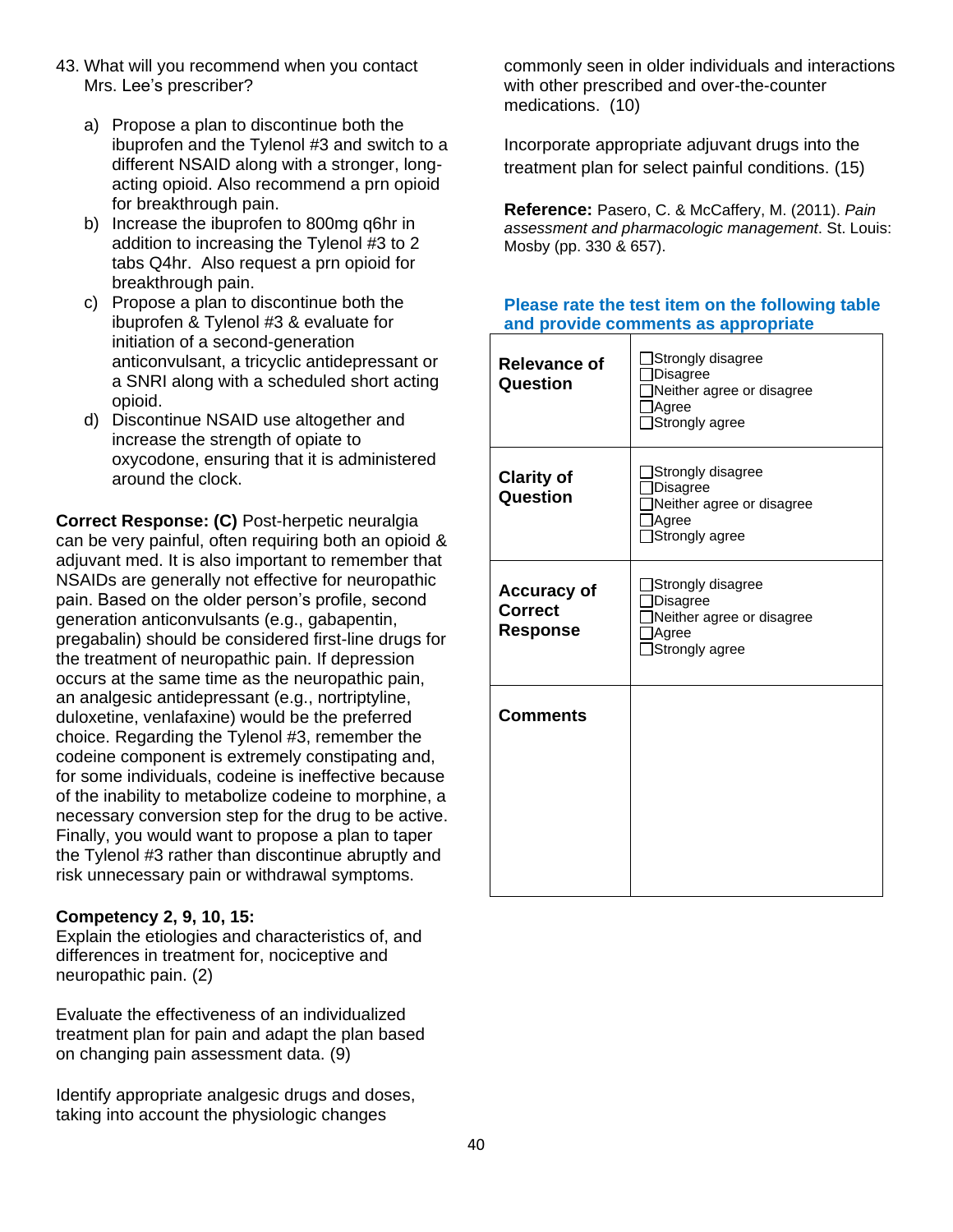- 44. As you discuss the pharmaceutical options with Mrs. Lee's prescriber, what general age-related changes do you need to be aware of that would influence the treatment plan?
	- a) Decreases in gastric pH and motility can result in 1) increases in GI irritation, bleeding, and ulceration with NSAID use and 2) increased risk of constipation related to opiate use.
	- b) Decreases in glomerular filtration rates result in decreased renal excretion, potentially requiring either a lower dose or longer dosing intervals.
	- c) Age-related decreases in hepatic function can result in a prolonged drug half-life, causing an accumulation of drugs and metabolites, leading to an increased risk of toxicity.
	- d) All of the above

**Correct Response: (D)** Nurses need to be aware of age-related changes that prolong the effect of medications and the risk of toxicity. With this awareness, nurses need to be vigilant in monitoring for toxic effects of all medications. Starting at lower doses and increasing the intervals between administering doses is a good general guideline.

**Competency 7:** Apply information about specific physiological age-related factors that influence the assessment and management of pain in older adult.

**Reference**: American Geriatrics Society (2009). Pharmacological management of persistent pain in older persons. *Journal of the American Geriatrics Society, 57*(8), 1331-1346 (see Table 2)

| Relevance of<br>Question                                | Strongly disagree<br><b>Disagree</b><br>Neither agree or disagree<br>Agree<br>Strongly agree |
|---------------------------------------------------------|----------------------------------------------------------------------------------------------|
| <b>Clarity of</b><br>Question                           | Strongly disagree<br>Disagree<br>Neither agree or disagree<br>Agree<br>Strongly agree        |
| <b>Accuracy of</b><br><b>Correct</b><br><b>Response</b> | Strongly disagree<br><b>Disagree</b><br>Neither agree or disagree<br>Agree<br>Strongly agree |
| <b>Comments</b>                                         |                                                                                              |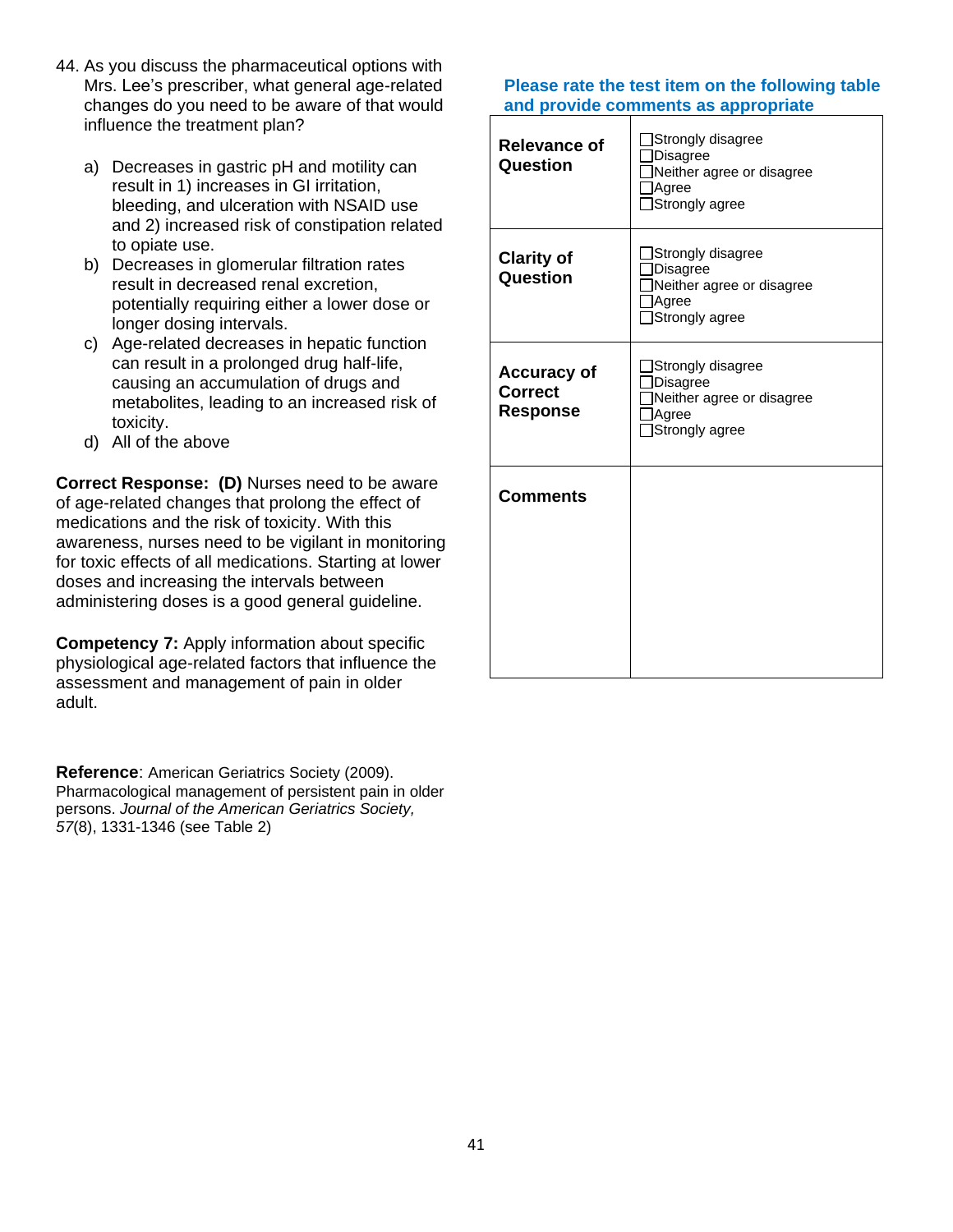- 45. Which of the following analgesic medications are best avoided in older persons?
	- a) Oxycodone
	- b) Morphine
	- c) Amitriptyline (Elavil)
	- d) Ketorolac
	- e) b and c
	- f) c and d

**Correct Response: (F)** Amitriptyline and Ketorolac should be avoided in older persons. Amitriptyline, a tricyclic antidepressant, is frequently used as an adjuvant analgesic, but is best avoided in older persons because of the high risk of anticholinergic side effects (e.g., change in cognition, dry mouth, loss of coordination, vision changes, tachycardia). Ketorolac is not recommended in older persons because of its high potential for adverse gastrointestinal and renal toxicity, making it inappropriate for long-term use. Morphine and oxycodone, on the other hand, can be effective, safe analgesics for older persons.

**Competency 11:** Identify medications that should be avoided or used with caution in older adults and explain their adverse effects.

**References:** American Geriatrics Society (2009). Pharmacological management of persistent pain in older persons. Journal of the American Geriatrics Society, 57(8), 1331-1346 (see Table 2)

Pasero, C. & McCaffery, M. (2011). *Pain assessment and pharmacologic management*. St. Louis: Mosby (p. 353)

Kelly, A. M. (2010). Gerontology pain management. In B. St. Marie (Ed.), *Core curriculum for pain management nursing* (2nd ed.) (pp. 573-586). American Society for Pain Management Nursing (p. 581)

| <b>Relevance of</b><br>Question                         | Strongly disagree<br>Disagree<br>Neither agree or disagree<br>Agree<br>Strongly agree        |
|---------------------------------------------------------|----------------------------------------------------------------------------------------------|
| <b>Clarity of</b><br>Question                           | Strongly disagree<br><b>Disagree</b><br>Neither agree or disagree<br>Agree<br>Strongly agree |
| <b>Accuracy of</b><br><b>Correct</b><br><b>Response</b> | Strongly disagree<br>Disagree<br>Neither agree or disagree<br>Agree<br>Strongly agree        |
| <b>Comments</b>                                         |                                                                                              |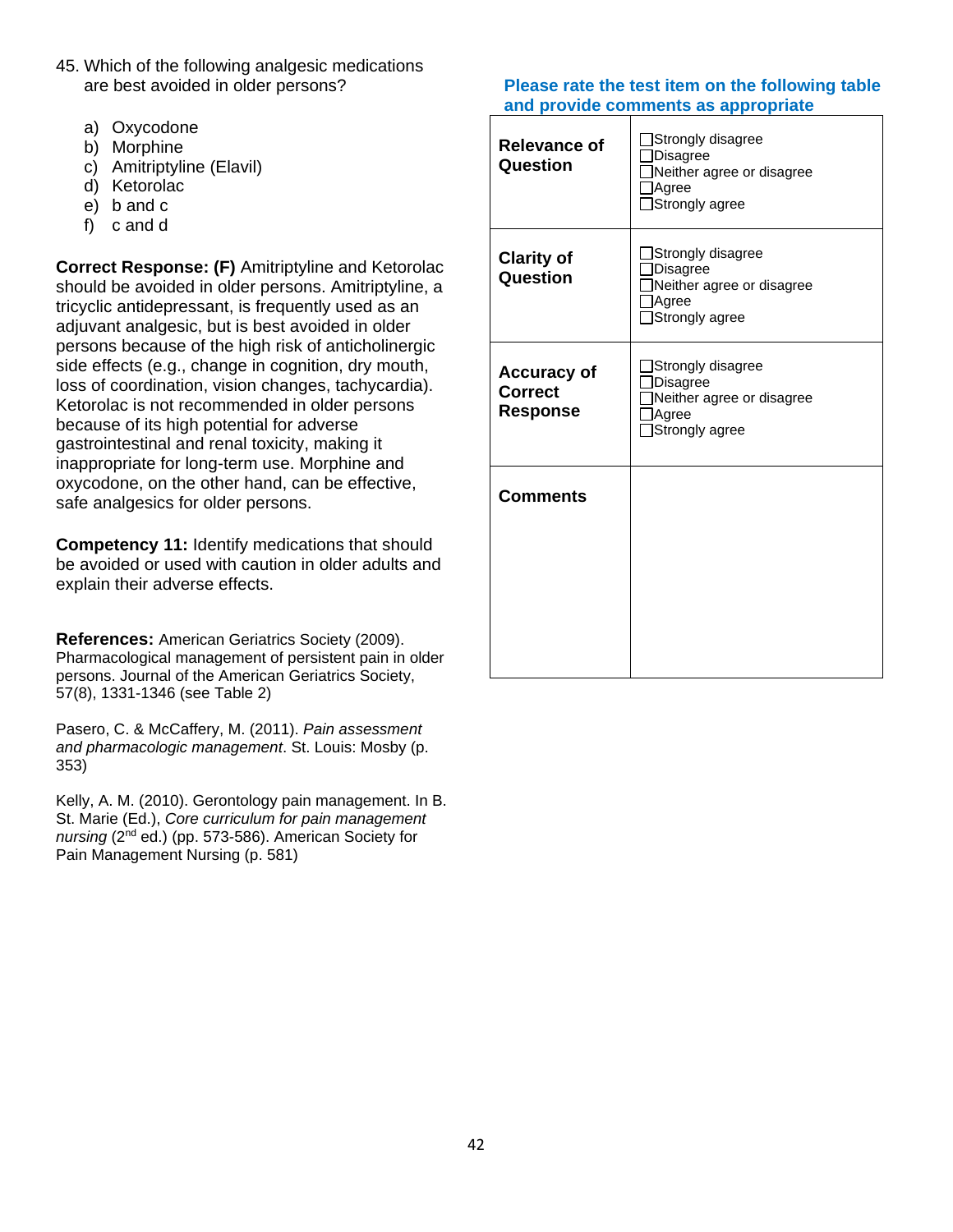- 46. Medication changes have been made, and you are caring for Mrs. Lee a week later. As you assess her pain at the beginning of your shift, she reports significant improvement in pain relief. She has needed her breakthrough pain medication three times in the week prior, but says she's feeling reluctant to ask for it, even though it has been helpful. When you express concern and ask why, you wouldn't be surprised to hear which of the following?
	- a) "I haven't wanted to bother you or the other nurses."
	- b) "I had to wait so long for someone to bring me the medicine, I just quit asking"
	- c) "It's so much better than it was, I think I can handle it"
	- d) "The constipation is so painful, I'd do anything to avoid that."
	- e) "Sometimes I don't think the staff believe me"
	- f) All of the above

**Correct Response: (F)** Many barriers to effective pain management exist. The perceptions, experiences and beliefs of each individual older person have significant bearing on the overall pain plan.

## **Competency 1, 4, 18:**

Explain and apply information to clarify common misconceptions about pain in older adults and the barriers to effective treatment.(1)

Select and use valid and reliable pain assessment tools for assessing pain in cognitively intact individuals.(4)

Advocate for timely and appropriate treatment of pain for all older adults in the long-term care setting.(18)

**Reference:** Kelly, A. M. (2010). Gerontology pain management. In B. St. Marie (Ed.), *Core curriculum for pain management nursing* (2nd ed.) (pp. 573-586). American Society for Pain Management Nursing (p. 574).

| <b>Relevance of</b><br>Question                         | Strongly disagree<br>Disagree<br>Neither agree or disagree<br>Agree<br>Strongly agree        |
|---------------------------------------------------------|----------------------------------------------------------------------------------------------|
| <b>Clarity of</b><br>Question                           | Strongly disagree<br>Disagree<br>Neither agree or disagree<br>Agree<br>Strongly agree        |
| <b>Accuracy of</b><br><b>Correct</b><br><b>Response</b> | Strongly disagree<br><b>Disagree</b><br>Neither agree or disagree<br>Agree<br>Strongly agree |
| <b>Comments</b>                                         |                                                                                              |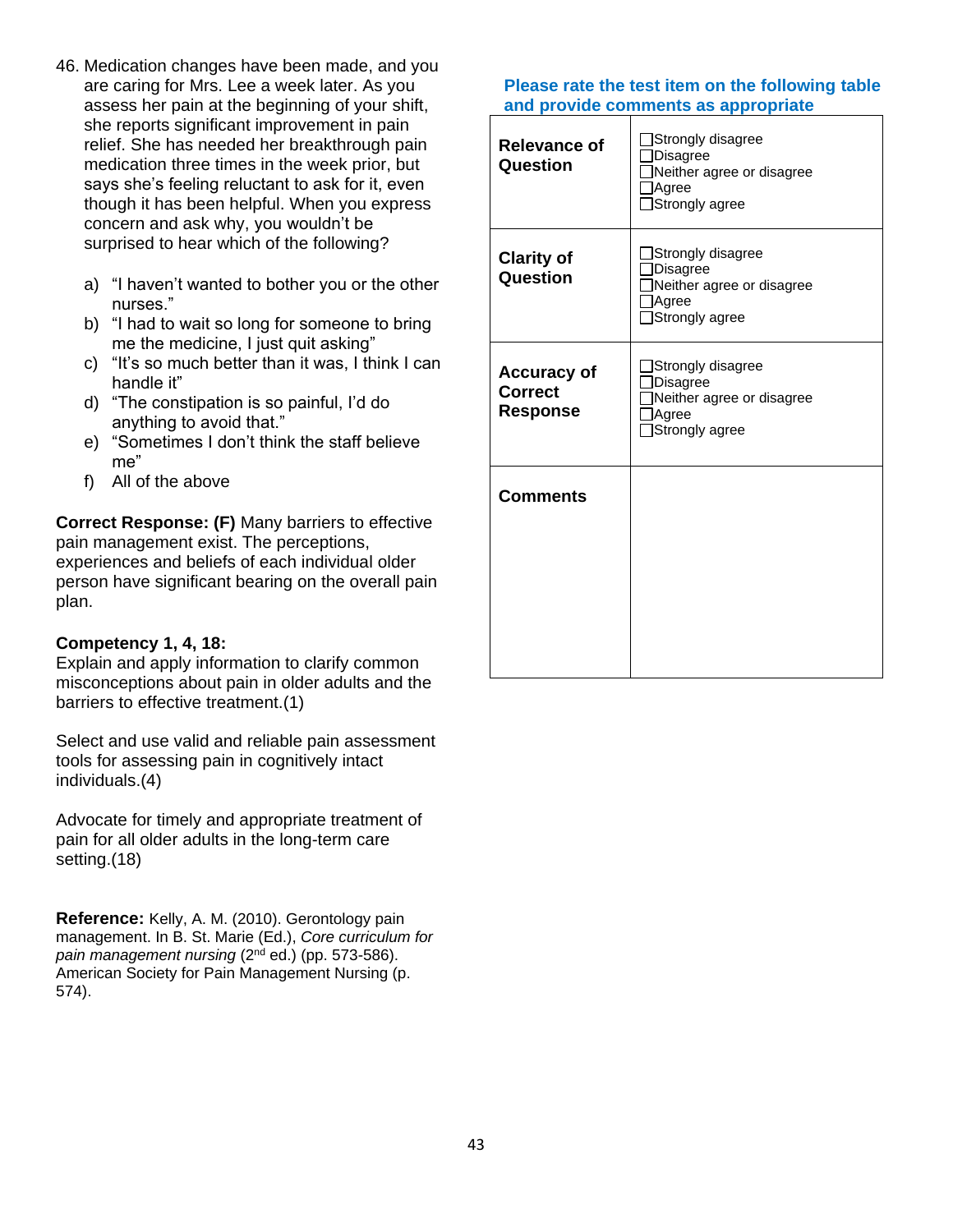- 47. What is/are some action(s) you would want to take to successfully address a reluctance to report pain and request medication when needed?
	- a) Tell the other staff who care for this woman that they've created a problem that's now affecting her pain treatment.
	- b) Request that her prn opioid be made routine so that she no longer has to ask for the medication and request a routine stimulant laxative.
	- c) Reflect on whether you may inadvertently communicate that you're too busy or do not believe reports of pain.
	- d) Educate the older person about the critical importance of reporting their pain experience.
	- e) b, c, and d
	- f) c and d

**Correct Response: (F)** Self-reflection is essential to improve nursing practice and sensitivity to an older person's reports. Through self-reflection, you have the opportunity to address unrecognized misconceptions or beliefs that affect your ability to provide excellent pain management. Equally important is educating older people about how critical it is that they be actively involved in the treatment plan. One of the key ways for them to do this is through consistently reporting their experience of pain and response to interventions. Finally, in a collaborative manner, you would also want to educate the appropriate staff members about the problem in order to assure that the issue is resolved.

## **Competency 1, 4, 8, 18:**

Explain and apply information to clarify common misconceptions about pain in older adults and the barriers to effective treatment. (1)

Select and use valid and reliable pain assessment tools for assessing pain in cognitively intact individuals. (4)

Develop and implement an individualized treatment plan for managing pain based on assessment, functional and cognitive abilities, and the older person's pain treatment goals. (8)

Advocate for timely and appropriate treatment of pain for all older adults in the long-term care setting. (18)

**Reference:** Grimes, T. (2010). Gerontology pain management. In B. St. Marie (Ed.), *Core curriculum for pain management nursing* (2nd ed.) (pp.633-644). American Society for Pain Management Nursing (p. 639- 640)

| <b>Relevance of</b><br><b>Question</b>                  | Strongly disagree<br>Disagree<br>Neither agree or disagree<br>Agree<br>Strongly agree        |
|---------------------------------------------------------|----------------------------------------------------------------------------------------------|
| <b>Clarity of</b><br>Question                           | Strongly disagree<br><b>Disagree</b><br>Neither agree or disagree<br>Agree<br>Strongly agree |
| <b>Accuracy of</b><br><b>Correct</b><br><b>Response</b> | Strongly disagree<br>Disagree<br>Neither agree or disagree<br>Agree<br>Strongly agree        |
| <b>Comments</b>                                         |                                                                                              |